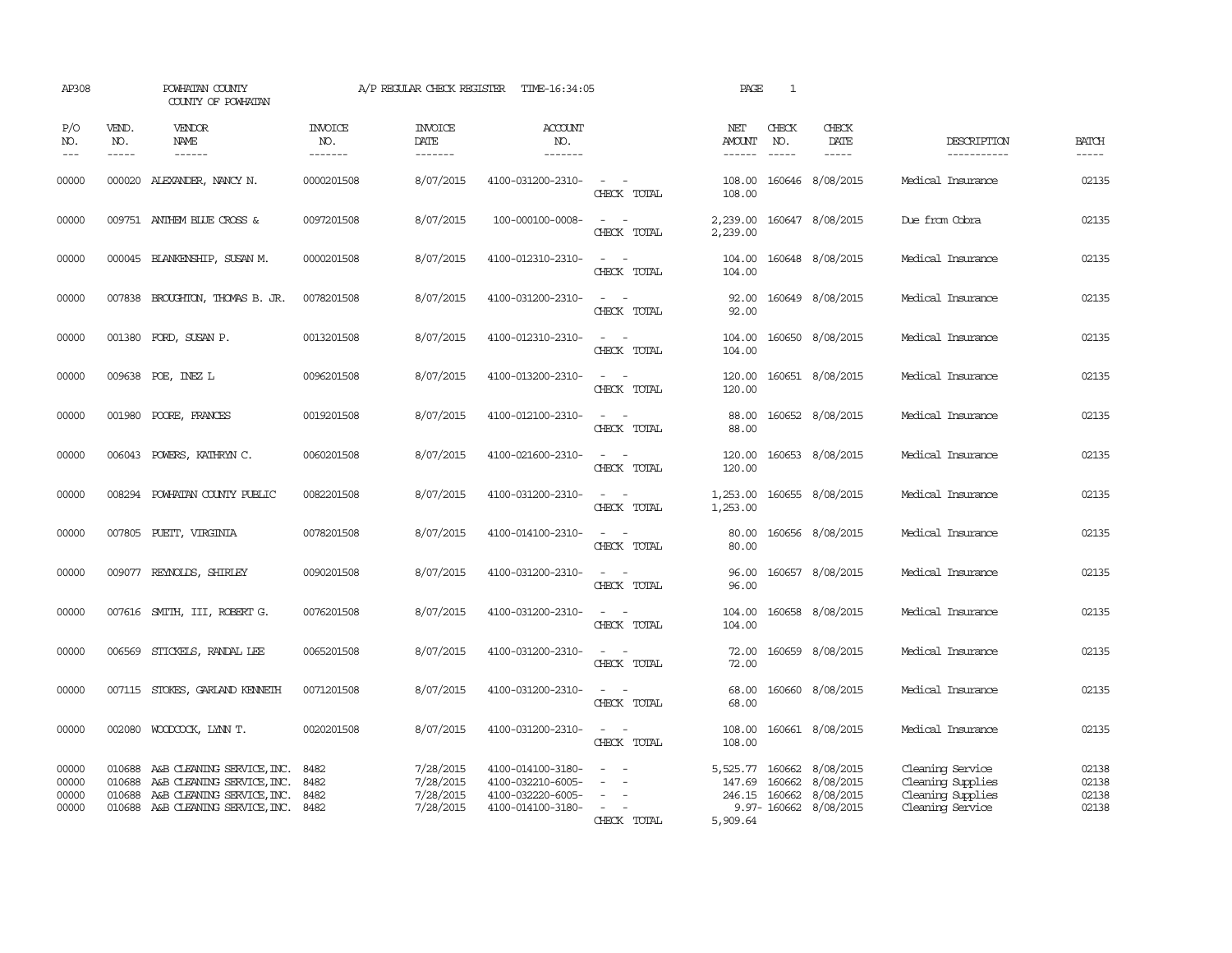| AP308                            |                                      | POWHATAN COUNTY<br>COUNTY OF POWHATAN                                                                      |                                                      | A/P REGULAR CHECK REGISTER                       | TIME-16:34:05                                                                    |                                                                                                                             | PAGE                                          | 2                           |                                                                              |                                                                                                      |                                  |
|----------------------------------|--------------------------------------|------------------------------------------------------------------------------------------------------------|------------------------------------------------------|--------------------------------------------------|----------------------------------------------------------------------------------|-----------------------------------------------------------------------------------------------------------------------------|-----------------------------------------------|-----------------------------|------------------------------------------------------------------------------|------------------------------------------------------------------------------------------------------|----------------------------------|
| P/O<br>NO.<br>$---$              | VEND.<br>NO.<br>$- - - - -$          | VENDOR<br>NAME<br>$- - - - - -$                                                                            | <b>INVOICE</b><br>NO.<br>-------                     | <b>INVOICE</b><br>DATE<br>-------                | <b>ACCOUNT</b><br>NO.<br>-------                                                 |                                                                                                                             | NET<br>AMOUNT<br>$- - - - - -$                | CHECK<br>NO.<br>$- - - - -$ | CHECK<br>DATE<br>$- - - - -$                                                 | DESCRIPTION<br>-----------                                                                           | <b>BATCH</b><br>-----            |
| 00000                            |                                      | 008743 ALEXANDER, KAREN B.                                                                                 | <b>ELECT TRNG MILE</b>                               | 7/27/2015                                        | 4100-013200-5510-                                                                | $\overline{\phantom{a}}$<br>CHECK TOTAL                                                                                     | 65.48<br>65.48                                |                             | 160663 8/08/2015                                                             | Travel/Mileage/Parking/Tolls                                                                         | 02138                            |
| 00000                            |                                      | 008774 ALLEN, SUSAN E.                                                                                     | 6999013                                              | 7/10/2015                                        | 4100-021200-3150-                                                                | $\sim$ $\sim$<br>CHECK TOTAL                                                                                                | 120.00<br>120.00                              |                             | 160664 8/08/2015                                                             | Outside Counsel                                                                                      | 02138                            |
| 00000                            |                                      | 007941 BAKER & TAYLOR                                                                                      | 5013737083                                           | 7/31/2015                                        | 4100-073100-6012-                                                                | $\equiv$<br>$\sim$<br>CHECK TOTAL                                                                                           | 229.49<br>229.49                              |                             | 160665 8/08/2015                                                             | Books & Subscriptions                                                                                | 02138                            |
| 00000                            |                                      | 008923 BEIMEAD STABLES AND                                                                                 | JILL 7/15                                            | 7/30/2015                                        | 4100-035100-3110-                                                                | $\sim$ $-$<br>$\sim$<br>CHECK TOTAL                                                                                         | 170.00<br>170.00                              |                             | 160666 8/08/2015                                                             | Professional Health Services                                                                         | 02138                            |
| 00000                            |                                      | 008793 BENEFITS SOLUTIONS, INC.                                                                            | 24042                                                | 8/01/2015                                        | 4100-012220-2311-                                                                | $\frac{1}{2} \left( \frac{1}{2} \right) \left( \frac{1}{2} \right) = \frac{1}{2} \left( \frac{1}{2} \right)$<br>CHECK TOTAL | 65.00                                         |                             | 65.00 160667 8/08/2015                                                       | Cobra Fees                                                                                           | 02138                            |
| 00000                            |                                      | 008651 C & L AUTOMOTTVE                                                                                    | 7610                                                 | 7/29/2015                                        | 4100-031200-6009-                                                                | $\overline{\phantom{a}}$<br>CHECK TOTAL                                                                                     | 1,071.01<br>1,071.01                          |                             | 160668 8/08/2015                                                             | Auto Parts/Repairs                                                                                   | 02138                            |
| 00000<br>00000                   | 006965<br>006965                     | CINIAS CORPORATION<br>CINIAS CORPORATION                                                                   | 143586915<br>143590468                               | 7/22/2015<br>7/29/2015                           | 4100-014300-6011-<br>4100-014300-6011-                                           | CHECK TOTAL                                                                                                                 | 115.80<br>115.80<br>231.60                    | 160669<br>160669            | 8/08/2015<br>8/08/2015                                                       | Uniforms<br>Uniforms                                                                                 | 02138<br>02138                   |
| 00000<br>00000                   |                                      | 007341 CLAWS & PAWS ANIMAL CARE<br>007341 CLAWS & PAWS ANIMAL CARE                                         | 68419<br>68420                                       | 7/28/2015<br>7/28/2015                           | 4100-035100-5614-<br>4100-035100-5614-                                           | $\overline{\phantom{a}}$<br>$\sim$ $ \sim$<br>CHECK TOTAL                                                                   | 22.00<br>22.00<br>44.00                       |                             | 160670 8/08/2015<br>160670 8/08/2015                                         | Initial shots/visit costs<br>Initial shots/visit costs                                               | 02138<br>02138                   |
| 00000                            |                                      | 009899 COMCAST                                                                                             | 141566011 7/15                                       | 7/21/2015                                        | 4100-032210-5260-                                                                | CHECK TOTAL                                                                                                                 | 83.59<br>83.59                                |                             | 160671 8/08/2015                                                             | <b>Intemet</b>                                                                                       | 02138                            |
| 00000                            |                                      | 008046 COMPTON, JEFF                                                                                       | 22624 LOWES                                          | 7/24/2015                                        | 4100-034100-6001-                                                                | $\sim$<br>CHECK TOTAL                                                                                                       | 14.23<br>14.23                                |                             | 160672 8/08/2015                                                             | Office Supplies                                                                                      | 02138                            |
| 00000                            | 010079                               | DEAL & LACHENEY P.C.                                                                                       | 4627                                                 | 8/03/2015                                        | 4100-012210-3150-                                                                | $\overline{\phantom{a}}$<br>$\sim$<br>CHECK TOTAL                                                                           | 10,000.00<br>10,000.00                        |                             | 160673 8/08/2015                                                             | Contracted County Attomey                                                                            | 02138                            |
| 00000<br>00000<br>00000          | 008750<br>008750                     | DOMINION VIRGINIA POWER<br>DOMINION VIRGINIA POWER<br>008750 DOMINION VIRGINIA POWER                       | 1317676318 HOFF<br>6243391304 COX<br>9384102860 SIMS | 7/02/2015<br>7/02/2015<br>7/02/2015              | 4100-053910-5643-<br>4100-053910-5643-<br>4100-053910-5643-                      | $\sim$<br>$\sim$ $\sim$<br>CHECK TOTAL                                                                                      | 222.59<br>277.19<br>1,072.04                  |                             | 160674 8/08/2015<br>160674 8/08/2015<br>572.26 160674 8/08/2015              | PCCAA Services - Federal CSBG<br>PCCAA Services - Federal CSBG<br>PCCAA Services - Federal CSBG      | 02138<br>02138<br>02138          |
| 00000                            |                                      | 001910 DUNN GAS COMPANY                                                                                    | 62312                                                | 7/23/2015                                        | 4100-014100-5120-                                                                | $\overline{\phantom{a}}$<br>$\sim$<br>CHECK TOTAL                                                                           | 643.08<br>643.08                              |                             | 160675 8/08/2015                                                             | Fuel                                                                                                 | 02138                            |
| 00000                            |                                      | 009885 ELIAS, ALFRED V.                                                                                    | 50715                                                | 7/30/2015                                        | 4100-012200-3140-                                                                | $\sim$<br>CHECK TOTAL                                                                                                       | 125.00<br>125.00                              |                             | 160676 8/08/2015                                                             | Professional Services                                                                                | 02138                            |
| 00000<br>00000<br>00000<br>00000 | 009945<br>009945<br>009945<br>009945 | <b>ENTRUST RECORDS MGMT</b><br><b>ENTRUST RECORDS MGMT</b><br>ENTRUST RECORDS MOMT<br>ENTRUST RECORDS MGMT | C4374<br>C4374<br>C4374<br>C4374                     | 7/29/2015<br>7/29/2015<br>7/29/2015<br>7/29/2015 | 4100-012200-3140-<br>4100-012410-3320-<br>4100-012310-6014-<br>4100-021200-5840- | $\sim$<br>CHECK TOTAL                                                                                                       | 160.00<br>160.00<br>160.00<br>96.00<br>576.00 |                             | 160677 8/08/2015<br>160677 8/08/2015<br>160677 8/08/2015<br>160677 8/08/2015 | Professional Services<br>Maintenance & Service Contract<br>Other Operating Supplies<br>Miscellaneous | 02138<br>02138<br>02138<br>02138 |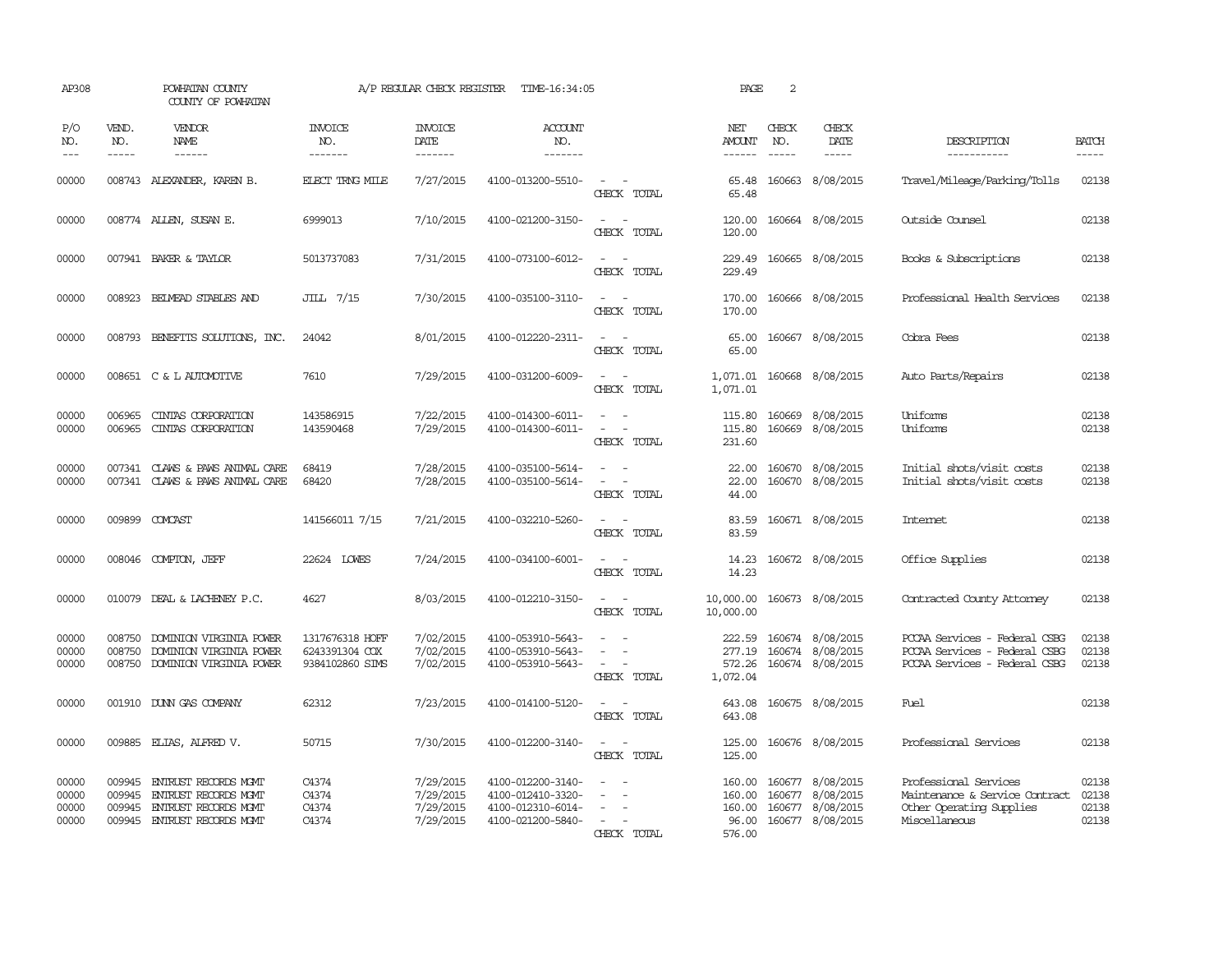| AP308          |                  | POWHATAN COUNTY<br>COUNTY OF POWHATAN        |                       | A/P REGULAR CHECK REGISTER | TIME-16:34:05                          |                                                                     | PAGE                   | 3                |                        |                                                  |                         |
|----------------|------------------|----------------------------------------------|-----------------------|----------------------------|----------------------------------------|---------------------------------------------------------------------|------------------------|------------------|------------------------|--------------------------------------------------|-------------------------|
| P/O<br>NO.     | VEND.<br>NO.     | <b>VENDOR</b><br>NAME                        | INVOICE<br>NO.        | <b>INVOICE</b><br>DATE     | ACCOUNT<br>NO.                         |                                                                     | NET<br>AMOUNT          | CHECK<br>NO.     | CHECK<br>DATE          | DESCRIPTION                                      | <b>BATCH</b>            |
| $\frac{1}{2}$  | $- - - - -$      | ------                                       | -------               | -------                    | -------                                |                                                                     | $- - - - - -$          | $\frac{1}{2}$    | -----                  | -----------                                      |                         |
| 00000          |                  | 009080 FIRE & EMS VIRGINIA                   | RENEWAL 2015          | 7/31/2015                  | 4100-032200-6012-                      | $\sim$ 100 $\mu$<br>$\sim$<br>CHECK TOTAL                           | 18.00<br>18.00         |                  | 160678 8/08/2015       | Books & Subscriptions                            | 02138                   |
| 00000<br>00000 | 000690<br>000690 | FLATROCK TIRE & AUTO<br>FLATROCK TIRE & AUTO | 12752<br>12801        | 7/20/2015<br>7/23/2015     | 4100-032200-6009-<br>4100-032200-6009- | $\overline{\phantom{a}}$                                            | 105.00<br>59.20        | 160679<br>160679 | 8/08/2015<br>8/08/2015 | Auto Repairs and Parts<br>Auto Repairs and Parts | 02138<br>02138<br>02138 |
| 00000          | 000690           | FLATROCK TIRE & AUTO                         | 12902                 | 7/31/2015                  | 4100-032200-6009-                      | CHECK TOTAL                                                         | 201.46<br>365.66       | 160679           | 8/08/2015              | Auto Repairs and Parts                           |                         |
| 00000          |                  | 006522 FOOD LION                             | 2813613010377         | 7/29/2015                  | 4100-035100-6022-                      | $\overline{\phantom{a}}$<br>$\sim$<br>CHECK TOTAL                   | 184.25<br>184.25       |                  | 160680 8/08/2015       | Dog Food/Supplies                                | 02138                   |
| 00000          |                  | 010736 GALLS, LLC                            | 3824933               | 7/23/2015                  | 4100-031200-6011-                      | $\overline{\phantom{a}}$                                            | 77.95                  | 160681           | 8/08/2015              | Uniforms                                         | 02138                   |
| 00000          | 010736           | GALLS, LLC                                   | 3824934               | 7/23/2015                  | 4100-031200-6011-                      |                                                                     | 77.95                  | 160681           | 8/08/2015              | Uniforms                                         | 02138                   |
| 00000          |                  | 010736 GALLS, LLC                            | 3824935               | 7/23/2015                  | 4100-031200-6011-                      | CHECK TOTAL                                                         | 77.98<br>233.88        |                  | 160681 8/08/2015       | Uniforms                                         | 02138                   |
| 00000          |                  | 006097 HERTZLER FARM & FEED, INC 25599       |                       | 7/28/2015                  | 4100-035100-6022-                      | CHECK TOTAL                                                         | 66.77<br>66.77         |                  | 160682 8/08/2015       | Dog Food/Supplies                                | 02138                   |
| 00000          | 010487           | IBM CORPORATION                              | <b>O5853EX</b>        | 8/01/2015                  | 4100-012510-8211-                      |                                                                     | 766.33                 | 160683           | 8/08/2015              | AS400 Lease - Principal                          | 02138                   |
| 00000          |                  | 010487 IBM CORPORATION                       | <b>O5853EX</b>        | 8/01/2015                  | 4100-012510-8212-                      | $\overline{\phantom{a}}$<br>CHECK TOTAL                             | 88.24<br>854.57        |                  | 160683 8/08/2015       | AS400 Lease - Interest                           | 02138                   |
| 00000          |                  | 000720 J. SARGEANT REYNOLDS                  | 105                   | 7/23/2015                  | 4100-081200-0006-                      | $\sim$<br>$\overline{\phantom{a}}$<br>CHECK TOTAL                   | 34,961.00<br>34,961.00 |                  | 160684 8/08/2015       | Contribution: J. Sargeant Reyn                   | 02138                   |
| 00000          |                  | 010771 IAND AND COATES, INC.                 | 600163                | 7/22/2015                  | 4100-014500-3319-                      |                                                                     | 49.99                  | 160685           | 8/08/2015              | Equipment Repairs and Maintena 02138             |                         |
| 00000          |                  | 010771 LAND AND COATES, INC.                 | 602207                | 7/27/2015                  | 4100-014500-3319-                      |                                                                     | 21.59                  | 160685           | 8/08/2015              | Equipment Repairs and Maintena                   | 02138                   |
| 00000          |                  | 010771 LAND AND COATES, INC.                 | 602885                | 7/29/2015                  | 4100-014500-3319-                      | $\sim$<br>CHECK TOTAL                                               | 19.44<br>91.02         |                  | 160685 8/08/2015       | Equipment Repairs and Maintena 02138             |                         |
| 00000          |                  | 006943 LIBRARY CORPORATION, THE              | 2015100169            | 7/29/2015                  | 4100-073100-3320-                      | $\sim$ $\sim$<br>CHECK TOTAL                                        | 72.00<br>72.00         |                  | 160686 8/08/2015       | Maintenance & Service Contract                   | 02138                   |
| 00000          |                  | 008885 MARTIN, PEGGY                         | <b>LIBRARY SUPPLY</b> | 7/31/2015                  | 4100-073100-6001-                      | $\sim$ $\sim$                                                       | 29.98                  |                  | 160687 8/08/2015       | Office Supplies                                  | 02138                   |
|                |                  |                                              |                       |                            |                                        | CHECK TOTAL                                                         | 29.98                  |                  |                        |                                                  |                         |
| 00000          |                  | 006538 MATTHEW BENDER                        | 73480886              | 7/23/2015                  | 4100-011010-3002-                      |                                                                     | 72.93                  | 160688           | 8/08/2015              | County Code                                      | 02138                   |
| 00000          |                  | 006538 MATTHEW BENDER                        | 73482056              | 7/23/2015                  | 4100-031200-5810-                      | CHECK TOTAL                                                         | 72.93<br>145.86        | 160688           | 8/08/2015              | Dues/Association Memberships                     | 02138                   |
| 00000          |                  | 006146 MCCLELLAN, WENDY SUSAN                | W/E 7/19/15           | 7/19/2015                  | 4100-031710-5510-                      |                                                                     | 45.18                  | 160689           | 8/08/2015              | Travel/Mileage/Parking/Tolls                     | 02139                   |
| 00000          |                  | 006146 MCCLELLAN, WENDY SUSAN                | W/E 8/2/15            | 8/02/2015                  | 4100-031710-5510-                      | $\overline{\phantom{a}}$<br>$\overline{\phantom{a}}$<br>CHECK TOTAL | 45.18<br>90.36         |                  | 160689 8/08/2015       | Travel/Mileage/Parking/Tolls                     | 02139                   |
| 00000          |                  | 009281 OVER DRIVE, INC.                      | 160725293073115       | 7/31/2015                  | 4100-073100-6012-                      | $\sim$ $ \sim$<br>CHECK TOTAL                                       | 361.51<br>361.51       |                  | 160690 8/08/2015       | Books & Subscriptions                            | 02139                   |
| 00000          | 001250           | POWHATAN AUTO & TRACTOR                      | 361440                | 7/31/2015                  | 4100-031200-6009-                      |                                                                     | 41.98                  |                  | 160691 8/08/2015       | Auto Parts/Repairs                               | 02139                   |
| 00000          | 001250           | POWHATAN AUTO & TRACTOR                      | 878420                | 7/21/2015                  | 4100-032200-6009-                      | $\overline{\phantom{a}}$<br>CHECK TOTAL                             | 40.56<br>82.54         |                  | 160691 8/08/2015       | Auto Repairs and Parts                           | 02139                   |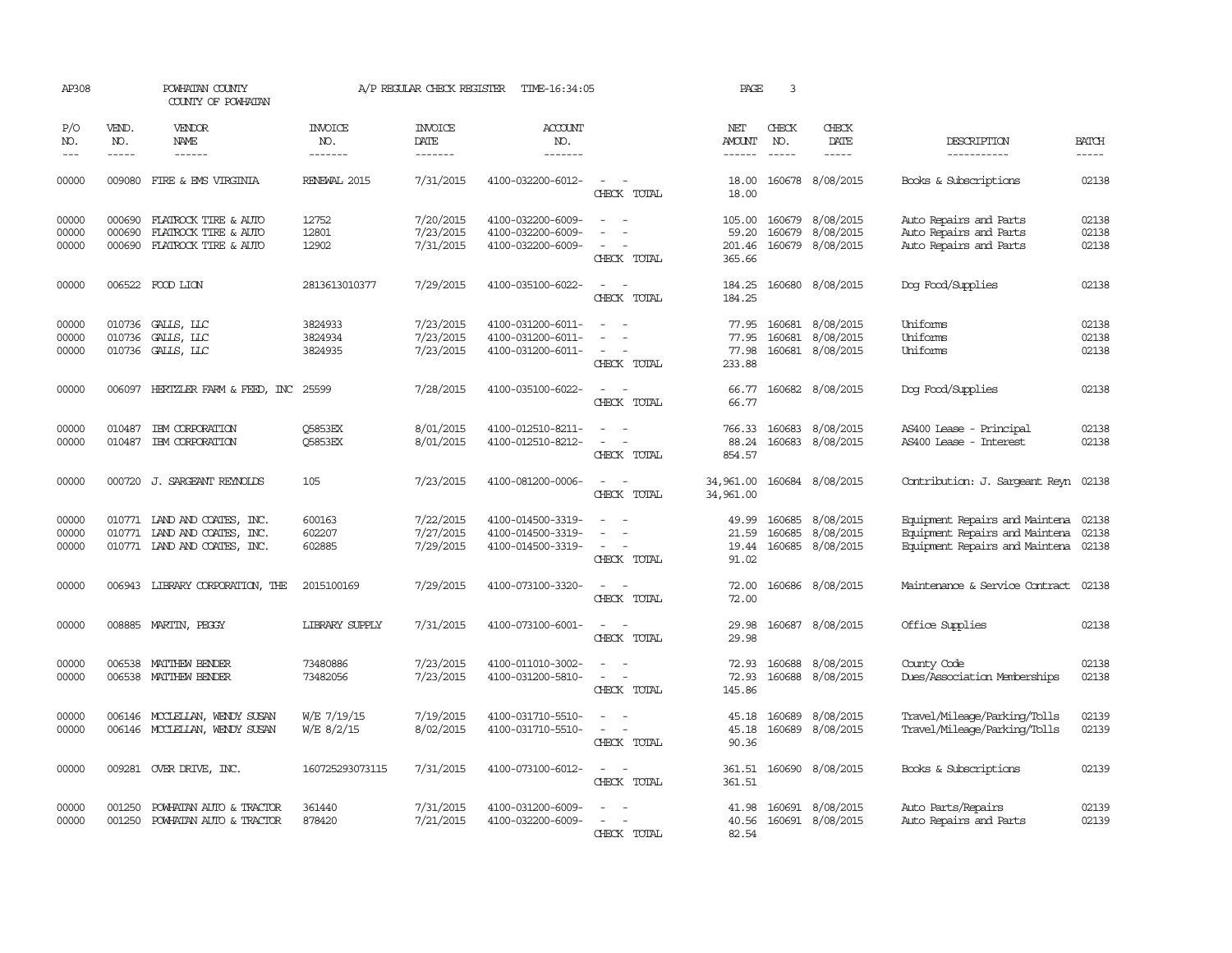| AP308               |                             | POWHATAN COUNTY<br>COUNTY OF POWHATAN                       |                                        | A/P REGULAR CHECK REGISTER        | TIME-16:34:05                          |                                                                                                                             | PAGE                           | 4            |                                             |                                            |                       |
|---------------------|-----------------------------|-------------------------------------------------------------|----------------------------------------|-----------------------------------|----------------------------------------|-----------------------------------------------------------------------------------------------------------------------------|--------------------------------|--------------|---------------------------------------------|--------------------------------------------|-----------------------|
| P/O<br>NO.<br>$---$ | VEND.<br>NO.<br>$- - - - -$ | <b>VENDOR</b><br>NAME<br>$- - - - - -$                      | <b>INVOICE</b><br>NO.<br>-------       | <b>INVOICE</b><br>DATE<br>------- | <b>ACCOUNT</b><br>NO.<br>-------       |                                                                                                                             | NET<br>AMOUNT<br>$- - - - - -$ | CHECK<br>NO. | CHECK<br>DATE<br>$- - - - -$                | DESCRIPTION<br>-----------                 | <b>BATCH</b><br>----- |
| 00000<br>00000      |                             | 006914 POWHATAN AUTO REPAIR<br>006914 POWHATAN AUTO REPAIR  | 720<br>721                             | 7/29/2015<br>7/29/2015            | 4100-034100-6009-<br>4100-014100-6009- | $\sim$<br>$\sim$ $-$<br>$\overline{a}$<br>CHECK TOTAL                                                                       | 12.50<br>160.25<br>172.75      |              | 160692 8/08/2015<br>160692 8/08/2015        | Auto Parts/Repairs<br>Auto Parts & Repairs | 02139<br>02139        |
| 00000               |                             | 006928 POWHATAN COUNTY DEPT. OF                             | 69448949 WILSON                        | 7/31/2015                         | 4100-053910-5643-                      | $\sim$<br>CHECK TOTAL                                                                                                       | 240.00<br>240.00               |              | 160693 8/08/2015                            | PCCAA Services - Federal CSBG              | 02139                 |
| 00000               | 005050                      | POWHATAN LOCK SERVICES                                      | 1336                                   | 7/27/2015                         | 4100-014100-3310-                      | CHECK TOTAL                                                                                                                 | 60.50<br>60.50                 |              | 160694 8/08/2015                            | Repairs & Maintenance                      | 02139                 |
| 00000               |                             | 006761 POWHATAN VOLUNTEER FIRE                              | CO 1 COMPUTER                          | 7/09/2015                         | 4100-032200-6002-                      | $\overline{\phantom{a}}$<br>$\sim$<br>CHECK TOTAL                                                                           | 530.97<br>530.97               |              | 160695 8/08/2015                            | Computer Equipment-non-capital             | 02139                 |
| 00000<br>00000      | 006474<br>006474            | PROGRESSIVE AUTO WORKS<br>PROGRESSIVE AUTO WORKS            | SCHWARTZ<br>28568<br>28603<br>BALDUCCI | 7/27/2015<br>7/28/2015            | 4100-031200-6008-<br>4100-031200-6009- | CHECK TOTAL                                                                                                                 | 50.50<br>105.64                |              | 160696 8/08/2015<br>55.14 160696 8/08/2015  | Gas/Grease/Oil<br>Auto Parts/Repairs       | 02139<br>02139        |
| 00000<br>00000      | 009767                      | QUALITY UNIFORM CO, INC.<br>009767 QUALITY UNIFORM CO, INC. | 3740<br>3751                           | 7/27/2015<br>8/01/2015            | 4100-031200-6011-<br>4100-031200-6011- | $\frac{1}{2} \left( \frac{1}{2} \right) \left( \frac{1}{2} \right) = \frac{1}{2} \left( \frac{1}{2} \right)$<br>CHECK TOTAL | 1,140.90<br>2,115.90           |              | 975.00 160697 8/08/2015<br>160697 8/08/2015 | Uniforms<br>Uniforms                       | 02139<br>02139        |
| 00000               |                             | 009518 QUARLES PETROLEUM, INC.                              | 934763 JULY15                          | 7/31/2015                         | 4100-031200-6008-                      | $\sim$<br>CHECK TOTAL                                                                                                       | 3,304.02<br>3,304.02           |              | 160698 8/08/2015                            | Gas/Grease/Oil                             | 02139                 |
| 00000               |                             | 000780 QUILL CORPORATION                                    | 5829922                                | 7/13/2015                         | 4100-053910-5643-                      | $\frac{1}{2} \left( \frac{1}{2} \right) \left( \frac{1}{2} \right) = \frac{1}{2} \left( \frac{1}{2} \right)$<br>CHECK TOTAL | 1,037.18                       |              | 1,037.18 160699 8/08/2015                   | PCCAA Services - Federal CSBG              | 02139                 |
| 00000               |                             | 000620 R.C. GOODWYN & SONS, INC 680121                      |                                        | 7/20/2015                         | 4100-014100-3310-                      | $\frac{1}{2} \left( \frac{1}{2} \right) \left( \frac{1}{2} \right) = \frac{1}{2} \left( \frac{1}{2} \right)$<br>CHECK TOTAL | 5.07<br>5.07                   |              | 160700 8/08/2015                            | Repairs & Maintenance                      | 02139                 |
| 00000               |                             | 006466 RADIO COMMUNICATION OF VA 80004542                   |                                        | 7/10/2015                         | 4100-035500-3320-                      | $\overline{\phantom{a}}$<br>CHECK TOTAL                                                                                     | 38,931.00<br>38,931.00         |              | 160701 8/08/2015                            | Maintenance & Service Contract             | 02139                 |
| 00000               |                             | 006945 RECORDED BOOKS, LLC                                  | 75183684                               | 7/30/2015                         | 4100-073100-6012-                      | $\sim$<br>$\sim$<br>CHECK TOTAL                                                                                             | 577.20<br>577.20               |              | 160702 8/08/2015                            | Books & Subscriptions                      | 02139                 |
| 00000               | 009037                      | REYNOLDS LIGHTING SUPPLY                                    | 110933                                 | 7/23/2015                         | 4100-014100-3310-                      | $\frac{1}{2} \left( \frac{1}{2} \right) \left( \frac{1}{2} \right) = \frac{1}{2} \left( \frac{1}{2} \right)$<br>CHECK TOTAL | 300.50<br>300.50               |              | 160703 8/08/2015                            | Repairs & Maintenance                      | 02139                 |
| 00000               | 006579                      | RICHMOND ALARM COMPANY                                      | 74060                                  | 8/01/2015                         | 4100-014100-3320-                      | $\overline{\phantom{a}}$<br>$\sim$<br>CHECK TOTAL                                                                           | 900.00<br>900.00               |              | 160704 8/08/2015                            | Maintenance & Service Contract             | 02139                 |
| 00000               |                             | 006485 ROYALL PUMP & WELL CO.                               | 42560                                  | 7/28/2015                         | 4100-014100-3310-                      | $\frac{1}{2} \left( \frac{1}{2} \right) \left( \frac{1}{2} \right) = \frac{1}{2} \left( \frac{1}{2} \right)$<br>CHECK TOTAL | 68.75<br>68.75                 |              | 160705 8/08/2015                            | Repairs & Maintenance                      | 02139                 |
| 00000               |                             | 008578 STAPLES BUSINESS AD-                                 | 3272453904                             | 7/24/2015                         | 4100-012510-6001-                      | $ -$<br>CHECK TOTAL                                                                                                         | 80.16<br>80.16                 |              | 160706 8/08/2015                            | Office Supplies                            | 02139                 |
| 00000               |                             | 007640 SWEMBA, JAMIE                                        | MILEAGE/ELECT                          | 7/29/2015                         | 4100-013200-5510-                      | CHECK TOTAL                                                                                                                 | 43.65<br>43.65                 |              | 160707 8/08/2015                            | Travel/Mileage/Parking/Tolls               | 02139                 |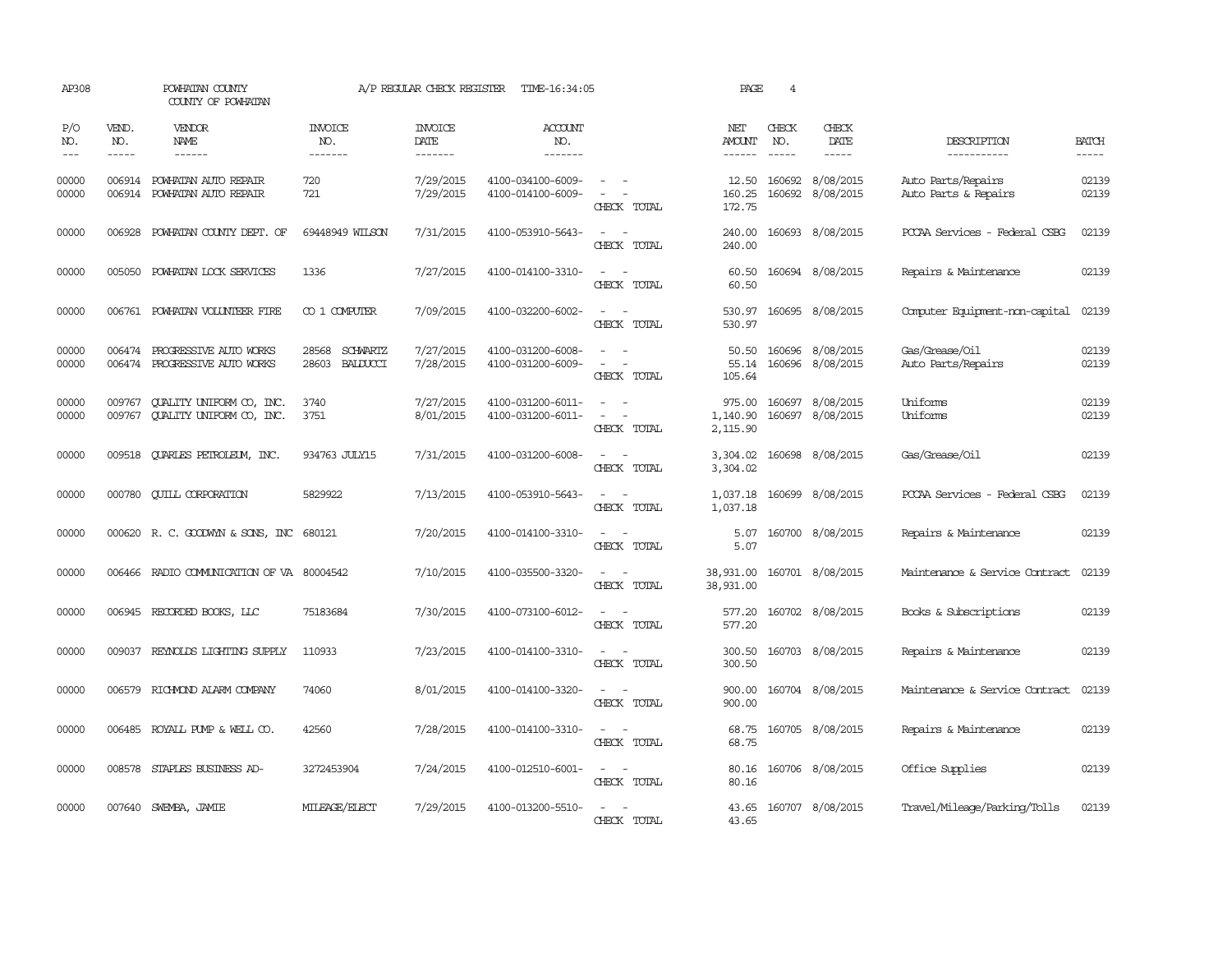| AP308                                     |                             | POWHATAN COUNTY<br>COUNTY OF POWHATAN                             |                                                                                             | A/P REGULAR CHECK REGISTER                                    | TIME-16:34:05                                                                                         |                                                | PAGE                                            | 5                          |                                                                                    |                                                                                                   |                                           |
|-------------------------------------------|-----------------------------|-------------------------------------------------------------------|---------------------------------------------------------------------------------------------|---------------------------------------------------------------|-------------------------------------------------------------------------------------------------------|------------------------------------------------|-------------------------------------------------|----------------------------|------------------------------------------------------------------------------------|---------------------------------------------------------------------------------------------------|-------------------------------------------|
| P/O<br>NO.<br>$---$                       | VEND.<br>NO.<br>$- - - - -$ | VENDOR<br>NAME<br>------                                          | <b>INVOICE</b><br>NO.<br>-------                                                            | <b>INVOICE</b><br>DATE<br>-------                             | <b>ACCOUNT</b><br>NO.<br>-------                                                                      |                                                | <b>NET</b><br><b>AMOUNT</b>                     | CHECK<br>NO.               | CHECK<br>DATE<br>-----                                                             | DESCRIPTION<br>-----------                                                                        | <b>BATCH</b><br>-----                     |
| 00000                                     |                             | 000410 THOMAS, PETE                                               | 730041                                                                                      | 7/30/2015                                                     | 4100-014100-3180-                                                                                     | $\overline{\phantom{a}}$<br>CHECK TOTAL        | 772.00<br>772.00                                |                            | 160708 8/08/2015                                                                   | Cleaning Service                                                                                  | 02139                                     |
| 00000                                     |                             | 007134 TOWN & COUNTRY MOBILE                                      | 13319                                                                                       | 7/29/2015                                                     | 4100-031200-6009-                                                                                     | $\equiv$<br>CHECK TOTAL                        | 185.00<br>185.00                                |                            | 160709 8/08/2015                                                                   | Auto Parts/Repairs                                                                                | 02139                                     |
| 00000<br>00000<br>00000<br>00000<br>00000 | 008140<br>008140<br>008140  | 008140 VERIZON<br>VERIZON<br>VERIZON<br>VERIZON<br>008140 VERIZON | 0401104442 7/15<br>8045981340 7/15<br>8045983715 7/15<br>8045985532 7/15<br>8045986057 7/15 | 7/28/2015<br>7/28/2015<br>7/28/2015<br>7/22/2015<br>7/28/2015 | 4100-035100-5230-<br>4100-021100-5230-<br>4100-035500-5232-<br>4100-073100-5260-<br>4100-031200-5230- | $\equiv$<br>$\equiv$<br>$\sim$<br>CHECK TOTAL  | 45.81<br>182.77<br>192.36<br>393.95<br>1,234.25 | 160710<br>160710<br>160710 | 419.36 160710 8/08/2015<br>8/08/2015<br>8/08/2015<br>8/08/2015<br>160710 8/08/2015 | Telephone Services<br>Telephone Services<br>Wireline 911<br><b>Internet</b><br>Telephone Services | 02139<br>02139<br>02139<br>02139<br>02139 |
| 00000                                     |                             | 008785 VERIZON CABS                                               | M55049170615206                                                                             | 7/25/2015                                                     | 4100-035500-5232-                                                                                     | CHECK TOTAL                                    | 477.41<br>477.41                                |                            | 160711 8/08/2015                                                                   | Wireline 911                                                                                      | 02139                                     |
| 00000                                     | 008126                      | VERIZON WIRELESS                                                  | 9749576209                                                                                  | 7/23/2015                                                     | 4100-032200-5260-                                                                                     | CHECK TOTAL                                    | 360.09<br>360.09                                |                            | 160712 8/08/2015                                                                   | Internet                                                                                          | 02139                                     |
| 00000                                     |                             | 008710 VIRGINIA BUSINESS SYSTEMS 17316969                         |                                                                                             | 7/27/2015                                                     | 4100-021600-8002-                                                                                     | CHECK TOTAL                                    | 175.29<br>175.29                                |                            | 160713 8/08/2015                                                                   | Copier Lease                                                                                      | 02139                                     |
| 00000                                     | 008327                      | VIRGINIA EQUINE PLLC                                              | 30005036                                                                                    | 7/30/2015                                                     | 4100-035100-3110-                                                                                     | $\sim$<br>CHECK TOTAL                          | 217.00<br>217.00                                |                            | 160714 8/08/2015                                                                   | Professional Health Services                                                                      | 02139                                     |
| 00000<br>00000<br>00000                   | 008668<br>008668<br>008668  | BANK OF AMERICA<br>BANK OF AMERICA<br>BANK OF AMERICA             | 08/03/2015<br>08/03/2015<br>08/03/2015                                                      | 8/03/2015<br>8/03/2015<br>8/03/2015                           | 4100-012510-8205-<br>4100-012510-8205-<br>4100-012510-8205-                                           | $\equiv$                                       | .00<br>99.95<br>99.95                           | 160726<br>160726           | 160726 8/13/2015<br>8/13/2015<br>8/13/2015                                         | Hosting Fees<br>Hosting Fees<br>Hosting Fees                                                      | 02146<br>02146<br>02146                   |
| 00000<br>00000<br>00000                   | 008668<br>008668<br>008668  | BANK OF AMERICA<br>BANK OF AMERICA<br>BANK OF AMERICA             | 08/03/2015<br>08/03/2015<br>08/03/2015                                                      | 8/03/2015<br>8/03/2015<br>8/03/2015                           | 4100-034100-5540-<br>4100-012410-3321-<br>4100-032200-6012-                                           | $\sim$<br>$\sim$                               | 216.32<br>23.55<br>24.95                        | 160726<br>160726<br>160726 | 8/13/2015<br>8/13/2015<br>8/13/2015                                                | Conferences & Training<br>BAI.NET Credit Card Fees<br>Books & Subscriptions                       | 02146<br>02146<br>02146                   |
| 00000<br>00000<br>00000                   | 008668<br>008668<br>008668  | BANK OF AMERICA<br>BANK OF AMERICA<br>BANK OF AMERICA             | 08/03/2015<br>08/03/2015<br>08/03/2015                                                      | 8/03/2015<br>8/03/2015<br>8/03/2015                           | 4100-012220-5210-<br>4100-073100-5210-<br>4100-073100-5210-                                           |                                                | 6.74<br>3.07<br>2.59                            | 160726<br>160726<br>160726 | 8/13/2015<br>8/13/2015<br>8/13/2015                                                | Postage<br>Postage<br>Postage                                                                     | 02146<br>02146<br>02146                   |
| 00000<br>00000<br>00000                   | 008668<br>008668<br>008668  | BANK OF AMERICA<br>BANK OF AMERICA<br>BANK OF AMERICA             | 08/03/2015<br>08/03/2015<br>08/03/2015                                                      | 8/03/2015<br>8/03/2015<br>8/03/2015                           | 4100-073100-5210-<br>4100-073100-5210-<br>4100-013200-6001-                                           | $\equiv$                                       | 1.42<br>3.07<br>21.00                           | 160726<br>160726<br>160726 | 8/13/2015<br>8/13/2015<br>8/13/2015                                                | Postage<br>Postage<br>Office Supplies                                                             | 02146<br>02146<br>02146                   |
| 00000<br>00000<br>00000                   | 008668<br>008668<br>008668  | BANK OF AMERICA<br>BANK OF AMERICA<br>BANK OF AMERICA             | 08/03/2015<br>08/03/2015<br>08/03/2015                                                      | 8/03/2015<br>8/03/2015<br>8/03/2015                           | 4100-032200-6011-<br>4100-073100-6001-<br>4100-073100-6001-                                           | $\equiv$                                       | 18.89<br>19.43<br>11.66                         | 160726<br>160726           | 160726 8/13/2015<br>8/13/2015<br>8/13/2015                                         | Protective Gear/Uniforms<br>Office Supplies<br>Office Supplies                                    | 02146<br>02146<br>02146                   |
| 00000<br>00000<br>00000                   | 008668<br>008668<br>008668  | BANK OF AMERICA<br>BANK OF AMERICA<br>BANK OF AMERICA             | 08/03/2015<br>08/03/2015<br>08/03/2015                                                      | 8/03/2015<br>8/03/2015<br>8/03/2015                           | 4100-012510-6002-<br>4100-014100-3310-<br>4100-073100-6001-                                           | $\sim$<br>$\overline{\phantom{a}}$<br>$\equiv$ | 134.25<br>5.27<br>73.39                         | 160726<br>160726<br>160726 | 8/13/2015<br>8/13/2015<br>8/13/2015                                                | Computer Equipment-non-capital<br>Repairs & Maintenance<br>Office Supplies                        | 02146<br>02146<br>02146                   |
| 00000<br>00000<br>00000                   | 008668<br>008668<br>008668  | BANK OF AMERICA<br>BANK OF AMERICA<br>BANK OF AMERICA             | 08/03/2015<br>08/03/2015<br>08/03/2015                                                      | 8/03/2015<br>8/03/2015<br>8/03/2015                           | 4100-032200-5815-<br>4100-013200-6001-<br>4100-014100-6004-                                           | $\sim$                                         | 40.00<br>10.39<br>179.99                        | 160726<br>160726           | 8/13/2015<br>160726 8/13/2015<br>8/13/2015                                         | Training/Seminars<br>Office Supplies<br>Tools and Equipment                                       | 02146<br>02146<br>02146                   |
| 00000<br>00000<br>00000                   | 008668<br>008668<br>008668  | BANK OF AMERICA<br>BANK OF AMERICA<br>BANK OF AMERICA             | 08/03/2015<br>08/03/2015<br>08/03/2015                                                      | 8/03/2015<br>8/03/2015<br>8/03/2015                           | 4100-014300-3310-<br>4100-014300-3310-<br>4100-014500-3319-                                           |                                                | 32.98<br>19.99<br>218.99                        | 160726<br>160726<br>160726 | 8/13/2015<br>8/13/2015<br>8/13/2015                                                | Repairs & Maintenance<br>Repairs & Maintenance<br>Equipment Repairs and Maintena                  | 02146<br>02146<br>02146                   |
| 00000<br>00000                            | 008668<br>008668            | BANK OF AMERICA<br>BANK OF AMERICA                                | 08/03/2015<br>08/03/2015                                                                    | 8/03/2015<br>8/03/2015                                        | 4100-014500-3319-<br>4100-014500-3319-                                                                | $\equiv$<br>$\sim$                             | 48.97<br>29.98                                  |                            | 160726 8/13/2015<br>160726 8/13/2015                                               | Equipment Repairs and Maintena<br>Equipment Repairs and Maintena                                  | 02146<br>02146                            |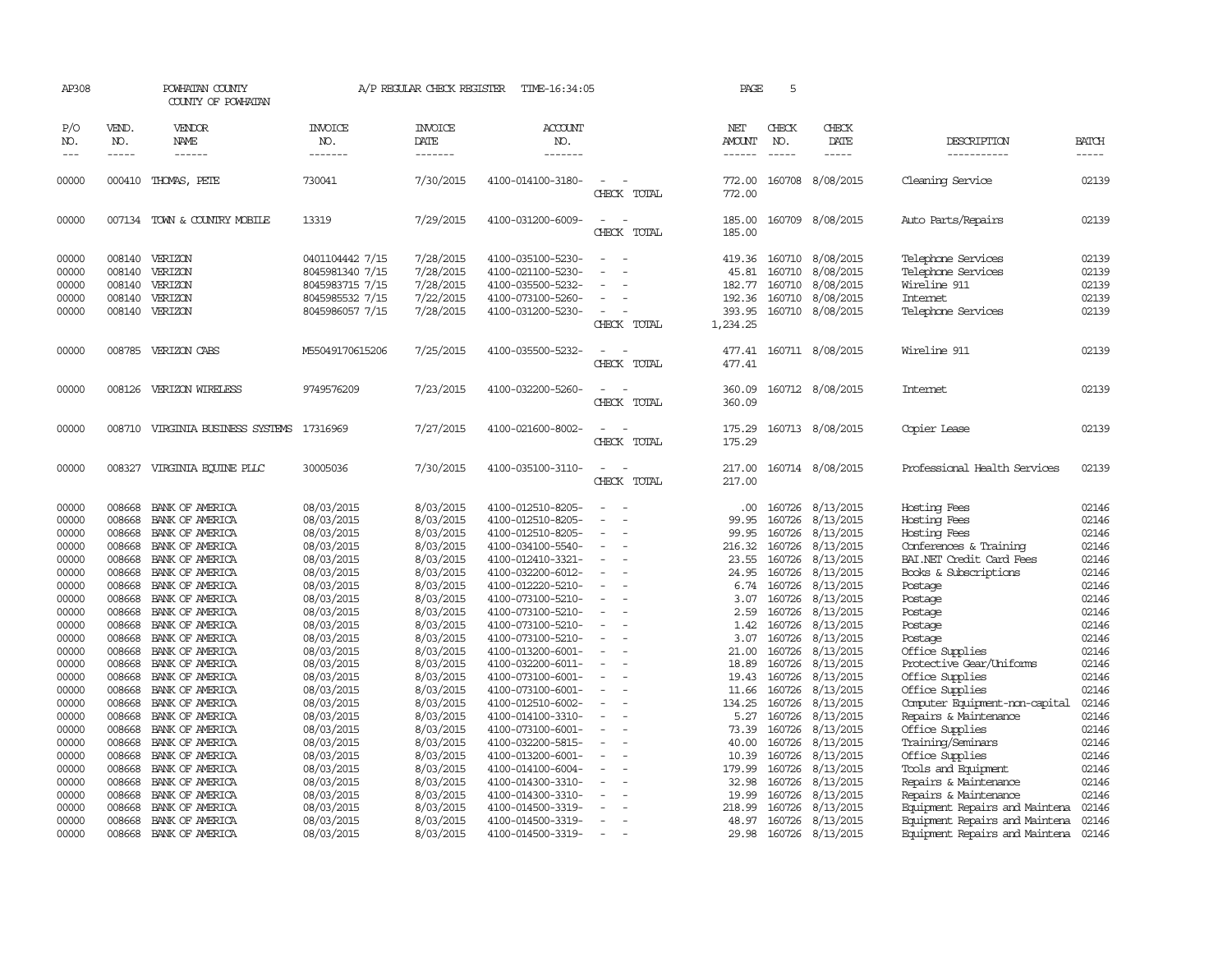| AP308               |                             | POWHATAN COUNTY<br>COUNTY OF POWHATAN |                                  | A/P REGULAR CHECK REGISTER        | TIME-16:34:05                          |             |  | PAGE                           | 6                           |                              |                                |                |
|---------------------|-----------------------------|---------------------------------------|----------------------------------|-----------------------------------|----------------------------------------|-------------|--|--------------------------------|-----------------------------|------------------------------|--------------------------------|----------------|
| P/O<br>NO.<br>$---$ | VEND.<br>NO.<br>$- - - - -$ | VENDOR<br>NAME<br>------              | <b>INVOICE</b><br>NO.<br>------- | <b>INVOICE</b><br>DATE<br>------- | ACCOUNT<br>NO.<br>-------              |             |  | NET<br>AMOUNT<br>$- - - - - -$ | CHECK<br>NO.<br>$- - - - -$ | CHECK<br>DATE<br>$- - - - -$ | DESCRIPTION<br>-----------     | BATCH<br>----- |
| 00000               | 008668                      | BANK OF AMERICA                       | 08/03/2015                       | 8/03/2015                         | 4100-011010-5840-                      |             |  | 52.69                          | 160726                      | 8/13/2015                    | Meeting Expense                | 02146          |
| 00000               | 008668                      | BANK OF AMERICA                       | 08/03/2015                       | 8/03/2015                         | 4100-013200-6001-                      |             |  | 9.47                           | 160726                      | 8/13/2015                    | Office Supplies                | 02146<br>02146 |
| 00000<br>00000      | 008668                      | BANK OF AMERICA                       | 08/03/2015                       | 8/03/2015                         | 4100-032200-6009-                      |             |  | 774.81                         | 160726                      | 8/13/2015                    | Auto Repairs and Parts         | 02146          |
| 00000               | 008668<br>008668            | BANK OF AMERICA<br>BANK OF AMERICA    | 08/03/2015<br>08/03/2015         | 8/03/2015<br>8/03/2015            | 4100-012510-8205-<br>4100-012510-8205- |             |  | 17.49<br>17.49                 | 160726<br>160726            | 8/13/2015<br>8/13/2015       | Hosting Fees<br>Hosting Fees   | 02146          |
| 00000               | 008668                      | BANK OF AMERICA                       | 08/03/2015                       | 8/03/2015                         | 4100-012510-8205-                      |             |  | 17.49                          | 160726                      | 8/13/2015                    | Hosting Fees                   | 02146          |
| 00000               | 008668                      | BANK OF AMERICA                       | 08/03/2015                       | 8/03/2015                         | 4100-012510-8205-                      | $\equiv$    |  | 17.49                          |                             | 160726 8/13/2015             | Hosting Fees                   | 02146          |
| 00000               | 008668                      | BANK OF AMERICA                       | 08/03/2015                       | 8/03/2015                         | 4100-014100-3310-                      |             |  | 279.99                         | 160726                      | 8/13/2015                    | Repairs & Maintenance          | 02146          |
| 00000               | 008668                      | BANK OF AMERICA                       | 08/03/2015                       | 8/03/2015                         | 4100-014100-3310-                      |             |  |                                | 45.00-160726                | 8/13/2015                    | Repairs & Maintenance          | 02146          |
| 00000               | 008668                      | BANK OF AMERICA                       | 08/03/2015                       | 8/03/2015                         | 4100-083500-6001-                      |             |  | 36.11                          | 160726                      | 8/13/2015                    | Office Supplies                | 02146          |
| 00000               | 008668                      | BANK OF AMERICA                       | 08/03/2015                       | 8/03/2015                         | 4100-083500-6001-                      | $\equiv$    |  | 374.47                         |                             | 160726 8/13/2015             | Office Supplies                | 02146          |
| 00000               | 008668                      | BANK OF AMERICA                       | 08/03/2015                       | 8/03/2015                         | 4100-083500-6001-                      |             |  | 82.98                          | 160726                      | 8/13/2015                    | Office Supplies                | 02146          |
| 00000               | 008668                      | BANK OF AMERICA                       | 08/03/2015                       | 8/03/2015                         | 4100-083500-6014-                      |             |  | 310.79                         |                             | 160726 8/13/2015             | Other Operating Supplies       | 02146          |
| 00000               | 008668                      | BANK OF AMERICA                       | 08/03/2015                       | 8/03/2015                         | 4100-012310-5540-                      |             |  | 331.68                         |                             | 160726 8/13/2015             | Conferences & Training         | 02146          |
| 00000               | 008668                      | BANK OF AMERICA                       | 08/03/2015                       | 8/03/2015                         | 4100-012510-3320-                      | $\equiv$    |  | 1,148.00                       | 160726                      | 8/13/2015                    | Maintenance & Service Contract | 02146          |
| 00000               | 008668                      | BANK OF AMERICA                       | 08/03/2015                       | 8/03/2015                         | 4100-012510-3320-                      |             |  | 948.00                         | 160726                      | 8/13/2015                    | Maintenance & Service Contract | 02146          |
| 00000               | 008668                      | BANK OF AMERICA                       | 08/03/2015                       | 8/03/2015                         | 4100-032210-3310-                      |             |  | 79.99                          | 160726                      | 8/13/2015                    | Repairs & Maintenance          | 02146          |
| 00000               | 008668                      | BANK OF AMERICA                       | 08/03/2015                       | 8/03/2015                         | 4100-012100-6001-                      | $\equiv$    |  | 80.50                          |                             | 160726 8/13/2015             | Office Supplies                | 02146          |
| 00000               | 008668                      | BANK OF AMERICA                       | 08/03/2015                       | 8/03/2015                         | 4100-012310-5540-                      |             |  | 150.00                         | 160726                      | 8/13/2015                    | Conferences & Training         | 02146          |
| 00000               | 008668                      | BANK OF AMERICA                       | 08/03/2015                       | 8/03/2015                         | 4100-073100-6012-                      |             |  | 15.00                          | 160726                      | 8/13/2015                    | Books & Subscriptions          | 02146          |
| 00000               | 008668                      | BANK OF AMERICA                       | 08/03/2015                       | 8/03/2015                         | 4100-073100-6012-                      |             |  | 15.00                          | 160726                      | 8/13/2015                    | Books & Subscriptions          | 02146          |
| 00000               | 008668                      | BANK OF AMERICA                       | 08/03/2015                       | 8/03/2015                         | 4100-073100-6015-                      | $\equiv$    |  | 15.00                          | 160726                      | 8/13/2015                    | Summer Reading Program         | 02146          |
| 00000               | 008668                      | BANK OF AMERICA                       | 08/03/2015                       | 8/03/2015                         | 4100-034100-6001-                      |             |  | 49.00                          | 160726                      | 8/13/2015                    | Office Supplies                | 02146          |
| 00000               | 008668                      | BANK OF AMERICA                       | 08/03/2015                       | 8/03/2015                         | 4100-034100-6001-                      |             |  | .39                            | 160726                      | 8/13/2015                    | Office Supplies                | 02146          |
| 00000               | 008668                      | BANK OF AMERICA                       | 08/03/2015                       | 8/03/2015                         | 4100-032220-3310-                      |             |  | 872.50                         | 160726                      | 8/13/2015                    | Repairs & Maintenance          | 02146          |
| 00000               | 008668                      | BANK OF AMERICA                       | 08/03/2015                       | 8/03/2015                         | 4100-012510-5540-                      |             |  | 700.00                         | 160726                      | 8/13/2015                    | Conferences and Training       | 02146          |
| 00000               | 008668                      | BANK OF AMERICA                       | 08/03/2015                       | 8/03/2015                         | 4100-012220-5810-                      |             |  | 199.00                         | 160726                      | 8/13/2015                    | Dues/Association Membership    | 02146          |
| 00000               | 008668                      | BANK OF AMERICA                       | 08/03/2015                       | 8/03/2015                         | 4100-032220-3310-                      |             |  | 135.90                         | 160726                      | 8/13/2015                    | Repairs & Maintenance          | 02146          |
| 00000               | 008668                      | BANK OF AMERICA                       | 08/03/2015                       | 8/03/2015                         | 4100-073100-6001-                      |             |  | 88.40                          | 160726                      | 8/13/2015                    | Office Supplies                | 02146          |
| 00000               | 008668                      | BANK OF AMERICA                       | 08/03/2015                       | 8/03/2015                         | 4100-073100-5540-                      |             |  | 19.14                          | 160726                      | 8/13/2015                    | Conferences & Training         | 02146          |
| 00000               | 008668                      | BANK OF AMERICA                       | 08/03/2015                       | 8/03/2015                         | 4100-032200-5540-                      |             |  | 36.00                          | 160726                      | 8/13/2015                    | Travel - Convention & Educatio | 02146          |
| 00000               | 008668                      | BANK OF AMERICA                       | 08/03/2015                       | 8/03/2015                         | 4100-014300-3310-                      | $\equiv$    |  | 13.95                          |                             | 160726 8/13/2015             | Repairs & Maintenance          | 02146          |
|                     |                             |                                       |                                  |                                   |                                        | CHECK TOTAL |  | 8,190.51                       |                             |                              |                                |                |
| 00000               | 001340                      | <b>BUSINESS CARD</b>                  | 07/27/2015                       | 7/27/2015                         | 4100-031200-5210-                      |             |  | .00.                           |                             | 160727 8/13/2015             | Postage                        | 02141          |
| 00000               | 001340                      | <b>BUSINESS CARD</b>                  | 07/27/2015                       | 7/27/2015                         | 4100-031200-5210-                      |             |  | 50.00                          | 160727                      | 8/13/2015                    | Postage                        | 02141          |
| 00000               |                             | 001340 BUSINESS CARD                  | 07/27/2015                       | 7/27/2015                         | 4100-031200-5210-                      |             |  | 15.99                          |                             | 160727 8/13/2015             | Postage                        | 02141          |
| 00000               | 001340                      | <b>BUSINESS CARD</b>                  | 07/27/2015                       | 7/27/2015                         | 4100-031710-5210-                      |             |  | 15.99                          | 160727                      | 8/13/2015                    | Postage                        | 02141          |
| 00000               | 001340                      | BUSINESS CARD                         | 07/27/2015                       | 7/27/2015                         | 4100-031200-6014-                      |             |  | 4.99                           | 160727                      | 8/13/2015                    | Other Operating Supplies       | 02141          |
| 00000               | 001340                      | <b>BUSINESS CARD</b>                  | 07/27/2015                       | 7/27/2015                         | 4100-031200-6014-                      |             |  | 60.82                          | 160727                      | 8/13/2015                    | Other Operating Supplies       | 02141          |
| 00000               | 001340                      | <b>BUSINESS CARD</b>                  | 07/27/2015                       | 7/27/2015                         | 4100-035100-6022-                      |             |  | 77.73                          | 160727                      | 8/13/2015                    | Dog Food/Supplies              | 02141          |
| 00000               | 001340                      | <b>BUSINESS CARD</b>                  | 07/27/2015                       | 7/27/2015                         | 4100-035100-6014-                      |             |  | 43.77                          | 160727                      | 8/13/2015                    | Other Operating Supplies       | 02141          |
| 00000               | 001340                      | <b>BUSINESS CARD</b>                  | 07/27/2015                       | 7/27/2015                         | 4100-031200-6014-                      |             |  | 29.93                          |                             | 160727 8/13/2015             | Other Operating Supplies       | 02141          |
| 00000               | 001340                      | <b>BUSINESS CARD</b>                  | 07/27/2015                       | 7/27/2015                         | 4100-035100-6022-                      |             |  | 187.41                         |                             | 160727 8/13/2015             | Dog Food/Supplies              | 02141          |
| 00000               | 001340                      | <b>BUSINESS CARD</b>                  | 07/27/2015                       | 7/27/2015                         | 4100-035100-3110-                      |             |  | 246.61                         | 160727                      | 8/13/2015                    | Professional Health Services   | 02141          |
| 00000               | 001340                      | <b>BUSINESS CARD</b>                  | 07/27/2015                       | 7/27/2015                         | 4100-035100-6014-                      |             |  | 43.16                          | 160727                      | 8/13/2015                    | Other Operating Supplies       | 02141          |
| 00000               | 001340                      | BUSINESS CARD                         | 07/27/2015                       | 7/27/2015                         | 4100-031200-5540-                      |             |  | 216.00                         |                             | 160727 8/13/2015             | Conferences & Training         | 02141          |
| 00000               |                             | 001340 BUSINESS CARD                  | 07/27/2015                       | 7/27/2015                         | 4100-031200-6014-                      | $\equiv$    |  | 180.35                         |                             | 160727 8/13/2015             | Other Operating Supplies       | 02141          |
|                     |                             |                                       |                                  |                                   |                                        | CHECK TOTAL |  | 1,172.75                       |                             |                              |                                |                |
| 00000               |                             | 007941 BAKER & TAYLOR                 | K45970610                        | 8/04/2015                         | 4100-073100-6012-                      |             |  | 16.06                          |                             | 160728 8/13/2015             | Books & Subscriptions          | 02144          |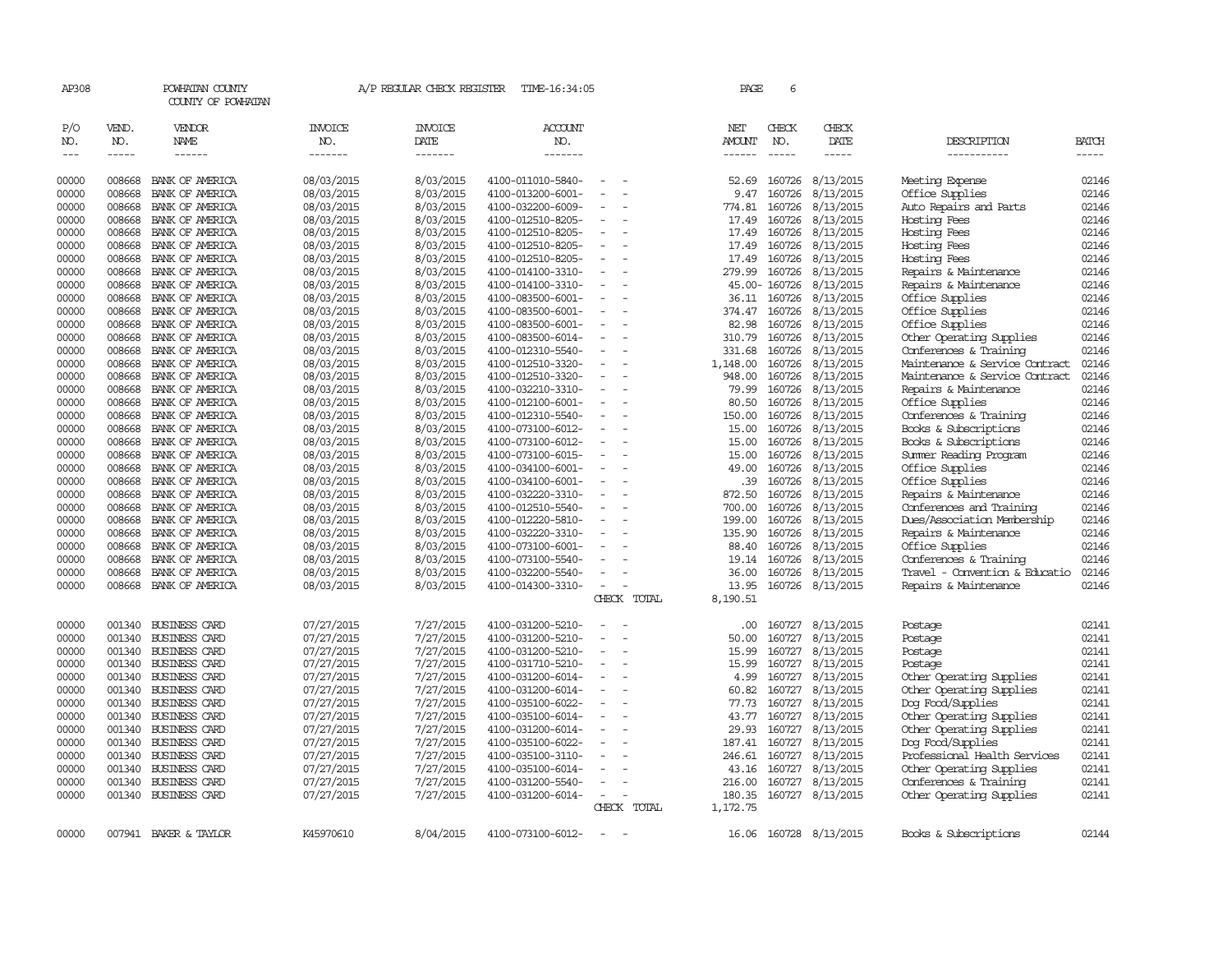| AP308                                                                |                                                                              | POWHATAN COUNTY<br>COUNTY OF POWHATAN                                                                                                                                                                                |                                                                                                                                                     | A/P REGULAR CHECK REGISTER                                                                           | TIME-16:34:05                                                                                                                                                        |                                                                                                                                          | PAGE                                          | $7\phantom{.0}$                                      |                                                                                                                                        |                                                                                                                                                                                                                              |                                                    |
|----------------------------------------------------------------------|------------------------------------------------------------------------------|----------------------------------------------------------------------------------------------------------------------------------------------------------------------------------------------------------------------|-----------------------------------------------------------------------------------------------------------------------------------------------------|------------------------------------------------------------------------------------------------------|----------------------------------------------------------------------------------------------------------------------------------------------------------------------|------------------------------------------------------------------------------------------------------------------------------------------|-----------------------------------------------|------------------------------------------------------|----------------------------------------------------------------------------------------------------------------------------------------|------------------------------------------------------------------------------------------------------------------------------------------------------------------------------------------------------------------------------|----------------------------------------------------|
| P/O<br>NO.<br>$\frac{1}{2}$                                          | VEND.<br>NO.<br>-----                                                        | VENDOR<br><b>NAME</b>                                                                                                                                                                                                | <b>INVOICE</b><br>NO.<br>-------                                                                                                                    | <b>INVOICE</b><br>DATE<br>-------                                                                    | <b>ACCOUNT</b><br>NO.<br>-------                                                                                                                                     |                                                                                                                                          | NET<br>AMOUNT                                 | CHECK<br>NO.<br>$\frac{1}{2}$                        | CHECK<br>DATE<br>-----                                                                                                                 | DESCRIPTION<br>-----------                                                                                                                                                                                                   | <b>BATCH</b><br>$- - - - -$                        |
| 00000<br>00000                                                       |                                                                              | 007941 BAKER & TAYLOR<br>007941 BAKER & TAYLOR                                                                                                                                                                       | K45970611<br>5013742077                                                                                                                             | 8/04/2015<br>8/04/2015                                                                               | 4100-073100-6012-<br>4100-073100-6012-                                                                                                                               | $\sim$ 100 $\sim$ 100 $\sim$<br>$\sim$ 100 $\sim$ 100 $\sim$<br>CHECK TOTAL                                                              | 408.28<br>445.30                              |                                                      | 20.96 160728 8/13/2015<br>160728 8/13/2015                                                                                             | Books & Subscriptions<br>Books & Subscriptions                                                                                                                                                                               | 02144<br>02144                                     |
| 00000                                                                |                                                                              | 006655 BLOSSMAN GAS COMPANIES,                                                                                                                                                                                       | #250147 7/15                                                                                                                                        | 8/06/2015                                                                                            | 4100-035500-6023-                                                                                                                                                    | $\overline{\phantom{a}}$<br>$\overline{\phantom{a}}$<br>CHECK TOTAL                                                                      | 6.44<br>6.44                                  |                                                      | 160729 8/13/2015                                                                                                                       | Mobile Command Post                                                                                                                                                                                                          | 02140                                              |
| 00000<br>00000<br>00000                                              | 007353                                                                       | CDW GOVERNMENT, INC.<br>007353 CDW GOVERNMENT, INC.<br>007353 CDW GOVERNMENT, INC.                                                                                                                                   | WZ96296<br>XC14797<br>XC75522                                                                                                                       | 7/29/2015<br>7/30/2015<br>7/31/2015                                                                  | 4100-012510-6002-<br>4100-073100-6003-<br>4100-073100-6003-                                                                                                          | $\sim$<br>CHECK TOTAL                                                                                                                    | 757.03<br>771.27<br>2,368.98                  |                                                      | 160730 8/13/2015<br>840.68 160730 8/13/2015<br>160730 8/13/2015                                                                        | Computer Equipment-non-capital<br>Computer Equipment - Capitaliz<br>Computer Equipment - Capitaliz                                                                                                                           | 02140<br>02144<br>02144                            |
| 00000                                                                |                                                                              | 000540 CENTRAL VIRGINIA WASTE                                                                                                                                                                                        | 20399                                                                                                                                               | 8/04/2015                                                                                            | 4100-014300-3176-                                                                                                                                                    | $\sim$ $\sim$<br>CHECK TOTAL                                                                                                             | 354.92                                        |                                                      | 354.92 160731 8/13/2015                                                                                                                | Recycling Pulls                                                                                                                                                                                                              | 02144                                              |
| 00000                                                                | 006965                                                                       | CINIAS CORPORATION                                                                                                                                                                                                   | 143594066                                                                                                                                           | 8/05/2015                                                                                            | 4100-014300-6011-                                                                                                                                                    | $\frac{1}{2} \left( \frac{1}{2} \right) \left( \frac{1}{2} \right) \left( \frac{1}{2} \right) \left( \frac{1}{2} \right)$<br>CHECK TOTAL | 114.81                                        |                                                      | 114.81 160732 8/13/2015                                                                                                                | Uniforms                                                                                                                                                                                                                     | 02144                                              |
| 00000                                                                |                                                                              | 010949 COMCAST                                                                                                                                                                                                       | 37046280                                                                                                                                            | 8/01/2015                                                                                            | 4100-012510-5260-                                                                                                                                                    | CHECK TOTAL                                                                                                                              | 1,824.35                                      |                                                      | 1,824.35 160733 8/13/2015                                                                                                              | Internet Usage                                                                                                                                                                                                               | 02140                                              |
| 00000                                                                | 008258                                                                       | COMPUTER PROJECTS OF I1., 15-08-34ME                                                                                                                                                                                 |                                                                                                                                                     | 8/05/2015                                                                                            | 4100-031200-6002-                                                                                                                                                    | $\overline{\phantom{a}}$<br>CHECK TOTAL                                                                                                  | 520.20<br>520.20                              |                                                      | 160734 8/13/2015                                                                                                                       | Computer Equipment-non-capital                                                                                                                                                                                               | 02145                                              |
| 00000                                                                |                                                                              | 033130 COUNTY OF HENRICO                                                                                                                                                                                             | 123888                                                                                                                                              | 8/01/2015                                                                                            | 4100-033400-3840-                                                                                                                                                    | $\overline{\phantom{a}}$<br>CHECK TOTAL                                                                                                  | 18,344.56<br>18,344.56                        |                                                      | 160735 8/13/2015                                                                                                                       | Detention of Juveniles                                                                                                                                                                                                       | 02140                                              |
| 00000                                                                |                                                                              | 000076 DELL MARKETING L.P.                                                                                                                                                                                           | XJR48TW44                                                                                                                                           | 7/26/2015                                                                                            | 4100-031200-6001-                                                                                                                                                    | $\sim$ $  -$<br>CHECK TOTAL                                                                                                              | 77.98<br>77.98                                |                                                      | 160736 8/13/2015                                                                                                                       | Office Supplies                                                                                                                                                                                                              | 02145                                              |
| 00000                                                                |                                                                              | 006879 DEMCO, INC.                                                                                                                                                                                                   | 5652974                                                                                                                                             | 8/03/2015                                                                                            | 4100-073100-6014-                                                                                                                                                    | CHECK TOTAL                                                                                                                              | 1,077.55                                      |                                                      | 1,077.55 160737 8/13/2015                                                                                                              | Library Supplies                                                                                                                                                                                                             | 02144                                              |
| 00000<br>00000<br>00000<br>00000<br>00000                            | 006240<br>006240<br>006240<br>006240                                         | DIAMOND SPRINGS WATER, INC 2704372<br>DIAMOND SPRINGS WATER, INC 708070170<br>DIAMOND SPRINGS WATER, INC 715075450<br>DIAMOND SPRINGS WATER, INC 722070170<br>006240 DIAMOND SPRINGS WATER, INC 729075450            |                                                                                                                                                     | 8/01/2015<br>7/08/2015<br>7/15/2015<br>7/22/2015<br>7/29/2015                                        | 4100-031200-5130-<br>4100-031200-5130-<br>4100-031200-5130-<br>4100-031200-5130-<br>4100-031200-5130-                                                                | $\overline{\phantom{a}}$<br>$\sim$<br>$\overline{\phantom{a}}$<br>CHECK TOTAL                                                            | 11.95<br>27.80<br>27.80<br>27.80<br>116.20    | 160738                                               | 160738 8/13/2015<br>8/13/2015<br>160738 8/13/2015<br>20.85 160738 8/13/2015<br>160738 8/13/2015                                        | Water<br>Water<br>Water<br>Water<br>Water                                                                                                                                                                                    | 02145<br>02145<br>02145<br>02145<br>02145          |
| 00000                                                                | 008787 DMV                                                                   |                                                                                                                                                                                                                      | 15212752                                                                                                                                            | 7/31/2015                                                                                            | 4100-012410-3320-                                                                                                                                                    | $\sim$ $\sim$<br>CHECK TOTAL                                                                                                             | 320.00<br>320.00                              |                                                      | 160739 8/13/2015                                                                                                                       | Maintenance & Service Contract                                                                                                                                                                                               | 02144                                              |
| 00000<br>00000<br>00000<br>00000<br>00000<br>00000<br>00000<br>00000 | 000860<br>000860<br>000860<br>000860<br>000860<br>000860<br>000860<br>000860 | DOMINION VIRGINIA POWER<br>DOMINION VIRGINIA POWER<br>DOMINION VIRGINIA POWER<br>DOMINION VIRGINIA POWER<br>DOMINION VIRGINIA POWER<br>DOMINION VIRGINIA POWER<br>DOMINION VIRGINIA POWER<br>DOMINION VIRGINIA POWER | 7765134072A7/15<br>121667833 8/15<br>1223507334 8/15<br>4062035391 8/15<br>4165680929 8/15<br>6211789810 8/15<br>8009370571 8/15<br>8971069334 8/15 | 7/29/2015<br>8/03/2015<br>8/03/2015<br>8/03/2015<br>8/04/2015<br>8/03/2015<br>8/04/2015<br>8/03/2015 | 4100-014100-5110-<br>4100-031210-5110-<br>4100-014300-5110-<br>4100-031210-5110-<br>4100-031210-5110-<br>4100-031210-5110-<br>4100-031210-5110-<br>4100-014300-5110- | $\equiv$<br>$\sim$<br>$\overline{\phantom{a}}$<br>$\overline{\phantom{a}}$                                                               | 213.91<br>204.10<br>131.88<br>129.01<br>95.35 | 160740<br>160740<br>51.67 160740<br>160740<br>160740 | 645.53 160740 8/13/2015<br>8/13/2015<br>8/13/2015<br>8/13/2015<br>8/13/2015<br>8/13/2015<br>160740 8/13/2015<br>80.65 160740 8/13/2015 | Electricity<br>Electricity - Comunications H<br>Electricity<br>Electricity - Communications H 02144<br>Electricity - Comunications H<br>Electricity - Comunications H<br>Electricity - Communications H 02144<br>Electricity | 02140<br>02144<br>02144<br>02144<br>02144<br>02144 |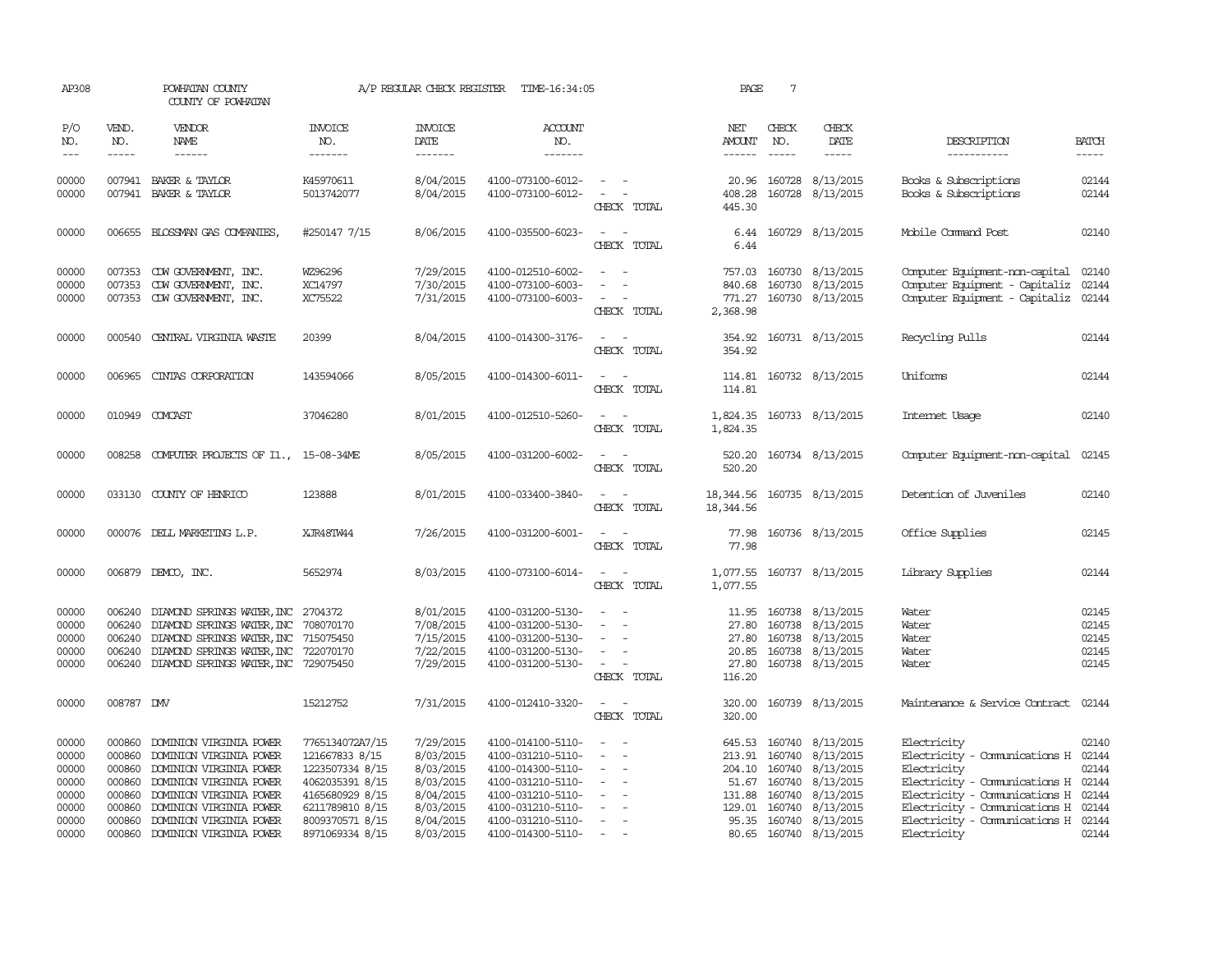| AP308                                                                                  |                                                                                                  | POWHATAN COUNTY<br>COUNTY OF POWHATAN                                                                                                                                                                                                                  |                                                                                  | A/P REGULAR CHECK REGISTER                                                                                                     | TIME-16:34:05                                                                                                                                                                                                  |                                                                                                                                               | PAGE                                                                                                              | 8                                                        |                                                                                                                                                            |                                                                                                                                                                                  |                                                                                        |
|----------------------------------------------------------------------------------------|--------------------------------------------------------------------------------------------------|--------------------------------------------------------------------------------------------------------------------------------------------------------------------------------------------------------------------------------------------------------|----------------------------------------------------------------------------------|--------------------------------------------------------------------------------------------------------------------------------|----------------------------------------------------------------------------------------------------------------------------------------------------------------------------------------------------------------|-----------------------------------------------------------------------------------------------------------------------------------------------|-------------------------------------------------------------------------------------------------------------------|----------------------------------------------------------|------------------------------------------------------------------------------------------------------------------------------------------------------------|----------------------------------------------------------------------------------------------------------------------------------------------------------------------------------|----------------------------------------------------------------------------------------|
| P/O<br>NO.<br>$\frac{1}{2}$                                                            | VEND.<br>NO.<br>$- - - - -$                                                                      | VENDOR<br><b>NAME</b><br>$- - - - - -$                                                                                                                                                                                                                 | <b>INVOICE</b><br>NO.<br>-------                                                 | <b>INVOICE</b><br>DATE<br>-------                                                                                              | ACCOUNT<br>NO.<br>-------                                                                                                                                                                                      |                                                                                                                                               | NET<br>AMOUNT<br>$- - - - - -$                                                                                    | CHECK<br>NO.<br>$- - - - -$                              | CHECK<br>DATE<br>$- - - - -$                                                                                                                               | DESCRIPTION<br>-----------                                                                                                                                                       | <b>BATCH</b><br>$- - - - -$                                                            |
| 00000<br>00000                                                                         | 000860<br>000860                                                                                 | DOMINION VIRGINIA POWER<br>DOMINION VIRGINIA POWER                                                                                                                                                                                                     | 2613832712 8/15<br>5517722012 8/15                                               | 8/03/2015<br>8/03/2015                                                                                                         | 4100-022100-5110-<br>4100-053910-5643-                                                                                                                                                                         | $\sim$ $-$<br>$\sim$<br>CHECK TOTAL                                                                                                           | 151.75<br>461.12<br>2,164.97                                                                                      | 160740                                                   | 160740 8/13/2015<br>8/13/2015                                                                                                                              | Electricity<br>PCCAA Services - Federal CSBG                                                                                                                                     | 02145<br>02145                                                                         |
| 00000                                                                                  |                                                                                                  | 006842 EAGLE FIRE INC.                                                                                                                                                                                                                                 | SRVCE089221                                                                      | 7/30/2015                                                                                                                      | 4100-014100-3310-                                                                                                                                                                                              | $ -$<br>CHECK TOTAL                                                                                                                           | 692.50<br>692.50                                                                                                  |                                                          | 160741 8/13/2015                                                                                                                                           | Repairs & Maintenance                                                                                                                                                            | 02140                                                                                  |
| 00000                                                                                  |                                                                                                  | 007537 FERGUSON ENTERPRISES, INC 3337747                                                                                                                                                                                                               |                                                                                  | 7/30/2015                                                                                                                      | 4100-014100-3310-                                                                                                                                                                                              | $\sim$<br>CHECK TOTAL                                                                                                                         | 312.05<br>312.05                                                                                                  |                                                          | 160742 8/13/2015                                                                                                                                           | Repairs & Maintenance                                                                                                                                                            | 02140                                                                                  |
| 00000                                                                                  |                                                                                                  | 000338 FIRE PROTECTION EQUIP. CO 61777                                                                                                                                                                                                                 |                                                                                  | 7/09/2015                                                                                                                      | 4100-032200-6010-                                                                                                                                                                                              | $\frac{1}{2} \left( \frac{1}{2} \right) \left( \frac{1}{2} \right) = \frac{1}{2} \left( \frac{1}{2} \right)$<br>CHECK TOTAL                   | 297.15<br>297.15                                                                                                  |                                                          | 160743 8/13/2015                                                                                                                                           | Breathing Apparatus                                                                                                                                                              | 02140                                                                                  |
| 00000                                                                                  |                                                                                                  | 000690 FLATROCK TIRE & AUTO                                                                                                                                                                                                                            | 12982                                                                            | 8/06/2015                                                                                                                      | 4100-031200-6008-                                                                                                                                                                                              | $\sim$<br>$\overline{\phantom{a}}$<br>CHECK TOTAL                                                                                             | 43.20<br>43.20                                                                                                    |                                                          | 160744 8/13/2015                                                                                                                                           | Gas/Grease/Oil                                                                                                                                                                   | 02145                                                                                  |
| 00000<br>00000                                                                         |                                                                                                  | 007251 FLEMING, LISA T.<br>007251 FLEMING, LISA T.                                                                                                                                                                                                     | NOTARY APPLICAT<br>NOTARY SUPPLIES                                               | 7/15/2015<br>8/10/2015                                                                                                         | 4100-031200-6014-<br>4100-031200-6014-                                                                                                                                                                         | $\overline{\phantom{a}}$<br>$\sim$<br>CHECK TOTAL                                                                                             | 45.00<br>27.90<br>72.90                                                                                           |                                                          | 160745 8/13/2015<br>160745 8/13/2015                                                                                                                       | Other Operating Supplies<br>Other Operating Supplies                                                                                                                             | 02145<br>02145                                                                         |
| 00000                                                                                  |                                                                                                  | 000570 GOOCHLAND-POWHATAN                                                                                                                                                                                                                              | <b>BACKGROUND CK</b>                                                             | 7/02/2015                                                                                                                      | 4100-031200-6014-                                                                                                                                                                                              | $\sim$<br>CHECK TOTAL                                                                                                                         | 37.00<br>37.00                                                                                                    |                                                          | 160746 8/13/2015                                                                                                                                           | Other Operating Supplies                                                                                                                                                         | 02145                                                                                  |
| 00000                                                                                  |                                                                                                  | 006013 GRAINGER                                                                                                                                                                                                                                        | 9799124038                                                                       | 7/24/2015                                                                                                                      | 4100-014100-6004-                                                                                                                                                                                              | $\equiv$<br>CHECK TOTAL                                                                                                                       | 242.10<br>242.10                                                                                                  |                                                          | 160747 8/13/2015                                                                                                                                           | Tools and Equipment                                                                                                                                                              | 02140                                                                                  |
| 00000                                                                                  | 010950                                                                                           | HOWLAND, ALYSSA M.                                                                                                                                                                                                                                     | SCHOLARSHIP                                                                      | 8/07/2015                                                                                                                      | 4100-032200-6015-                                                                                                                                                                                              | $\sim$ 100 $\sim$<br>CHECK TOTAL                                                                                                              | 500.00<br>500.00                                                                                                  |                                                          | 160748 8/13/2015                                                                                                                                           | Matching Funds for Fire & EMS                                                                                                                                                    | 02140                                                                                  |
| 00000                                                                                  | 009627                                                                                           | IMAGEIREND, INC                                                                                                                                                                                                                                        | 34362                                                                            | 7/31/2015                                                                                                                      | 4100-032200-6012-                                                                                                                                                                                              | $\overline{\phantom{a}}$<br>CHECK TOTAL                                                                                                       | 2,500.00<br>2,500.00                                                                                              |                                                          | 160749 8/13/2015                                                                                                                                           | Books & Subscriptions                                                                                                                                                            | 02140                                                                                  |
| 00000<br>00000<br>00000<br>00000<br>00000<br>00000<br>00000<br>00000<br>00000<br>00000 | 008381<br>008381<br>008381<br>008381<br>008381<br>008381<br>008381<br>008381<br>008381<br>008381 | JAMES RIVER PETROLEUM<br>JAMES RIVER PETROLEUM<br>JAMES RIVER PETROLEUM<br>JAMES RIVER PETROLEUM<br>JAMES RIVER PETROLEUM<br>JAMES RIVER PETROLEUM<br>JAMES RIVER PETROLEUM<br>JAMES RIVER PETROLEUM<br>JAMES RIVER PEIROLEUM<br>JAMES RIVER PETROLEUM | 78<br>78<br>78 D<br>78A, B, C<br>78A, B, C<br>78D<br>78E, J<br>78F<br>78H<br>78I | 7/31/2015<br>7/31/2015<br>7/31/2015<br>7/31/2015<br>7/31/2015<br>7/31/2015<br>7/31/2015<br>7/31/2015<br>7/31/2015<br>7/31/2015 | 4100-035100-6008-<br>4100-031200-6008-<br>4100-014500-6008-<br>4100-032200-5120-<br>4100-032200-6008-<br>4100-014100-6008-<br>4100-014300-6008-<br>4100-034100-6008-<br>4100-081100-6008-<br>4100-083500-6008- | $\equiv$<br>$\sim$<br>$\sim$<br>$\overline{a}$<br>$\overline{\phantom{a}}$<br>$\equiv$<br>$\equiv$<br>$\overline{\phantom{a}}$<br>CHECK TOTAL | 707.73<br>6,204.76<br>549.08<br>1,222.63<br>2,761.56<br>354.07<br>64.29<br>256.25<br>243.33<br>93.63<br>12,457.33 | 160750<br>160750<br>160750<br>160750<br>160750<br>160750 | 160750 8/13/2015<br>8/13/2015<br>8/13/2015<br>8/13/2015<br>8/13/2015<br>8/13/2015<br>8/13/2015<br>160750 8/13/2015<br>160750 8/13/2015<br>160750 8/13/2015 | Gas/Grease/Oil<br>Gas/Grease/Oil<br>Gas/Grease/Oil<br>Apparatus Fuel<br>Gas/Grease/Oil<br>Gas/Grease/Oil<br>Gas/Grease/Oil<br>Gas/Grease/Oil<br>Gas/Grease/Oil<br>Gas/Grease/Oil | 02145<br>02145<br>02145<br>02145<br>02145<br>02145<br>02145<br>02145<br>02145<br>02145 |
| 00000                                                                                  |                                                                                                  | 010955 KIVIKKO, MARGARET                                                                                                                                                                                                                               | MILLS JULY2015                                                                   | 7/31/2015                                                                                                                      | 4100-053910-5643-                                                                                                                                                                                              | $\sim$<br>CHECK TOTAL                                                                                                                         | 1,100.00<br>1,100.00                                                                                              |                                                          | 160751 8/13/2015                                                                                                                                           | PCCAA Services - Federal CSBG                                                                                                                                                    | 02145                                                                                  |
| 00000                                                                                  |                                                                                                  | 010771 LAND AND COATES, INC.                                                                                                                                                                                                                           | 604569                                                                           | 8/03/2015                                                                                                                      | 4100-032210-3310-                                                                                                                                                                                              | $\sim$<br>$\sim$<br>CHECK TOTAL                                                                                                               | 56.34<br>56.34                                                                                                    |                                                          | 160752 8/13/2015                                                                                                                                           | Repairs & Maintenance                                                                                                                                                            | 02140                                                                                  |
| 00000                                                                                  |                                                                                                  | 010139 LOCAL GOVERNMENT                                                                                                                                                                                                                                | CONF OCT 7-9,15                                                                  | 8/11/2015                                                                                                                      | 4100-012210-5540-LW1-                                                                                                                                                                                          | $\sim$<br>CHECK TOTAL                                                                                                                         | 90.00<br>90.00                                                                                                    |                                                          | 160753 8/13/2015                                                                                                                                           | IGPA 2015 Annual Conference                                                                                                                                                      | 02144                                                                                  |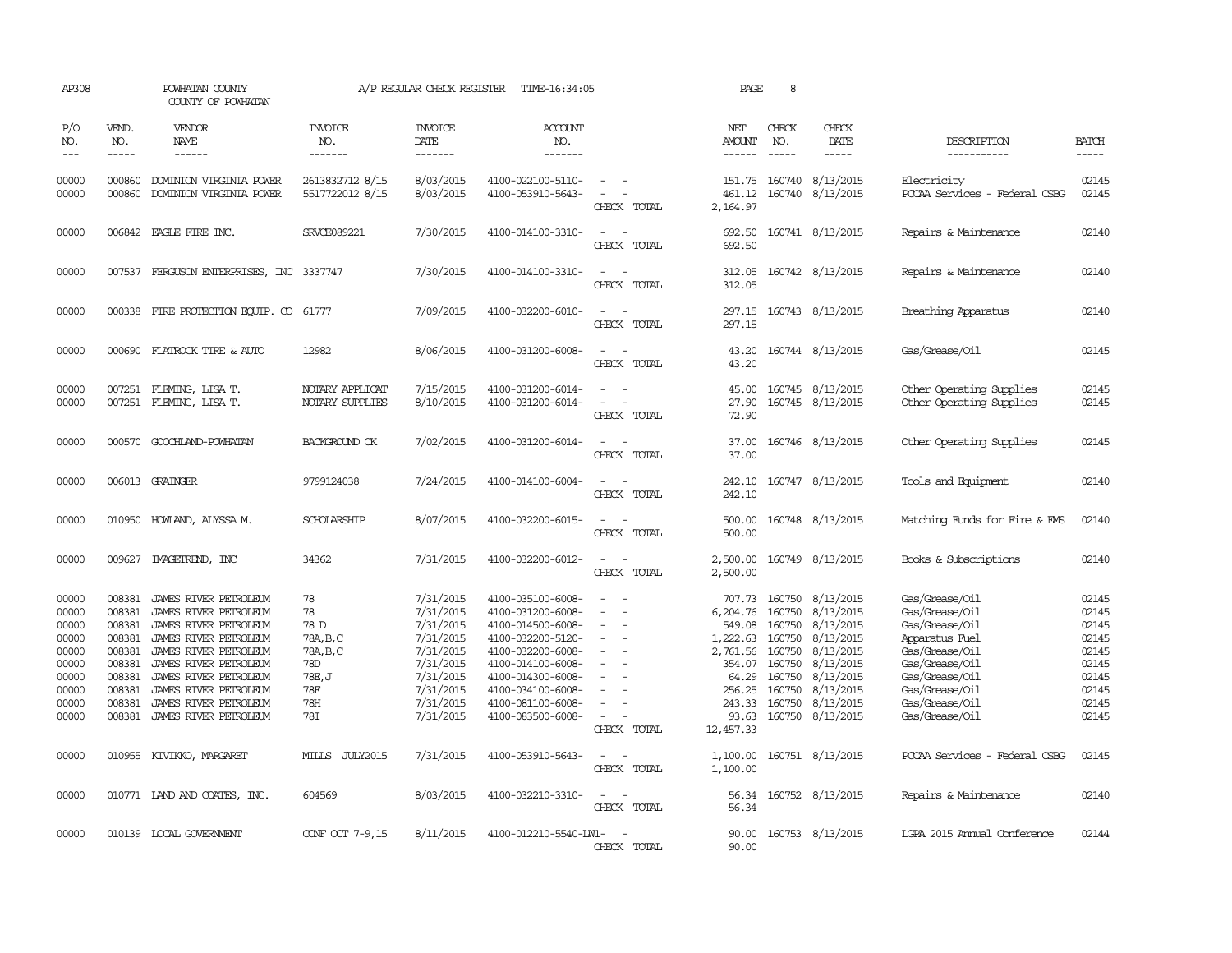| AP308                                                                                           |                                                                                        | POWHATAN COUNTY<br>COUNTY OF POWHATAN                                                                                                                                                                                                                                   |                                                                                                                                                                                         | A/P REGULAR CHECK REGISTER                                                                                                                  | TIME-16:34:05                                                                                                                                                                                                                       |                                                                                                                             | PAGE                                                                                  | 9                                                                                                |                                                                                                                                                    |                                                                                                                       |                                                                                                 |
|-------------------------------------------------------------------------------------------------|----------------------------------------------------------------------------------------|-------------------------------------------------------------------------------------------------------------------------------------------------------------------------------------------------------------------------------------------------------------------------|-----------------------------------------------------------------------------------------------------------------------------------------------------------------------------------------|---------------------------------------------------------------------------------------------------------------------------------------------|-------------------------------------------------------------------------------------------------------------------------------------------------------------------------------------------------------------------------------------|-----------------------------------------------------------------------------------------------------------------------------|---------------------------------------------------------------------------------------|--------------------------------------------------------------------------------------------------|----------------------------------------------------------------------------------------------------------------------------------------------------|-----------------------------------------------------------------------------------------------------------------------|-------------------------------------------------------------------------------------------------|
| P/O<br>NO.<br>$---$                                                                             | VEND.<br>NO.<br>$\frac{1}{2}$                                                          | VENDOR<br><b>NAME</b><br>------                                                                                                                                                                                                                                         | <b>INVOICE</b><br>NO.<br>-------                                                                                                                                                        | <b>INVOICE</b><br>DATE<br>-------                                                                                                           | <b>ACCOUNT</b><br>NO.<br>-------                                                                                                                                                                                                    |                                                                                                                             | NET<br>AMOUNT<br>------                                                               | CHECK<br>NO.<br>$- - - - -$                                                                      | CHECK<br>DATE<br>$- - - - -$                                                                                                                       | DESCRIPTION<br>-----------                                                                                            | <b>BATCH</b><br>$- - - - -$                                                                     |
| 00000                                                                                           |                                                                                        | 010954 MARTIN, TRUDY                                                                                                                                                                                                                                                    | WORD GIRL                                                                                                                                                                               | 8/06/2015                                                                                                                                   | 3100-014020-0001-                                                                                                                                                                                                                   | $\sim$ 100 $\mu$<br>CHECK TOTAL                                                                                             | 9.99<br>9.99                                                                          |                                                                                                  | 160754 8/13/2015                                                                                                                                   | Library Fines - Lost Books, Et 02144                                                                                  |                                                                                                 |
| 00000<br>00000                                                                                  | 006538<br>006538                                                                       | MATTHEW BENDER<br>MATTHEW BENDER                                                                                                                                                                                                                                        | 73468584<br>72650206                                                                                                                                                                    | 7/23/2015<br>6/25/2015                                                                                                                      | 4100-012210-6012-<br>4100-031200-5810-                                                                                                                                                                                              | $\equiv$<br>$\sim$<br>CHECK TOTAL                                                                                           | 72.93<br>489.71<br>562.64                                                             |                                                                                                  | 160755 8/13/2015<br>160755 8/13/2015                                                                                                               | Books & Subscriptions<br>Dues/Association Memberships                                                                 | 02140<br>02145                                                                                  |
| 00000                                                                                           |                                                                                        | 010086 MEDPRO US                                                                                                                                                                                                                                                        | MC25325                                                                                                                                                                                 | 8/01/2015                                                                                                                                   | 4100-032200-6012-                                                                                                                                                                                                                   | $\sim$<br>CHECK TOTAL                                                                                                       | 330.00<br>330.00                                                                      |                                                                                                  | 160756 8/13/2015                                                                                                                                   | Books & Subscriptions                                                                                                 | 02140                                                                                           |
| 00000                                                                                           |                                                                                        | 000205 MUNICIPAL CODE CORP.                                                                                                                                                                                                                                             | 258621                                                                                                                                                                                  | 7/30/2015                                                                                                                                   | 4100-011010-3002-                                                                                                                                                                                                                   | $\sim$<br>CHECK TOTAL                                                                                                       | 3,605.37<br>3,605.37                                                                  |                                                                                                  | 160757 8/13/2015                                                                                                                                   | County Code                                                                                                           | 02140                                                                                           |
| 00000                                                                                           |                                                                                        | 010646 MURRAY AUTOMOTTVE                                                                                                                                                                                                                                                | 16183                                                                                                                                                                                   | 8/04/2015                                                                                                                                   | 4100-032200-6009-                                                                                                                                                                                                                   | $\sim$<br>CHECK TOTAL                                                                                                       | 57.94<br>57.94                                                                        |                                                                                                  | 160758 8/13/2015                                                                                                                                   | Auto Repairs and Parts                                                                                                | 02140                                                                                           |
| 00000                                                                                           |                                                                                        | 008404 PEST MASTERS, INC.                                                                                                                                                                                                                                               | 288339                                                                                                                                                                                  | 7/17/2015                                                                                                                                   | 4100-032210-3310-                                                                                                                                                                                                                   | CHECK TOTAL                                                                                                                 | 110.00<br>110.00                                                                      |                                                                                                  | 160759 8/13/2015                                                                                                                                   | Repairs & Maintenance                                                                                                 | 02140                                                                                           |
| 00000                                                                                           | 000375                                                                                 | PIEDMONT REGIONAL JAIL                                                                                                                                                                                                                                                  | 2576                                                                                                                                                                                    | 7/31/2015                                                                                                                                   | 4100-033400-3841-                                                                                                                                                                                                                   | $\sim$<br>CHECK TOTAL                                                                                                       | 31,264.00<br>31,264.00                                                                |                                                                                                  | 160760 8/13/2015                                                                                                                                   | Detention of Adults                                                                                                   | 02145                                                                                           |
| 00000<br>00000<br>00000<br>00000<br>00000<br>00000<br>00000<br>00000<br>00000<br>00000<br>00000 | 007962<br>007962<br>007962<br>007962<br>007962<br>007962<br>007962<br>007962<br>007962 | PITNEY BOWES GLOBAL<br>PITNEY BOWES GLOBAL<br>PITNEY BOWES GLOBAL<br>PITNEY BOWES GLOBAL<br>PITNEY BOWES GLOBAL<br>007962 PITNEY BOWES GLOBAL<br>PITNEY BOWES GLOBAL<br>PITNEY BOWES GLOBAL<br>PITNEY BOWES GLOBAL<br>PITNEY BOWES GLOBAL<br>007962 PITNEY BOWES GLOBAL | 33853805 8/15<br>33853805 8/15<br>33853805 8/15<br>33853805 8/15<br>33853805 8/15<br>33853805 8/15<br>33853805 8/15<br>33853805 8/15<br>33853805 8/15<br>33853805 8/15<br>33853805 8/15 | 8/02/2015<br>8/02/2015<br>8/02/2015<br>8/02/2015<br>8/02/2015<br>8/02/2015<br>8/02/2015<br>8/02/2015<br>8/02/2015<br>8/02/2015<br>8/02/2015 | 4100-011010-5210-<br>4100-034100-5210-<br>4100-022100-5210-<br>4100-012100-5210-<br>4100-012210-5210-<br>4100-083500-5210-<br>4100-014100-5210-<br>4100-012200-5210-<br>4100-012220-5210-<br>4100-081100-5210-<br>4100-013200-5210- | $\overline{\phantom{a}}$<br>$\overline{\phantom{a}}$<br>$\equiv$<br>$\equiv$<br>CHECK TOTAL                                 | .03<br>.87<br>.76<br>.41<br>.11<br>.38<br>.05<br>9.11<br>.23<br>6.73<br>2.74<br>21.42 | 160761<br>160761<br>160761<br>160761<br>160761<br>160761<br>160761<br>160761<br>160761<br>160761 | 8/13/2015<br>8/13/2015<br>8/13/2015<br>8/13/2015<br>8/13/2015<br>8/13/2015<br>8/13/2015<br>8/13/2015<br>8/13/2015<br>8/13/2015<br>160761 8/13/2015 | Postage<br>Postage<br>Postage<br>Postage<br>Postage<br>Postage<br>Postage<br>Postage<br>Postage<br>Postage<br>Postage | 02144<br>02144<br>02144<br>02144<br>02144<br>02144<br>02144<br>02144<br>02144<br>02144<br>02144 |
| 00000<br>00000<br>00000                                                                         | 006914<br>006914                                                                       | POWHATAN AUTO REPAIR<br>POWHATAN AUTO REPAIR<br>006914 POWHATAN AUTO REPAIR                                                                                                                                                                                             | 722<br>072-17 8-4-15 L<br>724                                                                                                                                                           | 8/04/2015<br>8/04/2015<br>8/05/2015                                                                                                         | 4100-014100-6009-<br>4100-031200-6009-<br>4100-031200-6009-                                                                                                                                                                         | $\sim$<br>$\sim$<br>CHECK TOTAL                                                                                             | 28.65<br>144.95<br>768.92<br>942.52                                                   | 160762                                                                                           | 8/13/2015<br>160762 8/13/2015<br>160762 8/13/2015                                                                                                  | Auto Parts & Repairs<br>Auto Parts/Repairs<br>Auto Parts/Repairs                                                      | 02140<br>02145<br>02145                                                                         |
| 00000                                                                                           |                                                                                        | 007947 POWHATAN CHRISTIAN                                                                                                                                                                                                                                               | <b>RENT 2/15</b>                                                                                                                                                                        | 2/13/2015                                                                                                                                   | 4100-013200-5420-                                                                                                                                                                                                                   | $\equiv$<br>CHECK TOTAL                                                                                                     | 50.00<br>50.00                                                                        |                                                                                                  | 160763 8/13/2015                                                                                                                                   | Rent                                                                                                                  | 02143                                                                                           |
| 00000                                                                                           |                                                                                        | 006474 PROGRESSIVE AUTO WORKS                                                                                                                                                                                                                                           | 28604                                                                                                                                                                                   | 8/04/2015                                                                                                                                   | 4100-031200-6009-                                                                                                                                                                                                                   | $\sim$<br>CHECK TOTAL                                                                                                       | 662.23<br>662.23                                                                      |                                                                                                  | 160764 8/13/2015                                                                                                                                   | Auto Parts/Repairs                                                                                                    | 02145                                                                                           |
| 00000                                                                                           |                                                                                        | 009518 QUARLES PETROLEUM, INC.                                                                                                                                                                                                                                          | CT-0647775                                                                                                                                                                              | 7/31/2015                                                                                                                                   | 4100-031200-6008-                                                                                                                                                                                                                   | $\frac{1}{2} \left( \frac{1}{2} \right) \left( \frac{1}{2} \right) = \frac{1}{2} \left( \frac{1}{2} \right)$<br>CHECK TOTAL | 3,320.53<br>3,320.53                                                                  |                                                                                                  | 160765 8/13/2015                                                                                                                                   | Gas/Grease/Oil                                                                                                        | 02145                                                                                           |
| 00000<br>00000                                                                                  |                                                                                        | 000620 R. C. GOODWYN & SONS, INC<br>000620 R.C. GOODWYN & SONS, INC 680895                                                                                                                                                                                              | 680714                                                                                                                                                                                  | 7/24/2015<br>7/27/2015                                                                                                                      | 4100-014500-3190-<br>4100-014300-3310-                                                                                                                                                                                              | $\sim$                                                                                                                      | 17.97                                                                                 |                                                                                                  | 160766 8/13/2015<br>2.78 160766 8/13/2015                                                                                                          | Grounds Maintenance<br>Repairs & Maintenance                                                                          | 02140<br>02140                                                                                  |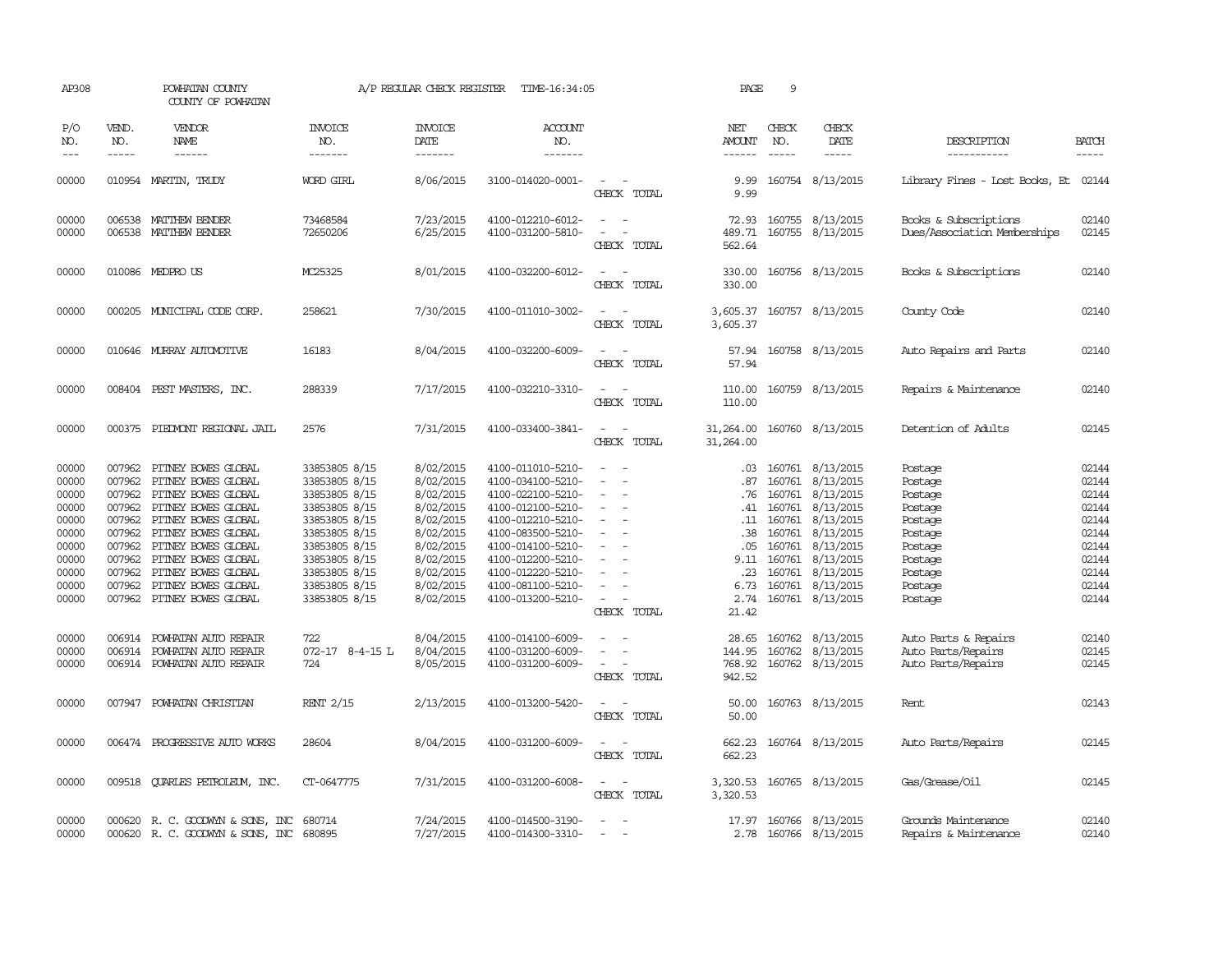| AP308                                     |                                      | POWHATAN COUNTY<br>COUNTY OF POWHATAN                                                                                                 |                                                                     | A/P REGULAR CHECK REGISTER                                    | TIME-16:34:05                                                                                         |                                                                                           | PAGE                                                  | 10                            |                                                                                    |                                                                                                                   |                                           |
|-------------------------------------------|--------------------------------------|---------------------------------------------------------------------------------------------------------------------------------------|---------------------------------------------------------------------|---------------------------------------------------------------|-------------------------------------------------------------------------------------------------------|-------------------------------------------------------------------------------------------|-------------------------------------------------------|-------------------------------|------------------------------------------------------------------------------------|-------------------------------------------------------------------------------------------------------------------|-------------------------------------------|
| P/O<br>NO.<br>$---$                       | VEND.<br>NO.                         | VENDOR<br><b>NAME</b><br>$- - - - - -$                                                                                                | <b>INVOICE</b><br>NO.<br>-------                                    | <b>INVOICE</b><br>DATE<br>-------                             | <b>ACCOUNT</b><br>NO.<br>-------                                                                      |                                                                                           | NET<br><b>AMOUNT</b><br>$- - - - - -$                 | CHECK<br>NO.<br>$\frac{1}{2}$ | CHECK<br>DATE<br>$- - - - -$                                                       | DESCRIPTION<br>-----------                                                                                        | <b>BATCH</b>                              |
| 00000<br>00000<br>00000<br>00000          | 000620                               | 000620 R. C. GOODWYN & SONS, INC<br>R. C. GOODWYN & SONS, INC<br>000620 R. C. GOODWYN & SONS, INC<br>000620 R. C. GOODWYN & SONS, INC | 681034<br>681041<br>681160<br>681732                                | 7/27/2015<br>7/27/2015<br>7/28/2015<br>7/31/2015              | 4100-014100-3310-<br>4100-014300-3310-<br>4100-014500-3190-<br>4100-014100-3310-                      | $\sim$<br>$\equiv$                                                                        | 2.00<br>5.37<br>9.00<br>46.08                         | 160766<br>160766              | 8/13/2015<br>8/13/2015<br>160766 8/13/2015<br>160766 8/13/2015                     | Repairs & Maintenance<br>Repairs & Maintenance<br>Grounds Maintenance<br>Repairs & Maintenance                    | 02140<br>02140<br>02140<br>02140          |
| 00000                                     |                                      | 008863 READ THE BOOKS, LLC                                                                                                            | 2015VAPOWHASUB                                                      | 8/09/2015                                                     | 4100-073100-6012-                                                                                     | CHECK TOTAL<br>$\sim$<br>$\sim$<br>CHECK TOTAL                                            | 83.20<br>630.00<br>630.00                             |                               | 160767 8/13/2015                                                                   | Books & Subscriptions                                                                                             | 02144                                     |
| 00000                                     |                                      | 009037 REYNOLDS LIGHTING SUPPLY                                                                                                       | 110909                                                              | 7/22/2015                                                     | 4100-031200-6014-                                                                                     | CHECK TOTAL                                                                               | 66.30<br>66.30                                        |                               | 160768 8/13/2015                                                                   | Other Operating Supplies                                                                                          | 02145                                     |
| 00000                                     |                                      | 007380 RICHMOND SECURITY INC.                                                                                                         | S000130194                                                          | 7/29/2015                                                     | 4100-031200-6014-                                                                                     | $\equiv$<br>CHECK TOTAL                                                                   | 15.00<br>15.00                                        |                               | 160769 8/13/2015                                                                   | Other Operating Supplies                                                                                          | 02145                                     |
| 00000                                     |                                      | 007062 RUIHERFORD JANITOR SUPPLY 890472                                                                                               |                                                                     | 7/06/2015                                                     | 4100-035100-6022-                                                                                     | $\overline{\phantom{a}}$<br>CHECK TOTAL                                                   | 299.00<br>299.00                                      |                               | 160770 8/13/2015                                                                   | Dog Food/Supplies                                                                                                 | 02145                                     |
| 00000<br>00000                            | 006253<br>006253                     | SALISBURY TIRE & SERVICE<br>SALISBURY TIRE & SERVICE                                                                                  | 80570<br>81477                                                      | 8/16/2015<br>7/30/2015                                        | 4100-031200-6009-<br>4100-031200-6009-                                                                | $\equiv$<br>$\sim$<br>$\overline{\phantom{a}}$<br>$\overline{\phantom{a}}$<br>CHECK TOTAL | 867.63<br>62.67<br>930.30                             |                               | 160771 8/13/2015<br>160771 8/13/2015                                               | Auto Parts/Repairs<br>Auto Parts/Repairs                                                                          | 02145<br>02145                            |
| 00000                                     |                                      | 010435 SCITEST LABORATORIES, INC                                                                                                      | 2015-8                                                              | 7/31/2015                                                     | 4100-012220-3141-                                                                                     | $\overline{\phantom{a}}$<br>$\sim$<br>CHECK TOTAL                                         | 70.00<br>70.00                                        |                               | 160772 8/13/2015                                                                   | Dnuq Testinq                                                                                                      | 02140                                     |
| 00000                                     |                                      | 007157 SHORES COLLISION, INC.                                                                                                         | 15-9789                                                             | 7/23/2015                                                     | 4100-031200-6009-                                                                                     | $\overline{a}$<br>- -<br>CHECK TOTAL                                                      | 914.98<br>914.98                                      |                               | 160773 8/13/2015                                                                   | Auto Parts/Repairs                                                                                                | 02145                                     |
| 00000<br>00000                            | 001320<br>001320                     | SOUTHERN POLICE<br>SOUTHERN POLICE                                                                                                    | 180984<br>181074                                                    | 8/03/2015<br>8/06/2015                                        | 4100-031200-6011-<br>4100-031200-6011-                                                                | $\overline{\phantom{a}}$<br>CHECK TOTAL                                                   | 1,162.20<br>685.00<br>1,847.20                        |                               | 160774 8/13/2015<br>160774 8/13/2015                                               | Uniforms<br>Uniforms                                                                                              | 02145<br>02145                            |
| 00000<br>00000<br>00000<br>00000          | 006594<br>006594<br>006594<br>006594 | SOUTHSIDE ELECTRIC COOP<br>SOUTHSIDE ELECTRIC COOP<br>SOUTHSIDE ELECTRIC COOP<br>SOUTHSIDE ELECTRIC COOP                              | 525570001 7/15<br>547570001 7/15<br>548779001 7/15<br>63504004 7/15 | 7/16/2015<br>7/23/2015<br>7/30/2015<br>7/16/2015              | 4100-053910-5643-<br>4100-053910-5643-<br>4100-053910-5643-<br>4100-035100-5110-                      | $\overline{\phantom{a}}$<br>$\sim$<br>CHECK TOTAL                                         | 469.45<br>258.49<br>356.71<br>358.19<br>1,442.84      |                               | 160775 8/13/2015<br>160775 8/13/2015<br>160775 8/13/2015<br>160775 8/13/2015       | PCCAA Services - Federal CSBG<br>PCCAA Services - Federal CSBG<br>PCCAA Services - Federal CSBG<br>Electricity    | 02145<br>02145<br>02145<br>02145          |
| 00000                                     | 007937                               | SPRINT                                                                                                                                | 678582480 7/15                                                      | 7/31/2015                                                     | 4100-031200-5240-                                                                                     | CHECK TOTAL                                                                               | 50.03<br>50.03                                        |                               | 160776 8/13/2015                                                                   | Long Distance                                                                                                     | 02145                                     |
| 00000<br>00000<br>00000<br>00000<br>00000 | 008578<br>008578<br>008578<br>008578 | STAPLES BUSINESS AD-<br>STAPLES BUSINESS AD-<br>STAPLES BUSINESS AD-<br>STAPLES BUSINESS AD-<br>008578 STAPLES BUSINESS AD-           | 3272612138<br>3272899717<br>3272965446<br>3272965447<br>3272965448  | 7/25/2015<br>7/29/2015<br>7/30/2015<br>7/30/2015<br>7/30/2015 | 4100-032200-6001-<br>4100-032200-6001-<br>4100-031200-6001-<br>4100-031200-6001-<br>4100-031200-6001- | $\equiv$<br>$\overline{\phantom{a}}$<br>$\overline{\phantom{a}}$<br>$\sim$<br>CHECK TOTAL | 56.45<br>2.99<br>167.18<br>149.99<br>299.99<br>676.60 | 160777<br>160777              | 8/13/2015<br>160777 8/13/2015<br>160777 8/13/2015<br>8/13/2015<br>160777 8/13/2015 | Stationery/Office Supplies<br>Stationery/Office Supplies<br>Office Supplies<br>Office Supplies<br>Office Supplies | 02140<br>02140<br>02145<br>02145<br>02145 |
| 00000                                     |                                      | 000280 SYDNOR HYDRO, INC.                                                                                                             | 71173209 8/15                                                       | 8/04/2015                                                     | 4100-035100-5140-                                                                                     | $\sim$<br>$\sim$<br>CHECK TOTAL                                                           | 208.28<br>208.28                                      |                               | 160778 8/13/2015                                                                   | Sewer                                                                                                             | 02145                                     |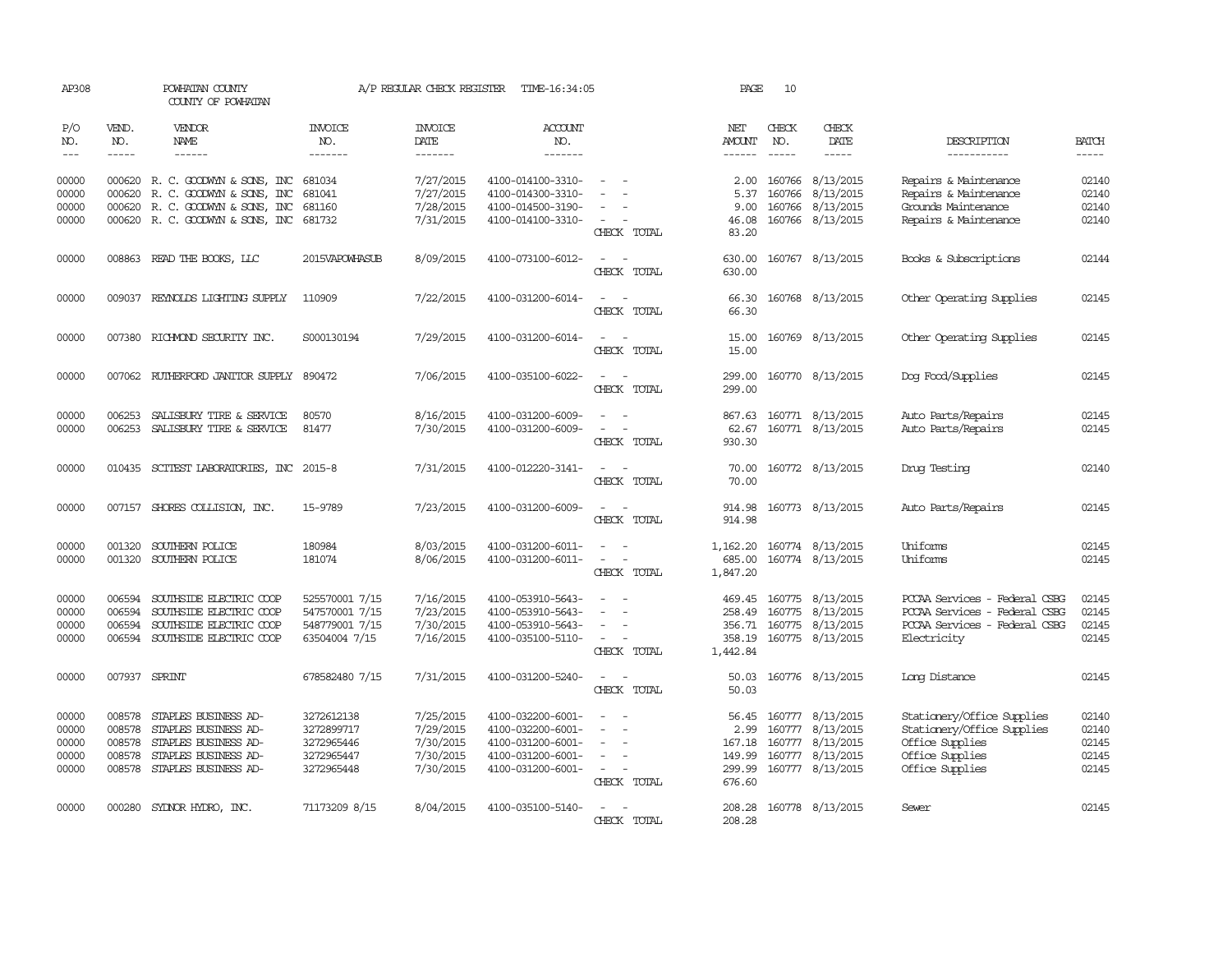| AP308                                     |                                                | POWHATAN COUNTY<br>COUNTY OF POWHATAN                                                                                                         |                                                                          | A/P REGULAR CHECK REGISTER                                    | TIME-16:34:05                                                                                         |                                                                                                        | PAGE                                             | 11                                             |                                                                       |                                                                                                                                                                        |                                           |
|-------------------------------------------|------------------------------------------------|-----------------------------------------------------------------------------------------------------------------------------------------------|--------------------------------------------------------------------------|---------------------------------------------------------------|-------------------------------------------------------------------------------------------------------|--------------------------------------------------------------------------------------------------------|--------------------------------------------------|------------------------------------------------|-----------------------------------------------------------------------|------------------------------------------------------------------------------------------------------------------------------------------------------------------------|-------------------------------------------|
| P/O<br>NO.<br>$---$                       | VEND.<br>NO.<br>$- - - - -$                    | VENDOR<br>NAME<br>------                                                                                                                      | <b>INVOICE</b><br>NO.<br>-------                                         | <b>INVOICE</b><br>DATE<br>-------                             | ACCOUNT<br>NO.<br>-------                                                                             |                                                                                                        | NET<br>AMOUNT<br>$- - - - - -$                   | CHECK<br>NO.<br>$- - - - -$                    | CHECK<br>DATE<br>$- - - - -$                                          | DESCRIPTION<br>-----------                                                                                                                                             | <b>BATCH</b><br>-----                     |
| 00000                                     |                                                | 008775 TARA HATCHER LAW FIRM PLC AUGUST 2015                                                                                                  |                                                                          | 8/01/2015                                                     | 4100-022100-3150-                                                                                     | $\equiv$<br>CHECK TOTAL                                                                                | 3,359.58<br>3,359.58                             |                                                | 160779 8/13/2015                                                      | Contract Prosecutor                                                                                                                                                    | 02140                                     |
| 00000                                     |                                                | 007450 THOMSON REUTERS -                                                                                                                      | 832304005                                                                | 8/01/2015                                                     | 4100-031200-3320-                                                                                     | $\equiv$<br>CHECK TOTAL                                                                                | 223.36<br>223.36                                 |                                                | 160780 8/13/2015                                                      | Maintenance & Service Contract 02145                                                                                                                                   |                                           |
| 00000                                     |                                                | 010942 THREE BRIDGE INVESTMENT                                                                                                                | 1504035 REFUND                                                           | 8/04/2015                                                     | 3100-013030-0024-                                                                                     | CHECK TOTAL                                                                                            | 507.00<br>507.00                                 |                                                | 160781 8/13/2015                                                      | Enosion/Sediment Control Penmi 02140                                                                                                                                   |                                           |
| 00000                                     |                                                | 007134 TOWN & COUNTRY MOBILE                                                                                                                  | 13369                                                                    | 8/06/2015                                                     | 4100-031200-6009-                                                                                     | $\equiv$<br>CHECK TOTAL                                                                                | 50.00<br>50.00                                   |                                                | 160782 8/13/2015                                                      | Auto Parts/Repairs                                                                                                                                                     | 02145                                     |
| 00000                                     |                                                | 000845 TOWN POLICE SUPPLY OF                                                                                                                  | 7298                                                                     | 8/03/2015                                                     | 4100-031200-6011-                                                                                     | $\sim$ $\sim$<br>CHECK TOTAL                                                                           | 302.00<br>302.00                                 |                                                | 160783 8/13/2015                                                      | Uniforms                                                                                                                                                               | 02145                                     |
| 00000<br>00000<br>00000                   | 008565<br>008565<br>008565                     | TRACTOR SUPPLY CREDIT<br>TRACTOR SUPPLY CREDIT<br>TRACTOR SUPPLY CREDIT                                                                       | 200439985<br>200441529<br>200444417                                      | 6/30/2015<br>7/06/2015<br>7/21/2015                           | 4100-031200-6022-<br>4100-031200-6022-<br>4100-031200-6022-                                           | $\sim$<br>$\equiv$<br>$\sim$<br>CHECK TOTAL                                                            | 31.99<br>36.99<br>69.47<br>138.45                | 160784                                         | 8/13/2015<br>160784 8/13/2015<br>160784 8/13/2015                     | Dog Food & Supplies K9<br>Dog Food & Supplies K9<br>Dog Food & Supplies K9                                                                                             | 02145<br>02145<br>02145                   |
| 00000                                     |                                                | 009574 UNIOUE MANAGEMENT                                                                                                                      | 311560                                                                   | 8/01/2015                                                     | 4100-073100-6012-                                                                                     | $\sim$<br>CHECK TOTAL                                                                                  | 50.00<br>50.00                                   |                                                | 160785 8/13/2015                                                      | Books & Subscriptions                                                                                                                                                  | 02144                                     |
| 00000<br>00000<br>00000<br>00000          | 008140                                         | 008140 VERIZON<br>VERIZON<br>008140 VERIZON<br>008140 VERIZON                                                                                 | 8043780915 7/15<br>8045987939 7/15<br>0401357783 8/15<br>8047061627 8/15 | 7/25/2015<br>7/28/2015<br>8/01/2015<br>8/01/2015              | 4100-032220-5230-<br>4100-022100-5230-<br>4100-031210-5232-<br>4100-031210-5232-                      | $\sim$<br>$\equiv$<br>$\equiv$<br>$\equiv$<br>CHECK TOTAL                                              | 172.06<br>56.74<br>13.52<br>1,503.89<br>1,746.21 | 160786                                         | 160786 8/13/2015<br>8/13/2015<br>160786 8/13/2015<br>160786 8/13/2015 | Telephone System<br>Telephone Services<br>Wireline 911<br>Wireline 911                                                                                                 | 02140<br>02140<br>02144<br>02144          |
| 00000                                     |                                                | 009079 VERIZON COMUNICATIONS                                                                                                                  | 9629004604 8/15                                                          | 8/01/2015                                                     | 4100-073100-5260-                                                                                     | $\equiv$<br>CHECK TOTAL                                                                                | 139.99<br>139.99                                 |                                                | 160787 8/13/2015                                                      | Internet.                                                                                                                                                              | 02144                                     |
| 00000<br>00000                            | 008126<br>008126                               | VERIZON WIRELESS<br>VERIZON WIRELESS                                                                                                          | 9749567403<br>9749923348                                                 | 7/23/2015<br>8/01/2015                                        | 4100-032200-5250-<br>4100-031200-5250-                                                                | $\overline{\phantom{a}}$<br>CHECK TOTAL                                                                | 37.70<br>3,494.06<br>3,531.76                    | 160788                                         | 8/13/2015<br>160788 8/13/2015                                         | Cell Phones<br>Cell Phones                                                                                                                                             | 02140<br>02145                            |
| 00000<br>00000<br>00000<br>00000<br>00000 | 008710<br>008710<br>008710<br>008710<br>008710 | VIRGINIA BUSINESS SYSTEMS<br>VIRGINIA BUSINESS SYSTEMS<br>VIRGINIA BUSINESS SYSTEMS<br>VIRGINIA BUSINESS SYSTEMS<br>VIRGINIA BUSINESS SYSTEMS | 17316968<br>17358580<br>17358580<br>17358580<br>17358580                 | 7/27/2015<br>8/03/2015<br>8/03/2015<br>8/03/2015<br>8/03/2015 | 4100-012100-3320-<br>4100-034100-3320-<br>4100-012310-3320-<br>4100-012100-3320-<br>4100-012210-3320- | $\sim$<br>$\sim$<br>$\sim$<br>$\overline{\phantom{a}}$<br>$\overline{\phantom{a}}$                     | 292.85<br>3.62<br>16.32<br>78.52<br>.07          | 160789<br>160789<br>160789<br>160789<br>160789 | 8/13/2015<br>8/13/2015<br>8/13/2015<br>8/13/2015<br>8/13/2015         | Maintenance & Service Contract<br>Maintenance & Service Contract<br>Maintenance & Service Contract<br>Maintenance & Service Contract<br>Maintenance/Service Contracts  | 02140<br>02140<br>02140<br>02140<br>02140 |
| 00000<br>00000<br>00000<br>00000<br>00000 | 008710<br>008710<br>008710<br>008710<br>008710 | VIRGINIA BUSINESS SYSTEMS<br>VIRGINIA BUSINESS SYSTEMS<br>VIRGINIA BUSINESS SYSTEMS<br>VIRGINIA BUSINESS SYSTEMS<br>VIRGINIA BUSINESS SYSTEMS | 17358580<br>17358580<br>17358580<br>17358580<br>17358580                 | 8/03/2015<br>8/03/2015<br>8/03/2015<br>8/03/2015<br>8/03/2015 | 4100-014100-3320-<br>4100-012200-3320-<br>4100-053120-3320-<br>4100-081100-3320-                      | $\overline{\phantom{a}}$<br>$\sim$<br>$\equiv$<br>$\overline{\phantom{a}}$<br>$\overline{\phantom{a}}$ | .06<br>33.31<br>6.24<br>17.41<br>17.63           | 160789<br>160789<br>160789<br>160789<br>160789 | 8/13/2015<br>8/13/2015<br>8/13/2015<br>8/13/2015<br>8/13/2015         | Maintenance & Service Contract<br>Maintenance & Service Contract<br>Maint/Service Contract/Copying<br>Maintenance & Service Contract<br>Maintenance & Service Contract | 02140<br>02140<br>02140<br>02140<br>02140 |
| 00000<br>00000<br>00000                   | 008710<br>008710                               | VIRGINIA BUSINESS SYSTEMS<br>008710 VIRGINIA BUSINESS SYSTEMS 17358585<br>VIRGINIA BUSINESS SYSTEMS                                           | 17358580<br>17358585                                                     | 8/03/2015<br>8/03/2015<br>8/03/2015                           | 4100-012310-3320-<br>4100-012410-3320-<br>4100-034100-3320-<br>4100-012310-3320-                      | $\equiv$                                                                                               | 7.51<br>13.92<br>62.70                           | 160789<br>160789<br>160789                     | 8/13/2015<br>8/13/2015<br>8/13/2015                                   | Maintenance & Service Contract<br>Maintenance & Service Contract<br>Maintenance & Service Contract                                                                     | 02140<br>02140<br>02140                   |
| 00000<br>00000                            | 008710                                         | 008710 VIRGINIA BUSINESS SYSTEMS 17358585<br>VIRGINIA BUSINESS SYSTEMS 17358585                                                               |                                                                          | 8/03/2015<br>8/03/2015                                        | 4100-012100-3320-<br>4100-012210-3320-                                                                | $\overline{\phantom{a}}$<br>$\sim$                                                                     | .27                                              |                                                | 301.63 160789 8/13/2015<br>160789 8/13/2015                           | Maintenance & Service Contract<br>Maintenance/Service Contracts                                                                                                        | 02140<br>02140                            |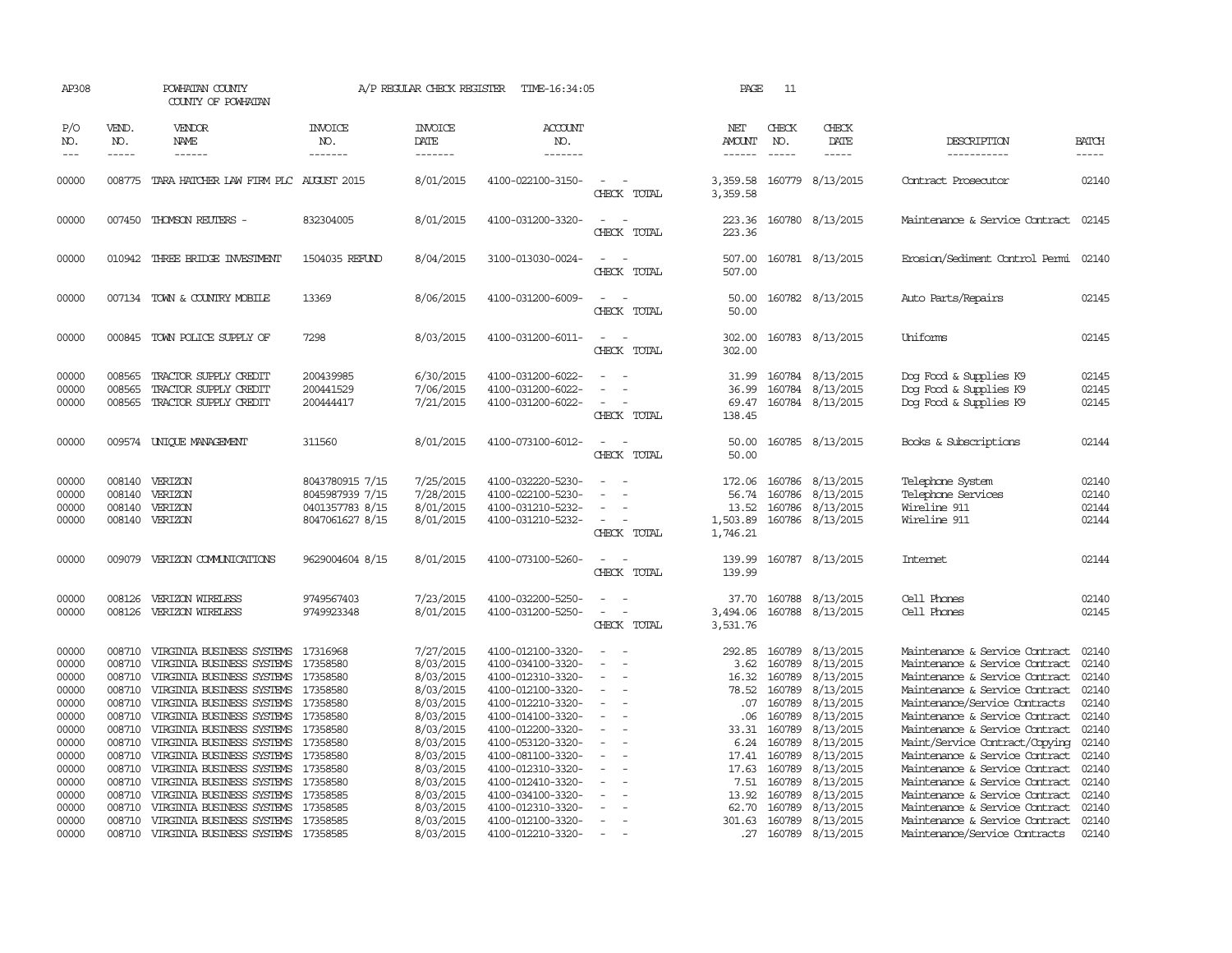| AP308      |               | POWHATAN COUNTY<br>COUNTY OF POWHATAN               |                 | A/P REGULAR CHECK REGISTER | TIME-16:34:05         |                                                      | PAGE           | 12           |                               |                                                        |              |
|------------|---------------|-----------------------------------------------------|-----------------|----------------------------|-----------------------|------------------------------------------------------|----------------|--------------|-------------------------------|--------------------------------------------------------|--------------|
| P/O<br>NO. | VEND.<br>NO.  | VENDOR<br>NAME                                      | INVOICE<br>NO.  | INVOICE<br>DATE            | <b>ACCOUNT</b><br>NO. |                                                      | NET<br>AMOUNT  | CHECK<br>NO. | CHECK<br>DATE                 | DESCRIPTION                                            | <b>BATCH</b> |
| $---$      | $\cdots$      | ------                                              | -------         | -------                    | -------               |                                                      | $- - - - - -$  | $- - - - -$  | -----                         | -----------                                            | $- - - - -$  |
| 00000      |               | 008710 VIRGINIA BUSINESS SYSTEMS 17358585           |                 | 8/03/2015                  | 4100-014100-3320-     |                                                      |                | .24 160789   | 8/13/2015                     | Maintenance & Service Contract                         | 02140        |
| 00000      | 008710        | VIRGINIA BUSINESS SYSTEMS                           | 17358585        | 8/03/2015                  | 4100-012200-3320-     |                                                      | 127.96         | 160789       | 8/13/2015                     | Maintenance & Service Contract                         | 02140        |
| 00000      | 008710        | VIRGINIA BUSINESS SYSTEMS                           | 17358585        | 8/03/2015                  | 4100-053120-3320-     |                                                      | 23.98          | 160789       | 8/13/2015                     | Maint/Service Contract/Copying                         | 02140        |
| 00000      | 008710        | VIRGINIA BUSINESS SYSTEMS                           | 17358585        | 8/03/2015                  | 4100-081100-3320-     |                                                      | 66.86          | 160789       | 8/13/2015                     | Maintenance & Service Contract                         | 02140        |
| 00000      | 008710        | VIRGINIA BUSINESS SYSTEMS                           | 17358585        | 8/03/2015                  | 4100-012310-3320-     | $\overline{\phantom{a}}$                             | 67.64          | 160789       | 8/13/2015                     | Maintenance & Service Contract                         | 02140        |
| 00000      | 008710        | VIRGINIA BUSINESS SYSTEMS                           | 17358585        | 8/03/2015                  | 4100-012410-3320-     |                                                      | 28.84          | 160789       | 8/13/2015                     | Maintenance & Service Contract                         | 02140        |
| 00000      | 008710        | VIRGINIA BUSINESS SYSTEMS                           | 17358578        | 8/03/2015                  | 4100-021600-8002-     |                                                      | 84.32          | 160789       | 8/13/2015                     | Copier Lease                                           | 02144        |
| 00000      | 008710        | VIRGINIA BUSINESS SYSTEMS                           | 17358577        | 8/03/2015                  | 4100-013200-3320-     |                                                      | 213.74         | 160789       | 8/13/2015                     | Maintenance & Service Contract 02145                   |              |
| 00000      | 008710        | VIRGINIA BUSINESS SYSTEMS                           | 17358581        | 8/03/2015                  | 4100-021200-8002-     |                                                      | 168.43         | 160789       | 8/13/2015                     | Copier Lease Agreement                                 | 02145        |
| 00000      | 008710        | VIRGINIA BUSINESS SYSTEMS                           | 17358582        | 8/03/2015                  | 4100-022100-3320-     |                                                      | 108.31         | 160789       | 8/13/2015                     | Maintenance & Service Contract                         | 02145        |
| 00000      | 008710        | VIRGINIA BUSINESS SYSTEMS 17358584                  |                 | 8/03/2015                  | 4100-031200-3320-     |                                                      | 202.93         |              | 160789 8/13/2015              | Maintenance & Service Contract                         | 02145        |
|            |               |                                                     |                 |                            |                       | CHECK TOTAL                                          | 1,945.31       |              |                               |                                                        |              |
|            |               |                                                     |                 |                            |                       |                                                      |                |              |                               |                                                        |              |
| 00000      |               | 009304 VIRGINIA BUSINESS SYSTEMS 2036937            |                 | 8/03/2015                  | 4100-034100-3320-     | CHECK TOTAL                                          | 86.08<br>86.08 |              | 160790 8/13/2015              | Maintenance & Service Contract 02144                   |              |
|            |               |                                                     |                 |                            |                       |                                                      |                |              |                               |                                                        |              |
| 00000      |               | 008795 VIRGINIA COMUNITY                            | 2015-16 DUES    | 8/05/2015                  | 4100-053910-5643-     |                                                      | 2,652.00       |              | 160791 8/13/2015              | PCCAA Services - Federal CSBG                          | 02145        |
|            |               |                                                     |                 |                            |                       | CHECK TOTAL                                          | 2,652.00       |              |                               |                                                        |              |
| 00000      | 009768        | WAMPLER EANES APPRAISAL                             | $006 - 16$      | 8/03/2015                  | 100-000200-0009-      |                                                      |                |              | 3,562.50-160792 8/13/2015     | Retainage Payable                                      | 02140        |
| 00000      | 009768        | WAMPLER EANES APPRAISAL                             | $006 - 16$      | 8/03/2015                  | 4100-012320-3160-     |                                                      | 35,625.00      | 160792       | 8/13/2015                     | Reassessment Services                                  | 02140        |
| 00000      |               | 009768 WAMPLER EANES APPRAISAL                      | 2015 BIDG PERMT | 7/31/2015                  | 4100-012320-3160-     | $\overline{\phantom{a}}$                             | 3,240.00       |              | 160792 8/13/2015              | Reassessment Services                                  | 02140        |
|            |               |                                                     |                 |                            |                       | CHECK TOTAL                                          | 35,302.50      |              |                               |                                                        |              |
| 00000      | 001890 X-ZACT |                                                     | 1936            | 8/06/2015                  | 4100-031200-6001-     | $\sim$                                               | 110.00         |              | 160793 8/13/2015              | Office Supplies                                        | 02145        |
|            |               |                                                     |                 |                            |                       | CHECK TOTAL                                          | 110.00         |              |                               |                                                        |              |
| 00000      |               | 008743 ALEXANDER, KAREN B.                          | VRAV ANNUAL TR  | 8/12/2015                  | 4100-013200-5510-     |                                                      | 96.16          |              | 160812 8/26/2015              | Travel/Mileage/Parking/Tolls                           | 02147        |
|            |               |                                                     |                 |                            |                       | CHECK TOTAL                                          | 96.16          |              |                               |                                                        |              |
|            |               |                                                     |                 |                            |                       |                                                      |                |              |                               |                                                        |              |
| 00000      | 006655        | BLOSSMAN GAS COMPANIES                              | 505535          | 7/21/2015                  | 4100-035100-5120-     | $\sim$<br>$\overline{\phantom{a}}$                   | 52.34          |              | 160813 8/26/2015              | Fuel                                                   | 02147        |
| 00000      |               | 006655 BLOSSMAN GAS COMPANIES                       | 614809          | 7/07/2015                  | 4100-032210-5120-     |                                                      | 11.70          |              | 160813 8/26/2015              | Fuel                                                   | 02147        |
|            |               |                                                     |                 |                            |                       | CHECK TOTAL                                          | 64.04          |              |                               |                                                        |              |
| 00000      |               | 007282 COBB TECHNOLOGIES, INC.                      | 689377          | 8/11/2015                  | 4100-032200-3320-     | $\overline{\phantom{a}}$<br>$\overline{\phantom{a}}$ | 351.22         |              | 160814 8/26/2015              | Maintenance & Service Contract                         | 02147        |
|            |               |                                                     |                 |                            |                       | CHECK TOTAL                                          | 351.22         |              |                               |                                                        |              |
| 00000      |               | 009178 COMCAST                                      | 01684141177 8   | 8/01/2015                  | 4100-014300-5260-     | $\overline{\phantom{a}}$                             | 72.90          |              | 160815 8/26/2015              | Internet                                               | 02147        |
|            |               |                                                     |                 |                            |                       | CHECK TOTAL                                          | 72.90          |              |                               |                                                        |              |
| 00000      |               |                                                     | CONF            | 8/13/2015                  | 4100-022100-5510-     |                                                      | 160.39         | 160816       |                               |                                                        | 02147        |
| 00000      | 006268        | COX, SR., RICHARD K.<br>006268 COX, SR., RICHARD K. | <b>CONF</b>     | 8/13/2015                  | 4100-022100-5540-     | $\equiv$<br>$\overline{\phantom{a}}$                 | 754.18         |              | 8/26/2015<br>160816 8/26/2015 | Travel/Mileage/Parking/Tolls<br>Conferences & Training | 02147        |
|            |               |                                                     |                 |                            |                       | CHECK TOTAL                                          | 914.57         |              |                               |                                                        |              |
|            |               |                                                     |                 |                            |                       |                                                      |                |              |                               |                                                        |              |
| 00000      | 006240        | DIAMOND SPRINGS WATER, INC                          | 2704349         | 8/01/2015                  | 4100-014100-5130-     |                                                      | 9.95           |              | 160817 8/26/2015              | Water                                                  | 02147        |
| 00000      | 006240        | DIAMOND SPRINGS WATER, INC                          | 2704363         | 8/01/2015                  | 4100-014100-5130-     | $\sim$<br>$\overline{\phantom{a}}$                   | 8.95           |              | 160817 8/26/2015              | Water                                                  | 02147        |
| 00000      | 006240        | DIAMOND SPRINGS WATER, INC                          | 2704595         | 8/01/2015                  | 4100-014300-5130-     |                                                      | 11.95          | 160817       | 8/26/2015                     | Water                                                  | 02147        |
| 00000      | 006240        | DIAMOND SPRINGS WATER, INC 714074500                |                 | 8/01/2015                  | 4100-014300-5130-     | $\overline{\phantom{a}}$                             | 20.85          |              | 160817 8/26/2015              | Water                                                  | 02147        |
|            |               |                                                     |                 |                            |                       | CHECK TOTAL                                          | 51.70          |              |                               |                                                        |              |
| 00000      | 000860        | DOMINION VIRGINIA POWER                             | 0432180008 9    | 8/04/2015                  | 4100-014600-5110-     | $\overline{\phantom{a}}$<br>$\sim$                   |                |              | 269.41 160818 8/26/2015       | Electricity                                            | 02147        |
|            |               |                                                     |                 |                            |                       |                                                      |                |              |                               |                                                        |              |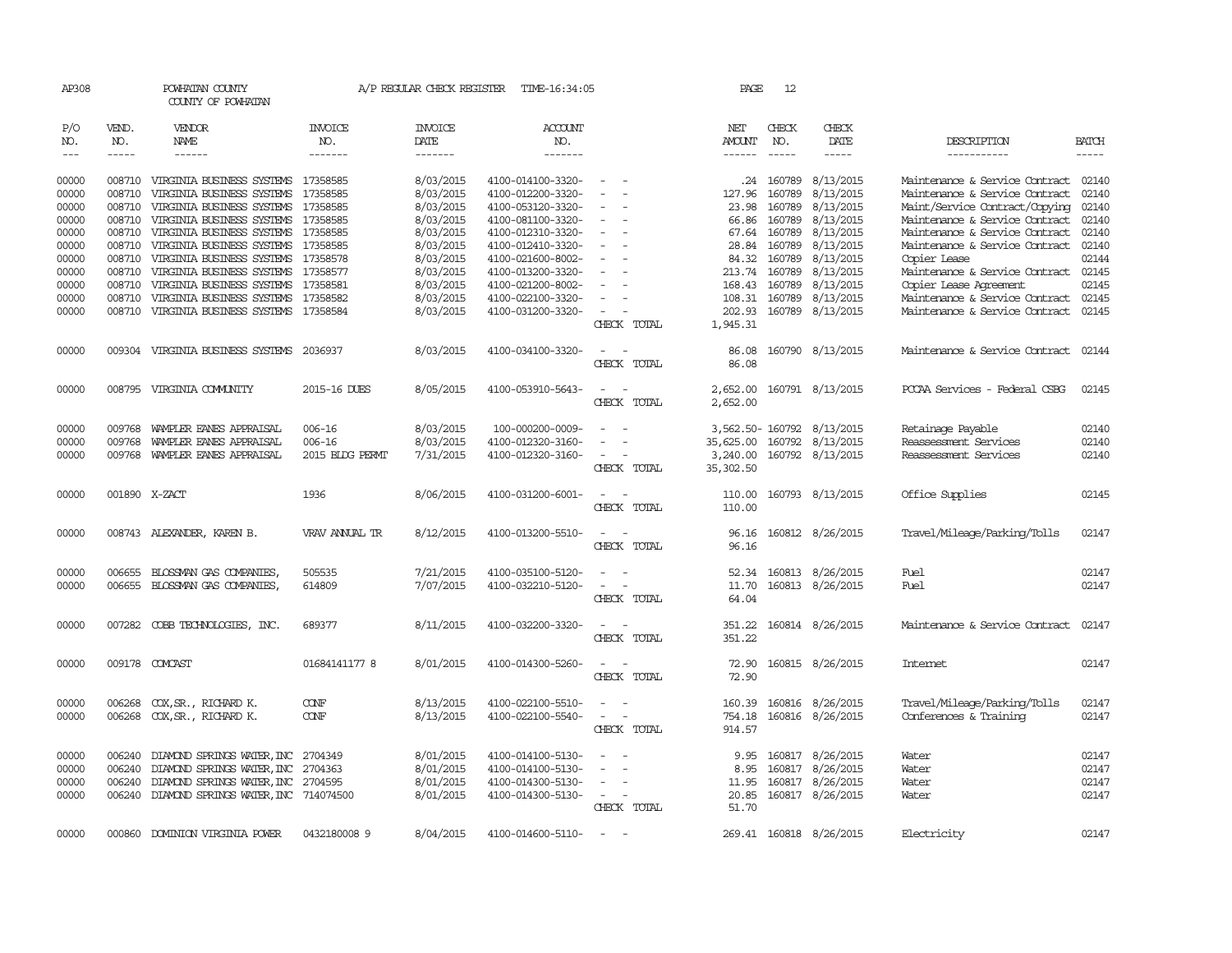| AP308                             |                             | POWHATAN COUNTY<br>COUNTY OF POWHATAN              |                                  | A/P REGULAR CHECK REGISTER        | TIME-16:34:05                          |                                                      | PAGE             | 13                            |                                                                                                                                                                                                                                                                                                                                                                                                                                                                          |                            |                       |
|-----------------------------------|-----------------------------|----------------------------------------------------|----------------------------------|-----------------------------------|----------------------------------------|------------------------------------------------------|------------------|-------------------------------|--------------------------------------------------------------------------------------------------------------------------------------------------------------------------------------------------------------------------------------------------------------------------------------------------------------------------------------------------------------------------------------------------------------------------------------------------------------------------|----------------------------|-----------------------|
| P/O<br>NO.<br>$\qquad \qquad - -$ | VEND.<br>NO.<br>$- - - - -$ | VENDOR<br>NAME<br>------                           | <b>INVOICE</b><br>NO.<br>------- | <b>INVOICE</b><br>DATE<br>------- | ACCOUNT<br>NO.<br>-------              |                                                      | NET<br>AMOUNT    | CHECK<br>NO.<br>$\frac{1}{2}$ | CHECK<br>DATE<br>$\begin{tabular}{ccccc} \multicolumn{2}{c }{\multicolumn{2}{c }{\multicolumn{2}{c }{\multicolumn{2}{c}}{\hspace{-2.2cm}}}} \multicolumn{2}{c }{\multicolumn{2}{c }{\hspace{-2.2cm}}\hline} \multicolumn{2}{c }{\hspace{-2.2cm}}\hline \multicolumn{2}{c }{\hspace{-2.2cm}}\hline \multicolumn{2}{c }{\hspace{-2.2cm}}\hline \multicolumn{2}{c }{\hspace{-2.2cm}}\hline \multicolumn{2}{c }{\hspace{-2.2cm}}\hline \multicolumn{2}{c }{\hspace{-2.2cm}}$ | DESCRIPTION<br>----------- | <b>BATCH</b><br>----- |
| 00000                             | 000860                      | DOMINION VIRGINIA POWER                            | 0863807277 9                     | 8/04/2015                         | 4100-014600-5110-                      |                                                      |                  | 8.47 160818                   | 8/26/2015                                                                                                                                                                                                                                                                                                                                                                                                                                                                | Electricity                | 02147                 |
| 00000                             | 000860                      | DOMINION VIRGINIA POWER                            | 0962041034 9                     | 8/04/2015                         | 4100-032210-5110-                      |                                                      | 764.55           | 160818                        | 8/26/2015                                                                                                                                                                                                                                                                                                                                                                                                                                                                | Electricity                | 02147                 |
| 00000                             | 000860                      | DOMINION VIRGINIA POWER                            | 1498464559 9                     | 8/04/2015                         | 4100-014600-5110-                      | $\sim$<br>$\overline{\phantom{a}}$                   | 64.36            | 160818                        | 8/26/2015                                                                                                                                                                                                                                                                                                                                                                                                                                                                | Electricity                | 02147                 |
| 00000                             | 000860                      | DOMINION VIRGINIA POWER                            | 1982170001 9                     | 8/04/2015                         | 4100-014100-5110-                      | $\sim$                                               |                  | 11.47 160818                  | 8/26/2015                                                                                                                                                                                                                                                                                                                                                                                                                                                                | Electricity                | 02147                 |
| 00000                             | 000860                      | DOMINION VIRGINIA POWER                            | 2142337506 9                     | 8/04/2015                         | 4100-014600-5110-                      | $\overline{\phantom{a}}$                             | 64.68            | 160818                        | 8/26/2015                                                                                                                                                                                                                                                                                                                                                                                                                                                                | Electricity                | 02147                 |
| 00000                             | 000860                      | DOMINION VIRGINIA POWER                            | 2312285006 9                     | 8/04/2015                         | 4100-014100-5110-                      | $\overline{\phantom{a}}$                             | 91.91            | 160818                        | 8/26/2015                                                                                                                                                                                                                                                                                                                                                                                                                                                                | Electricity                | 02147                 |
| 00000                             | 000860                      | DOMINION VIRGINIA POWER                            | 2322252509 9                     | 8/04/2015                         | 4100-031200-5110-                      | $\overline{\phantom{a}}$                             | 170.04           | 160818                        | 8/26/2015                                                                                                                                                                                                                                                                                                                                                                                                                                                                | Electricity                | 02147                 |
| 00000                             | 000860                      | DOMINION VIRGINIA POWER                            | 2346327501 9                     | 8/04/2015                         | 4100-014100-5110-                      |                                                      | 1,904.01         | 160818                        | 8/26/2015                                                                                                                                                                                                                                                                                                                                                                                                                                                                | Electricity                | 02147                 |
| 00000                             | 000860                      | DOMINION VIRGINIA POWER                            | 2346327501 9                     | 8/04/2015                         | 4100-031200-5110-                      |                                                      | 1,904.00         | 160818                        | 8/26/2015                                                                                                                                                                                                                                                                                                                                                                                                                                                                | Electricity                | 02147                 |
| 00000                             |                             | 000860 DOMINION VIRGINIA POWER                     | 2352270009 9                     | 8/04/2015                         | 4100-014100-5110-                      | $\sim$                                               | 23.47            | 160818                        | 8/26/2015                                                                                                                                                                                                                                                                                                                                                                                                                                                                | Electricity                | 02147                 |
|                                   |                             |                                                    |                                  |                                   |                                        | CHECK TOTAL                                          | 5,276.37         |                               |                                                                                                                                                                                                                                                                                                                                                                                                                                                                          |                            |                       |
| 00000                             | 000860                      | DOMINION VIRGINIA POWER                            | 2442170003 9                     | 8/04/2015                         | 4100-014100-5110-                      | $\hspace{0.1mm}-\hspace{0.1mm}$<br>$\sim$            | 1,429.68         | 160819                        | 8/26/2015                                                                                                                                                                                                                                                                                                                                                                                                                                                                | Electricity                | 02147                 |
| 00000                             | 000860                      | DOMINION VIRGINIA POWER                            | 2462222502 9                     | 8/04/2015                         | 4100-014100-5110-                      | $\overline{\phantom{a}}$<br>$\overline{\phantom{a}}$ | 3,248.71         | 160819                        | 8/26/2015                                                                                                                                                                                                                                                                                                                                                                                                                                                                | Electricity                | 02147                 |
| 00000                             | 000860                      | DOMINION VIRGINIA POWER                            | 2476067034 9                     | 8/04/2015                         | 4100-014100-5110-                      | $\overline{\phantom{a}}$                             | 151.25           | 160819                        | 8/26/2015                                                                                                                                                                                                                                                                                                                                                                                                                                                                | Electricity                | 02147                 |
| 00000                             | 000860                      | DOMINION VIRGINIA POWER                            | 2912605595 9                     | 8/04/2015                         | 4100-014100-5110-                      |                                                      | 98.46            | 160819                        | 8/26/2015                                                                                                                                                                                                                                                                                                                                                                                                                                                                | Electricity                | 02147                 |
| 00000                             | 000860                      | DOMINION VIRGINIA POWER                            | 2932352368 9                     | 8/04/2015                         | 4100-032220-5110-                      | $\sim$<br>$\overline{\phantom{a}}$<br>$\overline{a}$ | 21.15            | 160819                        | 8/26/2015                                                                                                                                                                                                                                                                                                                                                                                                                                                                | Electricity                | 02147                 |
| 00000                             | 000860<br>000860            | DOMINION VIRGINIA POWER                            | 2972120006 9                     | 8/04/2015<br>8/04/2015            | 4100-014100-5110-                      |                                                      | 1,571.32         | 160819<br>160819              | 8/26/2015<br>8/26/2015                                                                                                                                                                                                                                                                                                                                                                                                                                                   | Electricity<br>Electricity | 02147<br>02147        |
| 00000<br>00000                    | 000860                      | DOMINION VIRGINIA POWER<br>DOMINION VIRGINIA POWER | 3451094936 9<br>3496131156 9     | 8/04/2015                         | 4100-014600-5110-<br>4100-014100-5110- | $\overline{\phantom{a}}$                             | 38.57<br>6.59    | 160819                        | 8/26/2015                                                                                                                                                                                                                                                                                                                                                                                                                                                                | Electricity                | 02147                 |
| 00000                             | 000860                      | DOMINION VIRGINIA POWER                            | 3507951824 9                     | 8/04/2015                         | 4100-014600-5110-                      | $\overline{\phantom{a}}$                             | 8.48             | 160819                        | 8/26/2015                                                                                                                                                                                                                                                                                                                                                                                                                                                                | Electricity                | 02147                 |
| 00000                             | 000860                      | DOMINION VIRGINIA POWER                            | 4691491015 9                     | 8/04/2015                         | 4100-014600-5110-                      | $\sim$                                               | 22.49            | 160819                        | 8/26/2015                                                                                                                                                                                                                                                                                                                                                                                                                                                                | Electricity                | 02147                 |
|                                   |                             |                                                    |                                  |                                   |                                        | CHECK TOTAL                                          | 6,596.70         |                               |                                                                                                                                                                                                                                                                                                                                                                                                                                                                          |                            |                       |
| 00000                             | 000860                      | DOMINION VIRGINIA POWER                            | 4732217502 9                     | 8/04/2015                         | 4100-014600-5110-                      | $\overline{\phantom{a}}$                             | 317.37           | 160820                        | 8/26/2015                                                                                                                                                                                                                                                                                                                                                                                                                                                                | Electricity                | 02147                 |
| 00000                             | 000860                      | DOMINION VIRGINIA POWER                            | 5652237503 9                     | 8/04/2015                         | 4100-014600-5110-                      |                                                      | 39.76            | 160820                        | 8/26/2015                                                                                                                                                                                                                                                                                                                                                                                                                                                                | Electricity                | 02147                 |
| 00000                             | 000860                      | DOMINION VIRGINIA POWER                            | 6024003557 9                     | 8/04/2015                         | 4100-014100-5110-                      | $\sim$                                               | 19.60            | 160820                        | 8/26/2015                                                                                                                                                                                                                                                                                                                                                                                                                                                                | Electricity                | 02147                 |
| 00000                             | 000860                      | DOMINION VIRGINIA POWER                            | 9750120975 9                     | 8/04/2015                         | 4100-032220-5110-                      | $\overline{\phantom{a}}$                             | 1,409.91         | 160820                        | 8/26/2015                                                                                                                                                                                                                                                                                                                                                                                                                                                                | Electricity                | 02147                 |
|                                   |                             |                                                    |                                  |                                   |                                        | CHECK TOTAL                                          | 1,786.64         |                               |                                                                                                                                                                                                                                                                                                                                                                                                                                                                          |                            |                       |
| 00000                             | 007509                      | ECK SUPPLY CO.                                     | 13820562                         | 8/06/2015                         | 4100-032220-3310-                      | $\overline{\phantom{a}}$<br>$\sim$                   | 110.37           | 160821                        | 8/26/2015                                                                                                                                                                                                                                                                                                                                                                                                                                                                | Repairs & Maintenance      | 02147                 |
| 00000                             | 007509                      | ECK SUPPLY CO.                                     | 13822163                         | 8/06/2015                         | 4100-014100-3310-                      | $\sim$                                               | 32.25            |                               | 160821 8/26/2015                                                                                                                                                                                                                                                                                                                                                                                                                                                         | Repairs & Maintenance      | 02147                 |
|                                   |                             |                                                    |                                  |                                   |                                        | CHECK TOTAL                                          | 142.62           |                               |                                                                                                                                                                                                                                                                                                                                                                                                                                                                          |                            |                       |
| 00000                             |                             | 008675 HOLT, GEORGE                                | 115081006                        | 8/06/2015                         | 4100-032200-5815-                      | $\sim$                                               | 48.00            | 160822                        | 8/26/2015                                                                                                                                                                                                                                                                                                                                                                                                                                                                | Training/Seminars          | 02147                 |
|                                   |                             |                                                    |                                  |                                   |                                        | CHECK TOTAL                                          | 48.00            |                               |                                                                                                                                                                                                                                                                                                                                                                                                                                                                          |                            |                       |
| 00000                             |                             | 000166 LUCK STONE CORP.                            | 10101 7/15                       | 7/31/2015                         | 4100-014500-3190-                      | $\sim$<br>CHECK TOTAL                                | 197.46<br>197.46 |                               | 160823 8/26/2015                                                                                                                                                                                                                                                                                                                                                                                                                                                         | Grounds Maintenance        | 02147                 |
|                                   |                             |                                                    |                                  |                                   |                                        |                                                      |                  |                               |                                                                                                                                                                                                                                                                                                                                                                                                                                                                          |                            |                       |
| 00000                             |                             | 001550 M & W PRINTERS, INC.                        | 97835P                           | 8/14/2015                         | 4100-012410-5210-                      | $\sim$                                               | 2,920.00         | 160824                        | 8/26/2015                                                                                                                                                                                                                                                                                                                                                                                                                                                                | Postage                    | 02147                 |
| 00000                             |                             | 001550 M & W PRINTERS, INC.                        | 97837P                           | 8/14/2015                         | 4100-012410-5210-                      | $\sim$                                               | 8,300.00         | 160824                        | 8/26/2015                                                                                                                                                                                                                                                                                                                                                                                                                                                                | Postage                    | 02147                 |
|                                   |                             |                                                    |                                  |                                   |                                        | CHECK TOTAL                                          | 11,220.00        |                               |                                                                                                                                                                                                                                                                                                                                                                                                                                                                          |                            |                       |
| 00000                             |                             | 009552 MANSFIELD OIL COMPANY                       | SOLCD/00117813                   | 8/04/2015                         | 4100-032200-5120-                      | $\equiv$                                             | 49.83            | 160825                        | 8/26/2015                                                                                                                                                                                                                                                                                                                                                                                                                                                                | Apparatus Fuel             | 02147                 |
|                                   |                             |                                                    |                                  |                                   |                                        | CHECK TOTAL                                          | 49.83            |                               |                                                                                                                                                                                                                                                                                                                                                                                                                                                                          |                            |                       |
| 00000                             |                             | 006610 MO-JOHNS SANITATION                         | 85161                            | 8/03/2015                         | 4100-014600-3311-                      |                                                      | 103.00           | 160826                        | 8/26/2015                                                                                                                                                                                                                                                                                                                                                                                                                                                                | Portable Bathrooms         | 02147                 |
| 00000                             | 006610                      | MO-JOHNS SANITATION                                | 85162                            | 8/03/2015                         | 4100-014600-3311-                      |                                                      | 206.00           | 160826                        | 8/26/2015                                                                                                                                                                                                                                                                                                                                                                                                                                                                | Portable Bathrooms         | 02147                 |
| 00000                             |                             | 006610 MO-JOHNS SANITATION                         | 85163                            | 8/03/2015                         | 4100-014600-3311-                      | $\overline{\phantom{a}}$                             | 125.00           | 160826                        | 8/26/2015                                                                                                                                                                                                                                                                                                                                                                                                                                                                | Portable Bathrooms         | 02147                 |
| 00000                             |                             | 006610 MO-JOHNS SANITATION                         | 85164                            | 8/03/2015                         | 4100-014600-3311-                      | $\sim$                                               |                  |                               | 128.00 160826 8/26/2015                                                                                                                                                                                                                                                                                                                                                                                                                                                  | Portable Bathrooms         | 02147                 |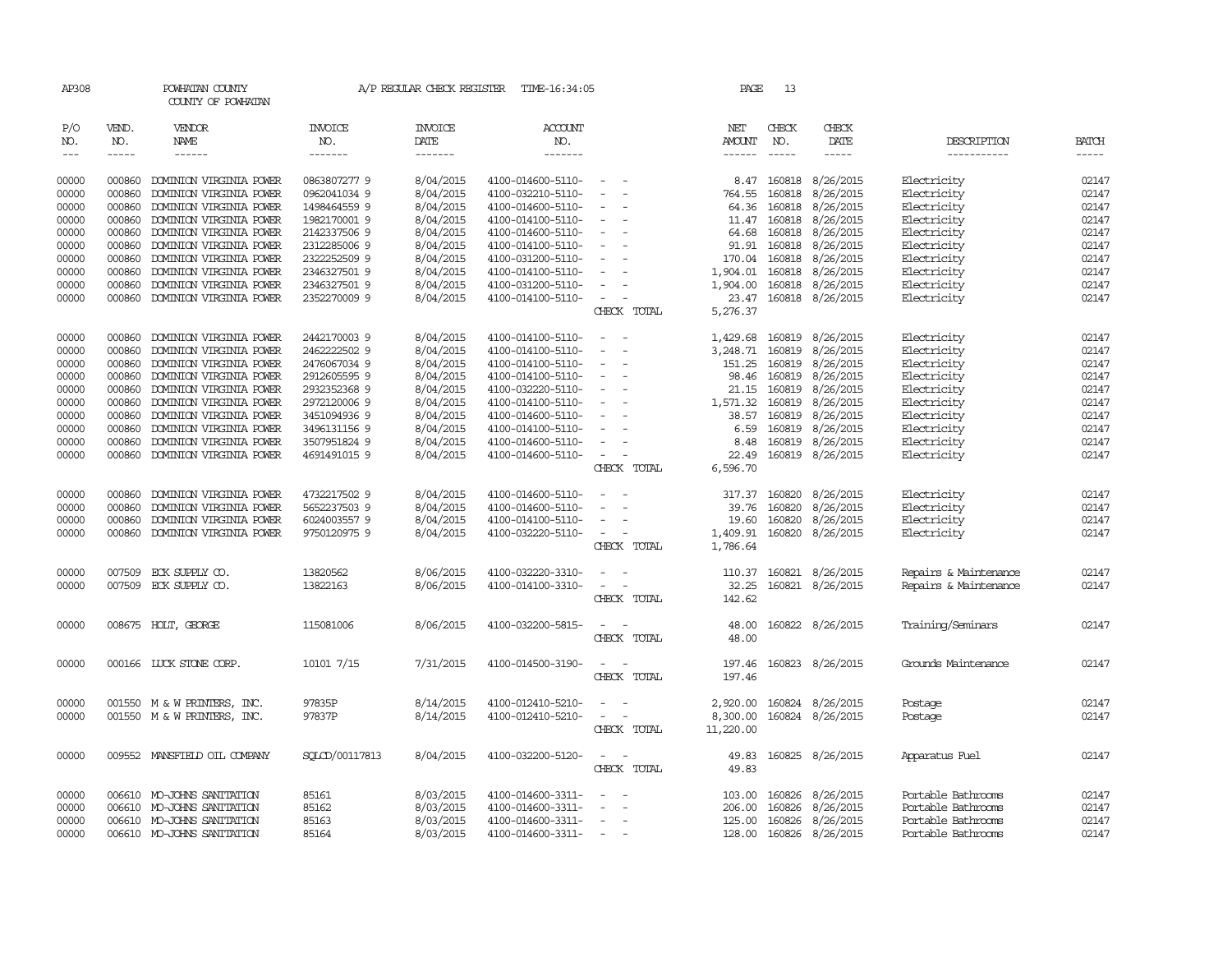| AP308                      |                    | POWHATAN COUNTY<br>COUNTY OF POWHATAN |                 | A/P REGULAR CHECK REGISTER | TIME-16:34:05     |                                                      | PAGE                    | 14                 |                     |                                |                             |
|----------------------------|--------------------|---------------------------------------|-----------------|----------------------------|-------------------|------------------------------------------------------|-------------------------|--------------------|---------------------|--------------------------------|-----------------------------|
| P/O                        | VEND.              | VENDOR                                | <b>INVOICE</b>  | <b>INVOICE</b>             | <b>ACCOUNT</b>    |                                                      | NET                     | CHECK              | CHECK               |                                |                             |
| NO.<br>$\qquad \qquad - -$ | NO.<br>$- - - - -$ | NAME<br>------                        | NO.<br>-------  | DATE<br>-------            | NO.<br>-------    |                                                      | AMOUNT<br>$- - - - - -$ | NO.<br>$- - - - -$ | DATE<br>$- - - - -$ | DESCRIPTION<br>-----------     | <b>BATCH</b><br>$- - - - -$ |
|                            |                    |                                       |                 |                            |                   |                                                      |                         |                    |                     |                                |                             |
| 00000                      |                    | 006610 MO-JOHNS SANITATION            | 85165           | 8/03/2015                  | 4100-014600-3311- |                                                      | 103.00                  | 160826             | 8/26/2015           | Portable Bathrooms             | 02147                       |
| 00000                      | 006610             | MO-JOHNS SANITATION                   | 85166           | 8/03/2015                  | 4100-014600-3311- | $\sim$<br>$\overline{\phantom{a}}$                   | 103.00                  | 160826             | 8/26/2015           | Portable Bathrooms             | 02147                       |
| 00000                      | 006610             | MO-JOHNS SANITATION                   | 85167           | 8/03/2015                  | 4100-014600-3311- |                                                      | 103.00                  | 160826             | 8/26/2015           | Portable Bathrooms             | 02147                       |
| 00000                      | 006610             | MO-JOHNS SANITATION                   | 85168           | 8/03/2015                  | 4100-014600-3311- |                                                      | 103.00                  | 160826             | 8/26/2015           | Portable Bathrooms             | 02147                       |
| 00000                      |                    | 006610 MO-JOHNS SANITATION            | 85169           | 8/03/2015                  | 4100-014600-3311- | $\sim$                                               | 103.00                  | 160826             | 8/26/2015           | Portable Bathrooms             | 02147                       |
| 00000                      |                    | 006610 MO-JOHNS SANITATION            | 85170           | 8/03/2015                  | 4100-014600-3311- |                                                      | 103.00                  | 160826             | 8/26/2015           | Portable Bathrooms             | 02147                       |
|                            |                    |                                       |                 |                            |                   | CHECK TOTAL                                          | 1,180.00                |                    |                     |                                |                             |
|                            |                    |                                       |                 |                            |                   |                                                      |                         |                    |                     |                                |                             |
| 00000                      |                    | 006610 MO-JOHNS SANITATION            | 85171           | 8/03/2015                  | 4100-014600-3311- |                                                      | 103.00                  |                    | 160827 8/26/2015    | Portable Bathrooms             | 02147                       |
|                            |                    |                                       |                 |                            |                   | CHECK TOTAL                                          | 103.00                  |                    |                     |                                |                             |
| 00000                      |                    | 010956 MORGAN KINGSTON                | SCHOLKINGSTON   | 8/20/2015                  | 4100-032200-6015- | $\sim$<br>$\sim$                                     | 500.00                  | 160828             | 8/26/2015           | Matching Funds for Fire & EMS  | 02147                       |
|                            |                    |                                       |                 |                            |                   | CHECK TOTAL                                          | 500.00                  |                    |                     |                                |                             |
|                            |                    |                                       |                 |                            |                   |                                                      |                         |                    |                     |                                |                             |
| 00000                      |                    | 007700 NOLAND COMPANY                 | 34302700        | 7/29/2015                  | 4100-014100-3310- | $\sim$<br>$\sim$                                     | 810.00                  | 160829             | 8/26/2015           | Repairs & Maintenance          | 02147                       |
|                            |                    |                                       |                 |                            |                   | CHECK TOTAL                                          | 810.00                  |                    |                     |                                |                             |
|                            |                    |                                       |                 |                            |                   |                                                      |                         |                    |                     |                                |                             |
| 00000                      | 001250             | POWHATAN AUTO & TRACTOR               | 340391          | 3/04/2015                  | 4100-032200-6009- |                                                      |                         | 222.22-160830      | 8/26/2015           | Auto Repairs and Parts         | 02147                       |
| 00000                      | 001250             | POWHATAN AUTO & TRACTOR               | 341870          | 3/16/2015                  | 4100-032200-6009- |                                                      | 34.22                   | 160830             | 8/26/2015           | Auto Repairs and Parts         | 02147                       |
| 00000                      | 001250             | POWHATAN AUTO & TRACTOR               | 352098          | 5/26/2015                  | 4100-032200-6009- | $\equiv$                                             | 54.57                   | 160830             | 8/26/2015           | Auto Repairs and Parts         | 02147                       |
| 00000                      | 001250             | POWHATAN AUTO & TRACTOR               | 356082          | 6/22/2015                  | 4100-032200-6009- |                                                      | 43.49                   | 160830             | 8/26/2015           | Auto Repairs and Parts         | 02147                       |
| 00000                      | 001250             | POWHATAN AUTO & TRACTOR               | 358088          | 7/07/2015                  | 4100-014100-6008- |                                                      | 82.14                   | 160830             | 8/26/2015           | Gas/Grease/Oil                 | 02147                       |
| 00000                      | 001250             | POWHATAN AUTO & TRACTOR               | 360153          | 7/22/2015                  | 4100-014500-6004- |                                                      | 28.49                   | 160830             | 8/26/2015           | Tools and Equipment            | 02147                       |
| 00000                      | 001250             | POWHATAN AUTO & TRACTOR               | 360499          | 7/24/2015                  | 4100-032200-6009- | $\overline{\phantom{a}}$                             | 30.36                   | 160830             | 8/26/2015           | Auto Repairs and Parts         | 02147                       |
| 00000                      | 001250             | POWHATAN AUTO & TRACTOR               | 360865          | 7/27/2015                  | 4100-032200-6009- |                                                      | 109.36                  | 160830             | 8/26/2015           | Auto Repairs and Parts         | 02147                       |
| 00000                      | 001250             | POWHATAN AUTO & TRACTOR               | 361620          | 7/31/2015                  | 4100-032200-6009- |                                                      | 140.98                  | 160830             | 8/26/2015           | Auto Repairs and Parts         | 02147                       |
| 00000                      | 001250             | POWHATAN AUTO & TRACTOR               | 361927          | 8/04/2015                  | 4100-014300-6007- |                                                      | 77.78                   |                    | 160830 8/26/2015    | Transfer Station Supplies      | 02147                       |
|                            |                    |                                       |                 |                            |                   | CHECK TOTAL                                          | 379.17                  |                    |                     |                                |                             |
| 00000                      | 001250             | POWHATAN AUTO & TRACTOR               | 340462          | 3/05/2015                  | 4100-032200-6009- |                                                      | 7.29                    | 160831             | 8/26/2015           | Auto Repairs and Parts         | 02147                       |
| 00000                      | 001250             | POWHATAN AUTO & TRACTOR               | 356797          | 6/26/2015                  | 4100-032210-3310- |                                                      | 21.54                   | 160831             | 8/26/2015           | Repairs & Maintenance          | 02147                       |
| 00000                      | 001250             | POWHATAN AUTO & TRACTOR               | 357562          | 7/02/2015                  | 4100-014100-6009- | $\sim$<br>$\overline{a}$                             | 5.29                    | 160831             | 8/26/2015           | Auto Parts & Repairs           | 02147                       |
| 00000                      | 001250             | POWHATAN AUTO & TRACTOR               | 358653          | 7/10/2015                  | 4100-014100-6009- | $\overline{a}$                                       | 10.99                   | 160831             | 8/26/2015           | Auto Parts & Repairs           | 02147                       |
| 00000                      | 001250             | POWHATAN AUTO & TRACTOR               | 359087          | 7/14/2015                  | 4100-014500-6004- |                                                      | 5.99                    | 160831             | 8/26/2015           | Tools and Equipment            | 02147                       |
| 00000                      | 001250             | POWHATAN AUTO & TRACTOR               | 360131          | 7/22/2015                  | 4100-032200-6009- |                                                      | 24.95                   | 160831             | 8/26/2015           | Auto Repairs and Parts         | 02147                       |
| 00000                      | 001250             |                                       |                 |                            |                   |                                                      |                         | 160831             |                     |                                | 02147                       |
| 00000                      | 001250             | POWHATAN AUTO & TRACTOR               | 360132          | 7/22/2015                  | 4100-032200-6009- |                                                      | 25.95                   |                    | 8/26/2015           | Auto Repairs and Parts         | 02147                       |
|                            |                    | POWHATAN AUTO & TRACTOR               | 361001          | 7/28/2015                  | 4100-014500-3319- |                                                      | 24.98                   | 160831             | 8/26/2015           | Equipment Repairs and Maintena |                             |
| 00000                      | 001250             | POWHATAN AUTO & TRACTOR               | 361125          | 7/29/2015                  | 4100-014500-3319- |                                                      | 8.74                    | 160831             | 8/26/2015           | Equipment Repairs and Maintena | 02147                       |
| 00000                      | 001250             | POWHATAN AUTO & TRACTOR               | 363632          | 8/15/2015                  | 4100-031200-6009- | $\sim$                                               | 6.68                    |                    | 160831 8/26/2015    | Auto Parts/Repairs             | 02147                       |
|                            |                    |                                       |                 |                            |                   | CHECK TOTAL                                          | 142.40                  |                    |                     |                                |                             |
| 00000                      | 001250             | POWHATAN AUTO & TRACTOR               | 346707          | 4/17/2015                  | 4100-032200-6009- |                                                      | 2.99                    | 160832             | 8/26/2015           | Auto Repairs and Parts         | 02147                       |
| 00000                      | 001250             | POWHATAN AUTO & TRACTOR               | 357502          | 7/01/2015                  | 4100-014100-6008- | $\sim$                                               | 2.69                    | 160832             | 8/26/2015           | Gas/Grease/Oil                 | 02147                       |
| 00000                      | 001250             | POWHATAN AUTO & TRACTOR               | 357656          | 7/02/2015                  | 4100-014500-3319- | $\equiv$                                             | 2.49                    | 160832             | 8/26/2015           | Equipment Repairs and Maintena | 02147                       |
| 00000                      | 001250             | POWHATAN AUTO & TRACTOR               | 359185          | 7/15/2015                  | 4100-014100-6004- | $\overline{\phantom{a}}$<br>$\overline{\phantom{a}}$ | 3.38                    | 160832             | 8/26/2015           | Tools and Equipment            | 02147                       |
|                            |                    |                                       |                 |                            |                   | CHECK TOTAL                                          | 11.55                   |                    |                     |                                |                             |
|                            |                    |                                       |                 |                            |                   |                                                      |                         |                    |                     |                                |                             |
| 00000                      |                    | 000620 R. C. GOODWYN & SONS, INC      | 0681465         | 7/30/2015                  | 4100-014100-3310- | $\overline{\phantom{a}}$                             | 11.26                   | 160833             | 8/26/2015           | Repairs & Maintenance          | 02147                       |
|                            |                    |                                       |                 |                            |                   | CHECK TOTAL                                          | 11.26                   |                    |                     |                                |                             |
| 00000                      |                    | 007942 RICHMOND SUBURBAN              | I00001937930729 | 8/02/2015                  | 4100-014100-3600- |                                                      | 95.00                   |                    | 160834 8/26/2015    | Advertising                    | 02147                       |
|                            |                    |                                       |                 |                            |                   | CHECK TOTAL                                          | 95.00                   |                    |                     |                                |                             |
|                            |                    |                                       |                 |                            |                   |                                                      |                         |                    |                     |                                |                             |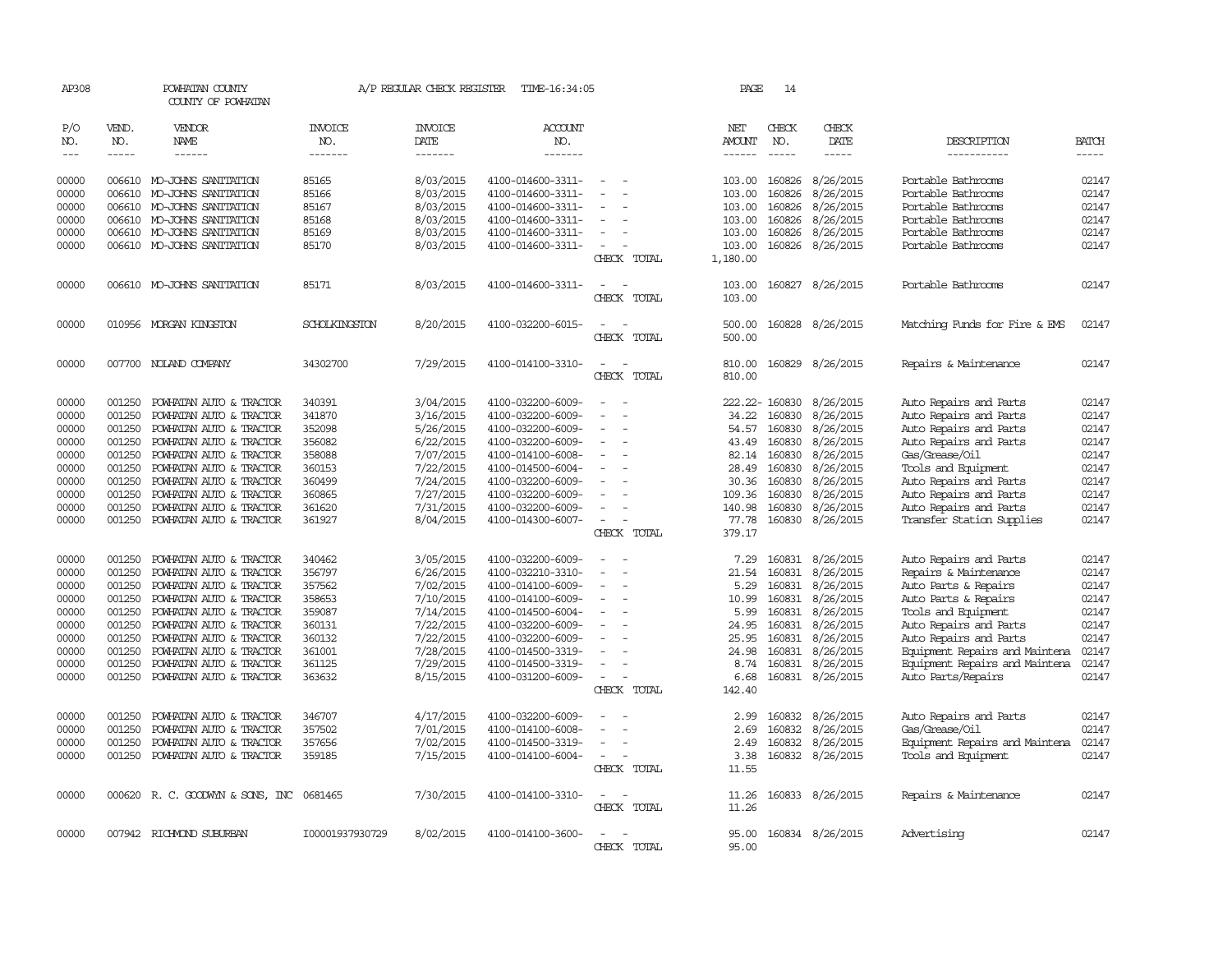| AP308                                                                                           |                                                                                                            | POWHATAN COUNTY<br>COUNTY OF POWHATAN                                                                                                                                                                                                          |                                                                                                                                                                              | A/P REGULAR CHECK REGISTER                                                                                                                  | TIME-16:34:05                                                                                                                                                                                                                       |                                                                                                                                                                         | PAGE                                                                                                    | 15                                                                                     |                                                                                                                                                                         |                                                                                                                                                    |                                                                                                 |
|-------------------------------------------------------------------------------------------------|------------------------------------------------------------------------------------------------------------|------------------------------------------------------------------------------------------------------------------------------------------------------------------------------------------------------------------------------------------------|------------------------------------------------------------------------------------------------------------------------------------------------------------------------------|---------------------------------------------------------------------------------------------------------------------------------------------|-------------------------------------------------------------------------------------------------------------------------------------------------------------------------------------------------------------------------------------|-------------------------------------------------------------------------------------------------------------------------------------------------------------------------|---------------------------------------------------------------------------------------------------------|----------------------------------------------------------------------------------------|-------------------------------------------------------------------------------------------------------------------------------------------------------------------------|----------------------------------------------------------------------------------------------------------------------------------------------------|-------------------------------------------------------------------------------------------------|
| P/O<br>NO.                                                                                      | VEND.<br>NO.<br>-----                                                                                      | VENDOR<br>NAME<br>------                                                                                                                                                                                                                       | INVOICE<br>NO.<br>-------                                                                                                                                                    | <b>INVOICE</b><br>DATE<br>-------                                                                                                           | <b>ACCOUNT</b><br>NO.<br>-------                                                                                                                                                                                                    |                                                                                                                                                                         | NET<br><b>AMOUNT</b><br>$- - - - - -$                                                                   | CHECK<br>NO.<br>$\frac{1}{2}$                                                          | CHECK<br>DATE<br>-----                                                                                                                                                  | DESCRIPTION<br>-----------                                                                                                                         | <b>BATCH</b><br>-----                                                                           |
| 00000                                                                                           |                                                                                                            | 006594 SOUTHSIDE ELECTRIC COOP                                                                                                                                                                                                                 | 63504005 8                                                                                                                                                                   | 8/10/2015                                                                                                                                   | 4100-031210-5110-                                                                                                                                                                                                                   | $\equiv$<br>CHECK TOTAL                                                                                                                                                 | 118.83<br>118.83                                                                                        |                                                                                        | 160835 8/26/2015                                                                                                                                                        | Electricity - Comunications H 02147                                                                                                                |                                                                                                 |
| 00000<br>00000<br>00000<br>00000                                                                | 008578<br>008578<br>008578<br>008578                                                                       | STAPLES BUSINESS AD-<br>STAPLES BUSINESS AD-<br>STAPLES BUSINESS AD-<br>STAPLES BUSINESS AD-                                                                                                                                                   | 3273494239<br>3273494253<br>3273951084<br>3273951086                                                                                                                         | 8/01/2015<br>8/01/2015<br>8/05/2015<br>8/05/2015                                                                                            | 4100-012310-6001-<br>4100-012310-6001-<br>4100-014400-6001-<br>4100-014400-6001-                                                                                                                                                    | $\equiv$<br>$\sim$<br>$\overline{\phantom{a}}$<br>CHECK TOTAL                                                                                                           | 23.68<br>37.52<br>17.60<br>46.82<br>125.62                                                              |                                                                                        | 160836 8/26/2015<br>160836 8/26/2015<br>160836 8/26/2015<br>160836 8/26/2015                                                                                            | Office Supplies<br>Office Supplies<br>Stationery/Office Supplies<br>Stationery/Office Supplies                                                     | 02147<br>02147<br>02147<br>02147                                                                |
| 00000<br>00000                                                                                  | 007295<br>007295                                                                                           | STERICYLE, INC.<br>STERICYLE, INC.                                                                                                                                                                                                             | 1006013064<br>1006032236                                                                                                                                                     | 7/31/2015<br>8/10/2015                                                                                                                      | 4100-032200-3175-<br>4100-032200-3175-                                                                                                                                                                                              | $\frac{1}{2} \left( \frac{1}{2} \right) \left( \frac{1}{2} \right) = \frac{1}{2} \left( \frac{1}{2} \right)$<br>$\overline{\phantom{a}}$<br>CHECK TOTAL                 | 245.58<br>245.58<br>491.16                                                                              |                                                                                        | 160837 8/26/2015<br>160837 8/26/2015                                                                                                                                    | Waste Disposal<br>Waste Disposal                                                                                                                   | 02147<br>02147                                                                                  |
| 00000<br>00000<br>00000<br>00000<br>00000<br>00000<br>00000<br>00000<br>00000<br>00000<br>00000 | 000280<br>000280<br>000280<br>000280<br>000280<br>000280<br>000280<br>000280<br>000280<br>000280<br>000280 | SYDNOR HYDRO, INC.<br>SYDNOR HYDRO, INC.<br>SYDNOR HYDRO, INC.<br>SYLNOR HYDRO, INC.<br>SYDNOR HYDRO, INC.<br>SYLNOR HYDRO, INC.<br>SYLNOR HYDRO, INC.<br>SYLNOR HYDRO, INC.<br>SYDNOR HYDRO, INC.<br>SYLNOR HYDRO, INC.<br>SYDNOR HYDRO, INC. | 71173095 8<br>71173114 8<br>71173114 8<br>71173164 8<br>71173166 8<br>71173168 8<br>71173177 8<br>71173177 8<br>71173178 8<br>71173178 8<br>71173210 8                       | 8/04/2015<br>8/04/2015<br>8/04/2015<br>8/04/2015<br>8/04/2015<br>8/04/2015<br>8/04/2015<br>8/04/2015<br>8/04/2015<br>8/04/2015<br>8/04/2015 | 4100-014100-5140-<br>4100-032220-5130-<br>4100-032220-5140-<br>4100-032200-5140-<br>4100-014100-5140-<br>4100-032210-5140-<br>4100-014100-5140-<br>4100-031200-5140-<br>4100-014100-5140-<br>4100-031200-5140-<br>4100-014100-5140- | $\overline{\phantom{a}}$<br>$\equiv$<br>$\overline{\phantom{a}}$<br>$\overline{\phantom{a}}$<br>$\sim$<br>$\equiv$<br>$\overline{\phantom{a}}$<br>$\sim$<br>CHECK TOTAL | 279.50<br>134.92<br>156.22<br>116.53 160838<br>168.79<br>168.79<br>23.55<br>23.55<br>142.96<br>1,767.56 | 251.47 160838<br>301.28 160838<br>160838<br>160838<br>160838<br>160838                 | 160838 8/26/2015<br>8/26/2015<br>8/26/2015<br>8/26/2015<br>8/26/2015<br>8/26/2015<br>8/26/2015<br>8/26/2015<br>160838 8/26/2015<br>160838 8/26/2015<br>160838 8/26/2015 | Sewer<br>Water<br>Sewer<br>Sewer<br>Sewer<br>Sewer<br>Sewer<br>Sewer<br>Sewer<br>Sewer<br>Sewer                                                    | 02147<br>02147<br>02147<br>02147<br>02147<br>02147<br>02147<br>02147<br>02147<br>02147<br>02147 |
| 00000                                                                                           | 007625                                                                                                     | TURNER, LATOYA C.                                                                                                                                                                                                                              | 8132015                                                                                                                                                                      | 8/13/2015                                                                                                                                   | 4100-012310-5510-                                                                                                                                                                                                                   | CHECK TOTAL                                                                                                                                                             | 152.17                                                                                                  |                                                                                        | 152.17 160839 8/26/2015                                                                                                                                                 | Travel/Mileage/Parking/Tolls                                                                                                                       | 02147                                                                                           |
| 00000                                                                                           | 008085 USPS                                                                                                |                                                                                                                                                                                                                                                | 37644143 8                                                                                                                                                                   | 8/24/2015                                                                                                                                   | 4100-012410-5210-                                                                                                                                                                                                                   | CHECK TOTAL                                                                                                                                                             | 5,000.00<br>5,000.00                                                                                    |                                                                                        | 160840 8/26/2015                                                                                                                                                        | Postage                                                                                                                                            | 02147                                                                                           |
| 00000<br>00000<br>00000<br>00000<br>00000<br>00000<br>00000<br>00000<br>00000<br>00000<br>00000 | 008126<br>008126<br>008126<br>008126<br>008126<br>008126<br>008126<br>008126<br>008126<br>008126           | VERIZON WIRELESS<br>VERIZON WIRELESS<br>VERIZON WIRELESS<br>VERIZON WIRELESS<br>VERIZON WIRELESS<br>VERIZON WIRELESS<br>VERIZON WIRELESS<br>VERIZON WIRELESS<br>VERIZON WIRELESS<br>VERIZON WIRELESS<br>001680 WASTE MANAGEMENT OF             | 9749838541 8<br>9749923349 8<br>9749923349 8<br>9749923349 8<br>9749923349 8<br>9749923349 8<br>9749923349 8<br>9749923349 8<br>9749923349 8<br>9749923349 8<br>305166324247 | 8/01/2015<br>8/01/2015<br>8/01/2015<br>8/01/2015<br>8/01/2015<br>8/01/2015<br>8/01/2015<br>8/01/2015<br>8/01/2015<br>8/01/2015              | 4100-032200-5250-<br>4100-012100-5250-<br>4100-012510-5250-<br>4100-014100-5250-<br>4100-032200-5250-<br>4100-033300-5250-<br>4100-034100-5250-<br>4100-071110-5250-<br>4100-073100-5250-<br>4100-081100-5250-                      | $\equiv$<br>$\overline{\phantom{a}}$<br>$\equiv$<br>$\sim$<br>$\equiv$<br>$\overline{\phantom{a}}$<br>CHECK TOTAL<br>$\overline{\phantom{a}}$                           | 240.87<br>49.69<br>49.69<br>464.65<br>299.43<br>29.01<br>149.07<br>49.69<br>226.97<br>28.03<br>1,587.10 | 160841<br>160841<br>160841<br>160841<br>160841<br>160841<br>160841<br>160841<br>160841 | 8/26/2015<br>8/26/2015<br>8/26/2015<br>8/26/2015<br>8/26/2015<br>8/26/2015<br>8/26/2015<br>8/26/2015<br>8/26/2015<br>160841 8/26/2015                                   | Cell Phones<br>Cell Phones<br>Cell Phones<br>Cell Phones<br>Cell Phones<br>Cell Phones<br>Cell Phones<br>Cell Phones<br>Cell Phones<br>Cell Phones | 02147<br>02147<br>02147<br>02147<br>02147<br>02147<br>02147<br>02147<br>02147<br>02147<br>02147 |
|                                                                                                 |                                                                                                            |                                                                                                                                                                                                                                                |                                                                                                                                                                              | 8/01/2015                                                                                                                                   | 4100-014300-3175-                                                                                                                                                                                                                   | CHECK TOTAL                                                                                                                                                             | 289.46<br>289.46                                                                                        |                                                                                        | 160842 8/26/2015                                                                                                                                                        | Waste Disposal                                                                                                                                     |                                                                                                 |
|                                                                                                 |                                                                                                            |                                                                                                                                                                                                                                                |                                                                                                                                                                              |                                                                                                                                             |                                                                                                                                                                                                                                     | CHECK TYPE TOTAL                                                                                                                                                        | 308,075.08                                                                                              |                                                                                        |                                                                                                                                                                         |                                                                                                                                                    |                                                                                                 |
|                                                                                                 |                                                                                                            |                                                                                                                                                                                                                                                |                                                                                                                                                                              |                                                                                                                                             |                                                                                                                                                                                                                                     | FINAL TOTAL                                                                                                                                                             | 308,075.08                                                                                              |                                                                                        |                                                                                                                                                                         |                                                                                                                                                    |                                                                                                 |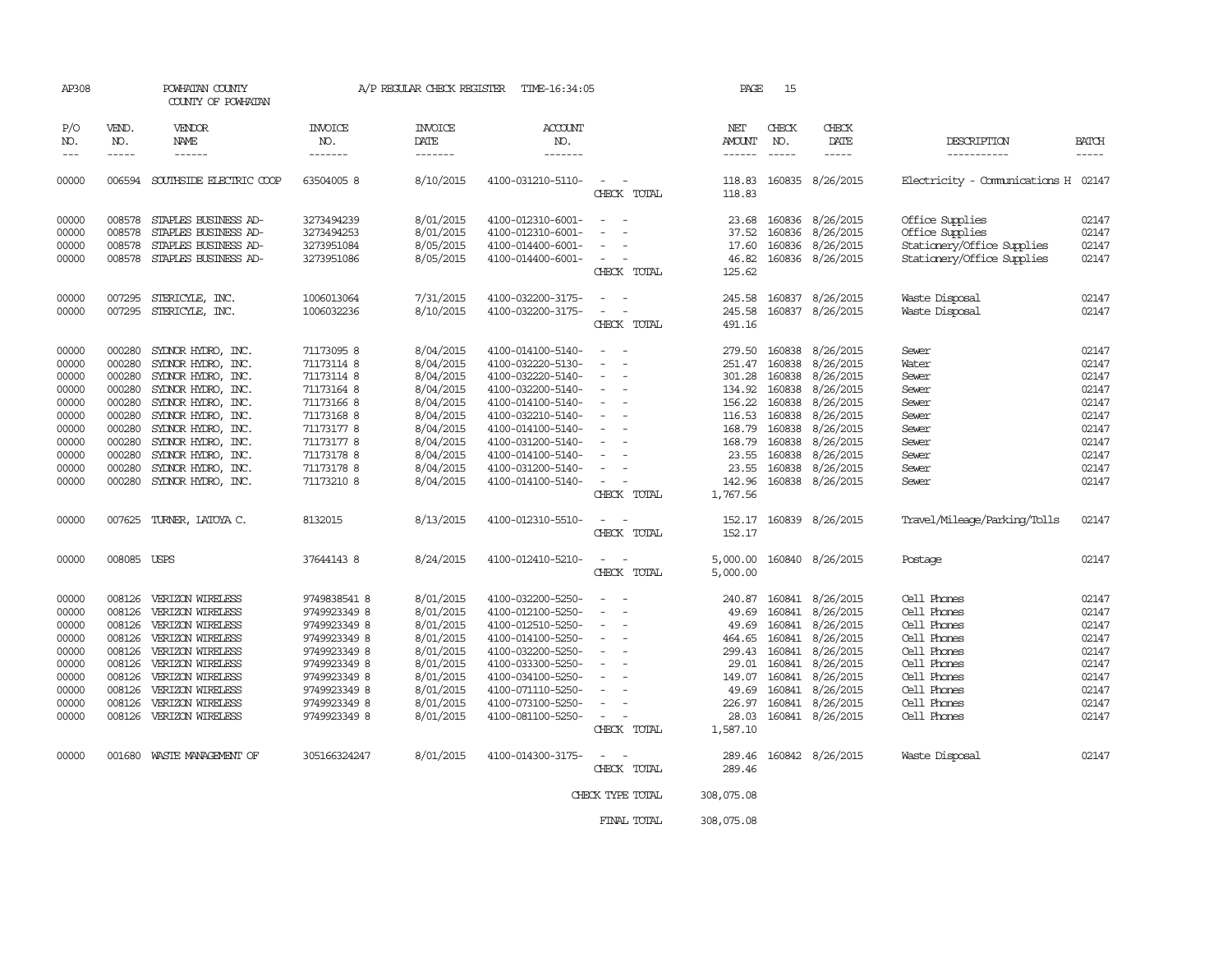|                                                                                                                      | POWHATAN COUNTY<br>COUNTY OF POWHATAN                                                                                                                                                                         |                                                                                                                                                                                                                                                                                                                        |                                                                                                                                                                       | TIME-16:34:58                                                                                                                                                                                                                                                                 |                                                                     | PAGE                                                                                | $\mathbf{1}$                  |                                                                                                                                             |                                                                                                                                                                                                                                                                                                                                                                                                                 |                                                                                                                   |
|----------------------------------------------------------------------------------------------------------------------|---------------------------------------------------------------------------------------------------------------------------------------------------------------------------------------------------------------|------------------------------------------------------------------------------------------------------------------------------------------------------------------------------------------------------------------------------------------------------------------------------------------------------------------------|-----------------------------------------------------------------------------------------------------------------------------------------------------------------------|-------------------------------------------------------------------------------------------------------------------------------------------------------------------------------------------------------------------------------------------------------------------------------|---------------------------------------------------------------------|-------------------------------------------------------------------------------------|-------------------------------|---------------------------------------------------------------------------------------------------------------------------------------------|-----------------------------------------------------------------------------------------------------------------------------------------------------------------------------------------------------------------------------------------------------------------------------------------------------------------------------------------------------------------------------------------------------------------|-------------------------------------------------------------------------------------------------------------------|
| VEND.<br>NO.<br>$- - - - -$                                                                                          | VENDOR<br><b>NAME</b><br>------                                                                                                                                                                               | INVOICE<br>NO.<br>-------                                                                                                                                                                                                                                                                                              | <b>INVOICE</b><br>DATE<br>-------                                                                                                                                     | <b>ACCOUNT</b><br>NO.<br>-------                                                                                                                                                                                                                                              |                                                                     | NET<br>AMOUNT<br>------                                                             | CHECK<br>NO.<br>$\frac{1}{2}$ | CHECK<br>DATE<br>$- - - - -$                                                                                                                | DESCRIPTION<br>-----------                                                                                                                                                                                                                                                                                                                                                                                      | <b>BATCH</b><br>$- - - - -$                                                                                       |
|                                                                                                                      |                                                                                                                                                                                                               | 0085201508                                                                                                                                                                                                                                                                                                             | 8/07/2015                                                                                                                                                             | 4501-043400-5420-                                                                                                                                                                                                                                                             | CHECK TOTAL                                                         | 2,455.09<br>2,455.09                                                                |                               |                                                                                                                                             | Rent - Office Space                                                                                                                                                                                                                                                                                                                                                                                             | 02135                                                                                                             |
|                                                                                                                      |                                                                                                                                                                                                               | 12415                                                                                                                                                                                                                                                                                                                  | 8/05/2015                                                                                                                                                             | 4116-081100-0019-                                                                                                                                                                                                                                                             | $\overline{\phantom{a}}$<br>$\overline{a}$<br>CHECK TOTAL           | 1,950.00<br>1,950.00                                                                |                               |                                                                                                                                             | DEO-Historical BMP Data                                                                                                                                                                                                                                                                                                                                                                                         | 02139                                                                                                             |
|                                                                                                                      |                                                                                                                                                                                                               | XJR4W9F66                                                                                                                                                                                                                                                                                                              | 7/28/2015                                                                                                                                                             | 4301-012510-8304-                                                                                                                                                                                                                                                             | CHECK TOTAL                                                         | 1,248.65<br>1,248.65                                                                |                               |                                                                                                                                             | PC Replacement                                                                                                                                                                                                                                                                                                                                                                                                  | 02138                                                                                                             |
|                                                                                                                      |                                                                                                                                                                                                               | B03698304                                                                                                                                                                                                                                                                                                              | 7/14/2015                                                                                                                                                             | 4301-012510-8304-                                                                                                                                                                                                                                                             | $\overline{\phantom{0}}$<br>$\overline{\phantom{a}}$<br>CHECK TOTAL | 1,136.82<br>1,136.82                                                                |                               |                                                                                                                                             | PC Replacement                                                                                                                                                                                                                                                                                                                                                                                                  | 02139                                                                                                             |
|                                                                                                                      |                                                                                                                                                                                                               |                                                                                                                                                                                                                                                                                                                        | 7/15/2015                                                                                                                                                             | 4501-043400-3310-                                                                                                                                                                                                                                                             | CHECK TOTAL                                                         | 1,792.94<br>1,792.94                                                                |                               |                                                                                                                                             | Repairs and Maintenance                                                                                                                                                                                                                                                                                                                                                                                         | 02138                                                                                                             |
|                                                                                                                      |                                                                                                                                                                                                               | 3263857 REFUND                                                                                                                                                                                                                                                                                                         | 7/29/2015                                                                                                                                                             | 501-000200-0003-                                                                                                                                                                                                                                                              | CHECK TOTAL                                                         | 1,008.32<br>1,008.32                                                                |                               |                                                                                                                                             | Customer Deposits Payable                                                                                                                                                                                                                                                                                                                                                                                       | 02139                                                                                                             |
| 007537<br>007537                                                                                                     | FERGUSON ENTERPRISES, INC<br>FERGUSON ENTERPRISES, INC                                                                                                                                                        | 1809024<br>1809224                                                                                                                                                                                                                                                                                                     | 7/14/2015<br>7/14/2015                                                                                                                                                | 4501-043400-3310-<br>4501-043400-3310-                                                                                                                                                                                                                                        | CHECK TOTAL                                                         | 455.98<br>65.00<br>520.98                                                           | 160720                        | 8/08/2015                                                                                                                                   | Repairs and Maintenance<br>Repairs and Maintenance                                                                                                                                                                                                                                                                                                                                                              | 02138<br>02138                                                                                                    |
|                                                                                                                      |                                                                                                                                                                                                               | 9480882                                                                                                                                                                                                                                                                                                                | 7/17/2015                                                                                                                                                             | 4501-043400-6015-                                                                                                                                                                                                                                                             | $\equiv$<br>CHECK TOTAL                                             | 100.76<br>100.76                                                                    |                               |                                                                                                                                             | Lab Supplies                                                                                                                                                                                                                                                                                                                                                                                                    | 02138                                                                                                             |
|                                                                                                                      |                                                                                                                                                                                                               | METER#8418884                                                                                                                                                                                                                                                                                                          | 7/30/2015                                                                                                                                                             | 501-000200-0003-                                                                                                                                                                                                                                                              | $\sim$<br>CHECK TOTAL                                               | 985.94<br>985.94                                                                    |                               |                                                                                                                                             | Customer Deposits Payable                                                                                                                                                                                                                                                                                                                                                                                       | 02138                                                                                                             |
| 009055<br>009055                                                                                                     | QUANTUM CONTROLS, INC.<br><b>QUANTUM CONTROLS, INC.</b>                                                                                                                                                       | 12328<br>12369                                                                                                                                                                                                                                                                                                         | 6/26/2015<br>7/28/2015                                                                                                                                                | 4501-043400-3310-<br>4501-043400-3310-                                                                                                                                                                                                                                        | $\equiv$<br>CHECK TOTAL                                             | 717.50<br>5,592.15<br>6,309.65                                                      |                               |                                                                                                                                             | Repairs and Maintenance<br>Repairs and Maintenance                                                                                                                                                                                                                                                                                                                                                              | 02139<br>02139                                                                                                    |
|                                                                                                                      |                                                                                                                                                                                                               |                                                                                                                                                                                                                                                                                                                        | 7/23/2015                                                                                                                                                             | 4501-043400-3310-                                                                                                                                                                                                                                                             | CHECK TOTAL                                                         | 98.11                                                                               |                               |                                                                                                                                             | Repairs and Maintenance                                                                                                                                                                                                                                                                                                                                                                                         | 02139                                                                                                             |
|                                                                                                                      |                                                                                                                                                                                                               | 016503/090108                                                                                                                                                                                                                                                                                                          | 7/17/2015                                                                                                                                                             | 4501-043400-3140-                                                                                                                                                                                                                                                             | CHECK TOTAL                                                         | 6,346.00<br>6,346.00                                                                |                               |                                                                                                                                             | Professional Services                                                                                                                                                                                                                                                                                                                                                                                           | 02139                                                                                                             |
| 008668<br>008668<br>008668<br>008668<br>008668<br>008668<br>008668<br>008668<br>008668<br>008668<br>008668<br>008668 | BANK OF AMERICA<br>BANK OF AMERICA<br>BANK OF AMERICA<br>BANK OF AMERICA<br>BANK OF AMERICA<br>BANK OF AMERICA<br>BANK OF AMERICA<br>BANK OF AMERICA<br>BANK OF AMERICA<br>BANK OF AMERICA<br>BANK OF AMERICA | 08/03/2015<br>08/03/2015<br>08/03/2015<br>08/03/2015<br>08/03/2015<br>08/03/2015<br>08/03/2015<br>08/03/2015<br>08/03/2015<br>08/03/2015<br>08/03/2015<br>08/03/2015<br>08/03/2015                                                                                                                                     | 8/03/2015<br>8/03/2015<br>8/03/2015<br>8/03/2015<br>8/03/2015<br>8/03/2015<br>8/03/2015<br>8/03/2015<br>8/03/2015<br>8/03/2015<br>8/03/2015<br>8/03/2015<br>8/03/2015 | 4116-083500-8215-<br>4116-083500-8215-<br>4116-083500-8215-<br>4116-083500-8215-<br>4116-083500-8215-<br>4116-083500-8215-<br>4116-083500-8215-<br>4501-043400-6014-<br>4501-043400-6014-<br>4501-043400-3310-<br>4501-043400-3310-<br>4501-043400-6014-<br>4501-043400-3310- | $\sim$<br>$\sim$<br>$\overline{\phantom{a}}$                        | 478.08<br>668.59<br>113.43<br>222.34<br>14.00<br>50.37<br>80.73<br>128.98<br>689.00 | 160726<br>160726<br>160726    | 8/13/2015<br>8/13/2015<br>8/13/2015<br>8/13/2015<br>8/13/2015<br>8/13/2015<br>8/13/2015<br>8/13/2015<br>8/13/2015<br>8/13/2015<br>8/13/2015 | DEO - Grant for Litter Control<br>DEO - Grant for Litter Control<br>DEO - Grant for Litter Control<br>DEO - Grant for Litter Control<br>DEO - Grant for Litter Control<br>DEO - Grant for Litter Control<br>DEQ - Grant for Litter Control<br>Other Operating Supplies<br>Other Operating Supplies<br>Repairs and Maintenance<br>Repairs and Maintenance<br>Other Operating Supplies<br>Repairs and Maintenance | 02146<br>02146<br>02146<br>02146<br>02146<br>02146<br>02146<br>02146<br>02146<br>02146<br>02146<br>02146<br>02146 |
|                                                                                                                      |                                                                                                                                                                                                               | 008579 POWHATAN COMMERCIAL<br>008224 WORLDVIEW SOLUTIONS, INC.<br>000076 DELL MARKETING L.P.<br>009701 SHI INTERNATIONAL CORP.<br>006826 AQUA-AEROBIC SYSTEMS, INC<br>010940 D.R. MOZELEY<br>006405 HACH COMPANY<br>010939 LEIPERTZ CONSTRUCTION<br>009435 SANDS ANDERSON<br>BANK OF AMERICA<br>008668 BANK OF AMERICA | 1003556<br>000620 R. C. GOODWYN & SONS, INC 680580                                                                                                                    |                                                                                                                                                                                                                                                                               | A/P REGULAR CHECK REGISTER                                          |                                                                                     |                               | 160726<br>401.87- 160726<br>166.73-160726<br>118.80 160726<br>160726<br>160726<br>160726<br>160726                                          | 160654 8/08/2015<br>160715 8/08/2015<br>160716 8/08/2015<br>160717 8/08/2015<br>160718 8/08/2015<br>160719 8/08/2015<br>160720 8/08/2015<br>160721 8/08/2015<br>160722 8/08/2015<br>160723 8/08/2015<br>160723 8/08/2015<br>98.11 160724 8/08/2015<br>160725 8/08/2015<br>160726 8/13/2015<br>117.04 160726 8/13/2015                                                                                           |                                                                                                                   |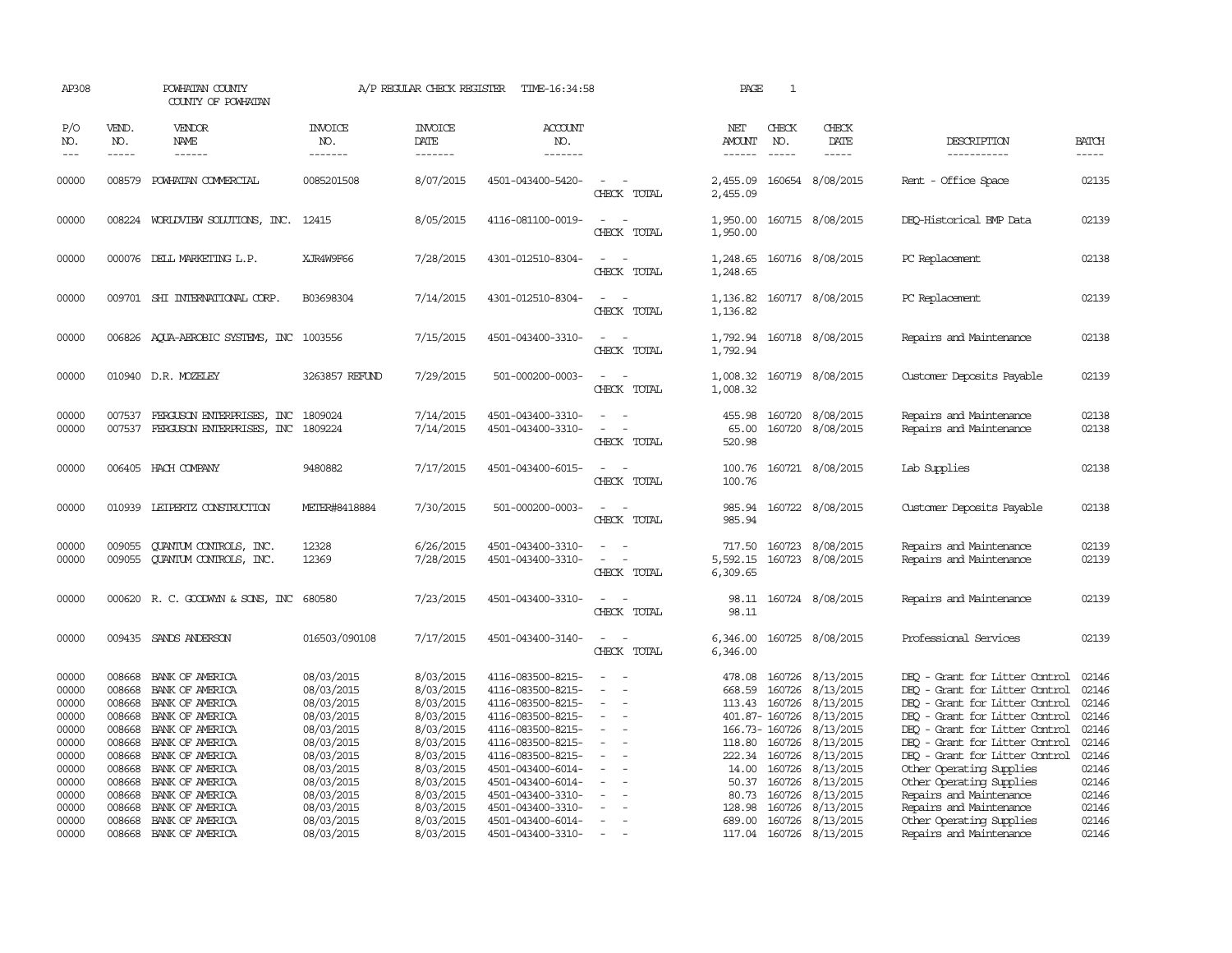| AP308                                                                         |                                                                                        | POWHATAN COUNTY<br>COUNTY OF POWHATAN                                                                                                                                                                                                                                                           | A/P REGULAR CHECK REGISTER                                                                                     | TIME-16:34:58                                                                                                     | PAGE                                                                                                                                                                                      | 2                                                                                                                                     |                                                                                             |                                                                                        |                                                                                                                   |                                                                                                                                                                                                                               |                                                                               |
|-------------------------------------------------------------------------------|----------------------------------------------------------------------------------------|-------------------------------------------------------------------------------------------------------------------------------------------------------------------------------------------------------------------------------------------------------------------------------------------------|----------------------------------------------------------------------------------------------------------------|-------------------------------------------------------------------------------------------------------------------|-------------------------------------------------------------------------------------------------------------------------------------------------------------------------------------------|---------------------------------------------------------------------------------------------------------------------------------------|---------------------------------------------------------------------------------------------|----------------------------------------------------------------------------------------|-------------------------------------------------------------------------------------------------------------------|-------------------------------------------------------------------------------------------------------------------------------------------------------------------------------------------------------------------------------|-------------------------------------------------------------------------------|
| P/O<br>NO.<br>$---$                                                           | VEND.<br>NO.                                                                           | VENDOR<br>NAME<br>$- - - - - -$                                                                                                                                                                                                                                                                 | INVOICE<br>NO.<br>-------                                                                                      | <b>INVOICE</b><br>DATE<br>$- - - - - - -$                                                                         | ACCOUNT<br>NO.<br>-------                                                                                                                                                                 |                                                                                                                                       | NET<br>AMOUNT<br>------                                                                     | CHECK<br>NO.<br>$\frac{1}{2}$                                                          | CHECK<br>DATE<br>$- - - - -$                                                                                      | DESCRIPTION<br>-----------                                                                                                                                                                                                    | <b>BATCH</b><br>-----                                                         |
| 00000                                                                         |                                                                                        | 008668 BANK OF AMERICA                                                                                                                                                                                                                                                                          | 08/03/2015                                                                                                     | 8/03/2015                                                                                                         | 4501-043400-5810-                                                                                                                                                                         | $\sim$<br>CHECK TOTAL                                                                                                                 | 74.00<br>2,186.76                                                                           |                                                                                        | 160726 8/13/2015                                                                                                  | Dues/Association Membership                                                                                                                                                                                                   | 02146                                                                         |
| 00000                                                                         |                                                                                        | 008381 JAMES RIVER PETROLEUM                                                                                                                                                                                                                                                                    | 78E, J                                                                                                         | 7/31/2015                                                                                                         | 4501-043400-6008-                                                                                                                                                                         | CHECK TOTAL                                                                                                                           | 270.57<br>270.57                                                                            |                                                                                        | 160750 8/13/2015                                                                                                  | Gas/Grease/Oil/Vehicle Repairs                                                                                                                                                                                                | 02145                                                                         |
| 00000                                                                         |                                                                                        | 010070 EVERBRIDGE, INC.                                                                                                                                                                                                                                                                         | M26891                                                                                                         | 7/31/2015                                                                                                         | 4116-035500-0008-                                                                                                                                                                         | $\sim$ $\sim$<br>CHECK TOTAL                                                                                                          | 6,600.58<br>6,600.58                                                                        |                                                                                        | 160794 8/13/2015                                                                                                  | Emerg Perform Grant                                                                                                                                                                                                           | 02144                                                                         |
| 00000<br>00000                                                                |                                                                                        | 007310 SOUTHEASTERN EMERGENCY<br>007310 SOUTHEASTERN EMERGENCY                                                                                                                                                                                                                                  | 593553<br>593592                                                                                               | 7/31/2015<br>7/31/2015                                                                                            | 4120-032301-6013-<br>4120-032301-6013-                                                                                                                                                    | $\equiv$<br>$\overline{\phantom{a}}$<br>CHECK TOTAL                                                                                   | 584.50<br>840.44                                                                            |                                                                                        | 255.94 160795 8/13/2015<br>160795 8/13/2015                                                                       | Medical Supplies<br>Medical Supplies                                                                                                                                                                                          | 02140<br>02140                                                                |
| 00000                                                                         |                                                                                        | 010951 PRO PRINTING                                                                                                                                                                                                                                                                             | 70002                                                                                                          | 7/31/2015                                                                                                         | 4215-031700-6023-                                                                                                                                                                         | CHECK TOTAL                                                                                                                           | 715.00<br>715.00                                                                            |                                                                                        | 160796 8/13/2015                                                                                                  | State Asset Forfeiture Expense                                                                                                                                                                                                | 02140                                                                         |
| 00000                                                                         |                                                                                        | 007353 CDW GOVERNMENT, INC.                                                                                                                                                                                                                                                                     | XB16526                                                                                                        | 7/29/2015                                                                                                         | 4216-031800-6024-                                                                                                                                                                         | CHECK TOTAL                                                                                                                           | 633.77                                                                                      |                                                                                        | 633.77 160797 8/13/2015                                                                                           | Commonwealth Atty Asset Forfei 02140                                                                                                                                                                                          |                                                                               |
| 00000                                                                         |                                                                                        | 000620 R. C. GOODWYN & SONS, INC                                                                                                                                                                                                                                                                | 681365                                                                                                         | 7/29/2015                                                                                                         | 4301-014500-0005-                                                                                                                                                                         | CHECK TOTAL                                                                                                                           | 31.99<br>31.99                                                                              |                                                                                        | 160798 8/13/2015                                                                                                  | Library Exterior Siding                                                                                                                                                                                                       | 02140                                                                         |
| 00000                                                                         |                                                                                        | 009701 SHI INTERNATIONAL CORP.                                                                                                                                                                                                                                                                  | B03793632                                                                                                      | 8/04/2015                                                                                                         | 4301-012510-8304-                                                                                                                                                                         | $\overline{\phantom{a}}$<br>CHECK TOTAL                                                                                               | 2,084.17<br>2,084.17                                                                        |                                                                                        | 160799 8/13/2015                                                                                                  | PC Replacement                                                                                                                                                                                                                | 02145                                                                         |
| 00000<br>00000<br>00000<br>00000<br>00000<br>00000<br>00000<br>00000<br>00000 | 009183<br>009183<br>009183<br>009183<br>009183<br>009183<br>009183<br>009183<br>009183 | AIR, WATER & SOIL LABORA-<br>AIR, WATER & SOIL LABORA-<br>AIR, WATER & SOIL LABORA- V15004741<br>AIR, WATER & SOIL LABORA- V15004742<br>AIR, WATER & SOIL LABORA- V15004827<br>AIR, WATER & SOIL LABORA-<br>AIR, WATER & SOIL LABORA-<br>AIR, WATER & SOIL LABORA-<br>AIR, WATER & SOIL LABORA- | V15004739<br>V15004740<br>V15004828<br>V15004913<br>V15004914<br>V15004915                                     | 7/31/2015<br>7/31/2015<br>7/31/2015<br>7/31/2015<br>8/05/2015<br>8/05/2015<br>8/07/2015<br>8/07/2015<br>8/07/2015 | 4501-043400-3140-<br>4501-043400-3140-<br>4501-043400-3140-<br>4501-043400-3140-<br>4501-043400-3140-<br>4501-043400-3140-<br>4501-043400-3140-<br>4501-043400-3140-<br>4501-043400-3140- | $\overline{\phantom{a}}$<br>$\overline{\phantom{a}}$<br>$\sim$<br>$\overline{\phantom{a}}$<br>$\overline{\phantom{a}}$<br>CHECK TOTAL | 102.26<br>119.08<br>40.00<br>40.00<br>119.08<br>102.26<br>40.00<br>40.00<br>40.00<br>642.68 | 160800<br>160800<br>160800<br>160800<br>160800<br>160800<br>160800<br>160800<br>160800 | 8/13/2015<br>8/13/2015<br>8/13/2015<br>8/13/2015<br>8/13/2015<br>8/13/2015<br>8/13/2015<br>8/13/2015<br>8/13/2015 | Professional Services<br>Professional Services<br>Professional Services<br>Professional Services<br>Professional Services<br>Professional Services<br>Professional Services<br>Professional Services<br>Professional Services | 02144<br>02144<br>02144<br>02144<br>02144<br>02144<br>02144<br>02144<br>02144 |
| 00000<br>00000<br>00000<br>00000<br>00000<br>00000                            | 000860<br>000860<br>000860<br>000860<br>000860                                         | DOMINION VIRGINIA POWER<br>DOMINION VIRGINIA POWER<br>DOMINION VIRGINIA POWER<br>DOMINION VIRGINIA POWER<br>DOMINION VIRGINIA POWER<br>000860 DOMINION VIRGINIA POWER                                                                                                                           | 0998223150 8/15<br>1875198911 8/15<br>3085476897 8/15<br>6656300552 8/15<br>7897055856 8/15<br>9052426195 8/15 | 8/03/2015<br>8/04/2015<br>8/03/2015<br>8/03/2015<br>8/03/2015<br>8/03/2015                                        | 4501-043400-5110-<br>4501-043400-5110-<br>4501-043400-5110-<br>4501-043400-5110-<br>4501-043400-5110-<br>4501-043400-5110-                                                                | $\sim$<br>$\equiv$<br>$\sim$<br>$\overline{\phantom{a}}$<br>CHECK TOTAL                                                               | 65.37<br>8.59<br>86.52<br>336.23<br>1,995.26<br>62.18<br>2,554.15                           | 160801<br>160801<br>160801<br>160801                                                   | 8/13/2015<br>8/13/2015<br>8/13/2015<br>160801 8/13/2015<br>8/13/2015<br>160801 8/13/2015                          | Electricity<br>Electricity<br>Electricity<br>Electricity<br>Electricity<br>Electricity                                                                                                                                        | 02144<br>02144<br>02144<br>02144<br>02144<br>02144                            |
| 00000<br>00000<br>00000                                                       | 007537<br>007537                                                                       | FERGUSON ENTERPRISES, INC<br>FERGUSON ENTERPRISES, INC<br>007537 FERGUSON ENTERPRISES, INC 1811658                                                                                                                                                                                              | 1810319<br>1811262                                                                                             | 7/27/2015<br>7/28/2015<br>7/30/2015                                                                               | 4501-043400-3310-<br>4501-043400-3310-<br>4501-043400-3310-                                                                                                                               | $\sim$<br>CHECK TOTAL                                                                                                                 | 364.55<br>42.74<br>663.44                                                                   | 160802                                                                                 | 160802 8/13/2015<br>8/13/2015<br>256.15 160802 8/13/2015                                                          | Repairs and Maintenance<br>Repairs and Maintenance<br>Repairs and Maintenance                                                                                                                                                 | 02144<br>02144<br>02144                                                       |
| 00000                                                                         |                                                                                        | 000690 FLATROCK TIRE & AUTO                                                                                                                                                                                                                                                                     | 12719                                                                                                          | 7/16/2015                                                                                                         | 4501-043400-6008-                                                                                                                                                                         | $\sim$<br>CHECK TOTAL                                                                                                                 | 169.34<br>169.34                                                                            |                                                                                        | 160803 8/13/2015                                                                                                  | Gas/Grease/Oil/Vehicle Repairs                                                                                                                                                                                                | 02144                                                                         |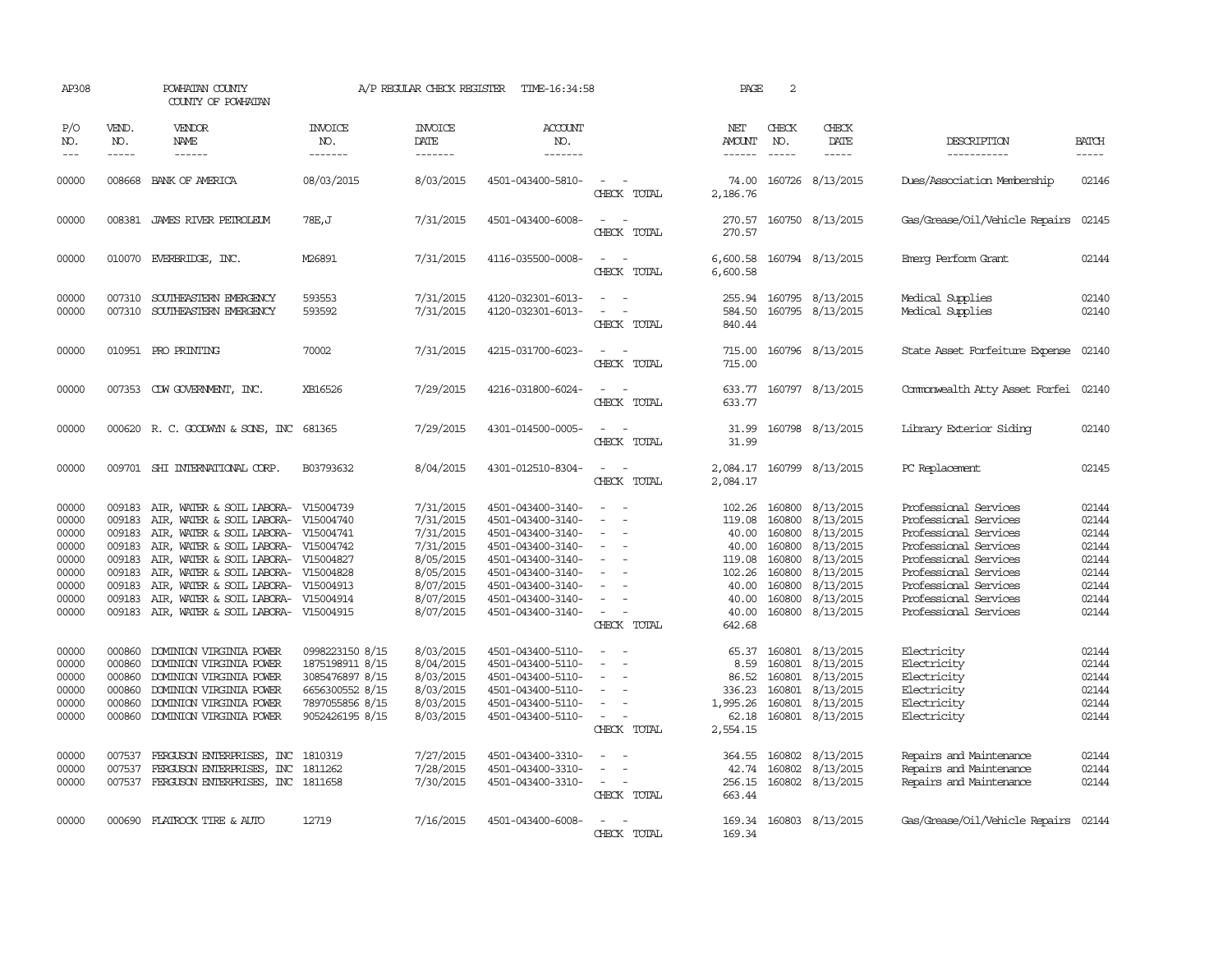| AP308                                     |                               | POWHATAN COUNTY<br>COUNTY OF POWHATAN                                                                                         |                                                | A/P REGULAR CHECK REGISTER                                    | TIME-16:34:58                                                                                         |                                                       | PAGE                                                 | 3                                              |                                                                |                                                                                                          |                                           |
|-------------------------------------------|-------------------------------|-------------------------------------------------------------------------------------------------------------------------------|------------------------------------------------|---------------------------------------------------------------|-------------------------------------------------------------------------------------------------------|-------------------------------------------------------|------------------------------------------------------|------------------------------------------------|----------------------------------------------------------------|----------------------------------------------------------------------------------------------------------|-------------------------------------------|
| P/O<br>NO.<br>$ -$                        | VEND.<br>NO.<br>$\frac{1}{2}$ | VENDOR<br>NAME<br>------                                                                                                      | INVOICE<br>NO.<br>-------                      | <b>INVOICE</b><br>DATE<br>-------                             | <b>ACCOUNT</b><br>NO.<br>-------                                                                      |                                                       | NET<br>AMOUNT<br>$- - - - - -$                       | CHECK<br>NO.                                   | CHECK<br>DATE<br>-----                                         | DESCRIPTION<br>-----------                                                                               | <b>BATCH</b><br>$\frac{1}{2}$             |
| 00000                                     |                               | 006405 HACH COMPANY                                                                                                           | 9491756                                        | 7/24/2015                                                     | 4501-043400-6015-                                                                                     | CHECK TOTAL                                           | 444.00<br>444.00                                     |                                                | 160804 8/13/2015                                               | Lab Supplies                                                                                             | 02144                                     |
| 00000                                     | 007962                        | PITNEY BOWES GLOBAL                                                                                                           | 33853805 8/15                                  | 8/02/2015                                                     | 4501-043400-5210-                                                                                     | $\sim$<br>$\sim$<br>CHECK TOTAL                       | .46<br>.46                                           |                                                | 160805 8/13/2015                                               | Postage                                                                                                  | 02144                                     |
| 00000<br>00000                            | 001250<br>001250              | POWHATAN AUTO & TRACTOR<br>POWHATAN AUTO & TRACTOR                                                                            | 357420<br>359423                               | 7/01/2015<br>7/16/2015                                        | 4501-043400-6008-<br>4501-043400-6014-                                                                | $\equiv$<br>$\sim$<br>$\sim$<br>$\sim$<br>CHECK TOTAL | 31.47<br>38.98<br>70.45                              |                                                | 160806 8/13/2015<br>160806 8/13/2015                           | Gas/Grease/Oil/Vehicle Repairs<br>Other Operating Supplies                                               | 02144<br>02144                            |
| 00000<br>00000<br>00000<br>00000          | 000620<br>000620<br>000620    | R. C. GOODWIN & SONS, INC<br>R. C. GOODWYN & SONS, INC<br>R. C. GOODWYN & SONS, INC<br>000620 R. C. GOODWYN & SONS, INC       | 681396<br>681318<br>681496<br>681676           | 7/29/2015<br>7/29/2015<br>7/30/2015<br>7/31/2015              | 4501-043400-3310-<br>4501-043400-3310-<br>4501-043400-3310-<br>4501-043400-3310-                      | $\equiv$<br>$\sim$<br>CHECK TOTAL                     | 9.98<br>36.25<br>30.35<br>17.40<br>93.98             | 160807<br>160807                               | 8/13/2015<br>8/13/2015<br>160807 8/13/2015<br>160807 8/13/2015 | Repairs and Maintenance<br>Repairs and Maintenance<br>Repairs and Maintenance<br>Repairs and Maintenance | 02140<br>02144<br>02144<br>02144          |
| 00000                                     |                               | 006722 SYDNOR HYDRO INC.                                                                                                      | 32704                                          | 8/01/2015                                                     | 4501-043400-3320-                                                                                     | $\equiv$<br>CHECK TOTAL                               | 638.00<br>638.00                                     |                                                | 160808 8/13/2015                                               | Maintenance and Service Contra                                                                           | 02144                                     |
| 00000<br>00000                            | 008140<br>008140              | VERIZON<br>VERIZON                                                                                                            | 0401104442A7/15<br>0401104444 7/15             | 7/28/2015<br>7/28/2015                                        | 4501-043400-5270-<br>4501-043400-5270-                                                                | CHECK TOTAL                                           | 419.36<br>291.85<br>711.21                           | 160809                                         | 8/13/2015<br>160809 8/13/2015                                  | Network Service Connection<br>Network Service Connection                                                 | 02144<br>02144                            |
| 00000                                     | 008710                        | VIRGINIA BUSINESS SYSTEMS                                                                                                     | 17358579                                       | 8/03/2015                                                     | 4501-043400-3320-                                                                                     | CHECK TOTAL                                           | 233.80<br>233.80                                     |                                                | 160810 8/13/2015                                               | Maintenance and Service Contra                                                                           | 02144                                     |
| 00000                                     |                               | 007415 VIRGINIA UTILITY                                                                                                       | 07150337                                       | 7/31/2015                                                     | 4501-043400-3140-                                                                                     | CHECK TOTAL                                           | 65.10<br>65.10                                       |                                                | 160811 8/13/2015                                               | Professional Services                                                                                    | 02144                                     |
| 00000                                     |                               | 009639 EMS MANAGEMENT &                                                                                                       | 025520                                         | 7/31/2015                                                     | 4120-032300-5845-                                                                                     | $\equiv$<br>CHECK TOTAL                               | 2,208.15<br>2,208.15                                 |                                                | 160854 8/26/2015                                               | EMS Transport Third Party Bill                                                                           | 02147                                     |
| 00000<br>00000<br>00000<br>00000<br>00000 | 007325<br>007325<br>007325    | 007325 RICHMOND OXYGEN CO.<br>RICHMOND OXYGEN CO.<br>RICHMOND OXYGEN CO.<br>RICHMOND OXYGEN CO.<br>007325 RICHMOND OXYGEN CO. | 202277<br>202278<br>202786<br>202787<br>204145 | 7/31/2015<br>7/31/2015<br>7/31/2015<br>7/31/2015<br>7/31/2015 | 4120-032301-6013-<br>4120-032301-6013-<br>4120-032301-6013-<br>4120-032301-6013-<br>4120-032301-6013- | $\equiv$<br>$\sim$<br>CHECK TOTAL                     | 54.00<br>16.00<br>47.00<br>16.00<br>275.50<br>408.50 | 160855<br>160855<br>160855<br>160855<br>160855 | 8/26/2015<br>8/26/2015<br>8/26/2015<br>8/26/2015<br>8/26/2015  | Medical Supplies<br>Medical Supplies<br>Medical Supplies<br>Medical Supplies<br>Medical Supplies         | 02147<br>02147<br>02147<br>02147<br>02147 |
| 00000                                     |                               | 000076 DELL MARKETING L.P.                                                                                                    | XJR8N1779                                      | 8/10/2015                                                     | 4301-012510-8304-                                                                                     | $\overline{\phantom{a}}$<br>CHECK TOTAL               | 1,102.41<br>1,102.41                                 |                                                | 160856 8/26/2015                                               | PC Replacement                                                                                           | 02147                                     |
| 00000                                     |                               | 000166 LUCK STONE CORP.                                                                                                       | 10101 7/15                                     | 7/31/2015                                                     | 4301-014500-0005-                                                                                     | $\overline{\phantom{a}}$<br>$\sim$<br>CHECK TOTAL     | 131.96<br>131.96                                     |                                                | 160857 8/26/2015                                               | Library Exterior Siding                                                                                  | 02147                                     |
| 00000                                     |                               | 000860 DOMINION VIRGINIA POWER                                                                                                | 2907028530 9                                   | 8/04/2015                                                     | 4501-043400-5110-                                                                                     | $\sim$<br>CHECK TOTAL                                 | 35.27<br>35.27                                       |                                                | 160858 8/26/2015                                               | Electricity                                                                                              | 02147                                     |
| 00000                                     |                               | 000620 R. C. GOODWYN & SONS, INC 0682512                                                                                      |                                                | 8/06/2015                                                     | 4501-043400-3310-                                                                                     | CHECK TOTAL                                           | 75.90<br>75.90                                       |                                                | 160859 8/26/2015                                               | Repairs and Maintenance                                                                                  | 02147                                     |